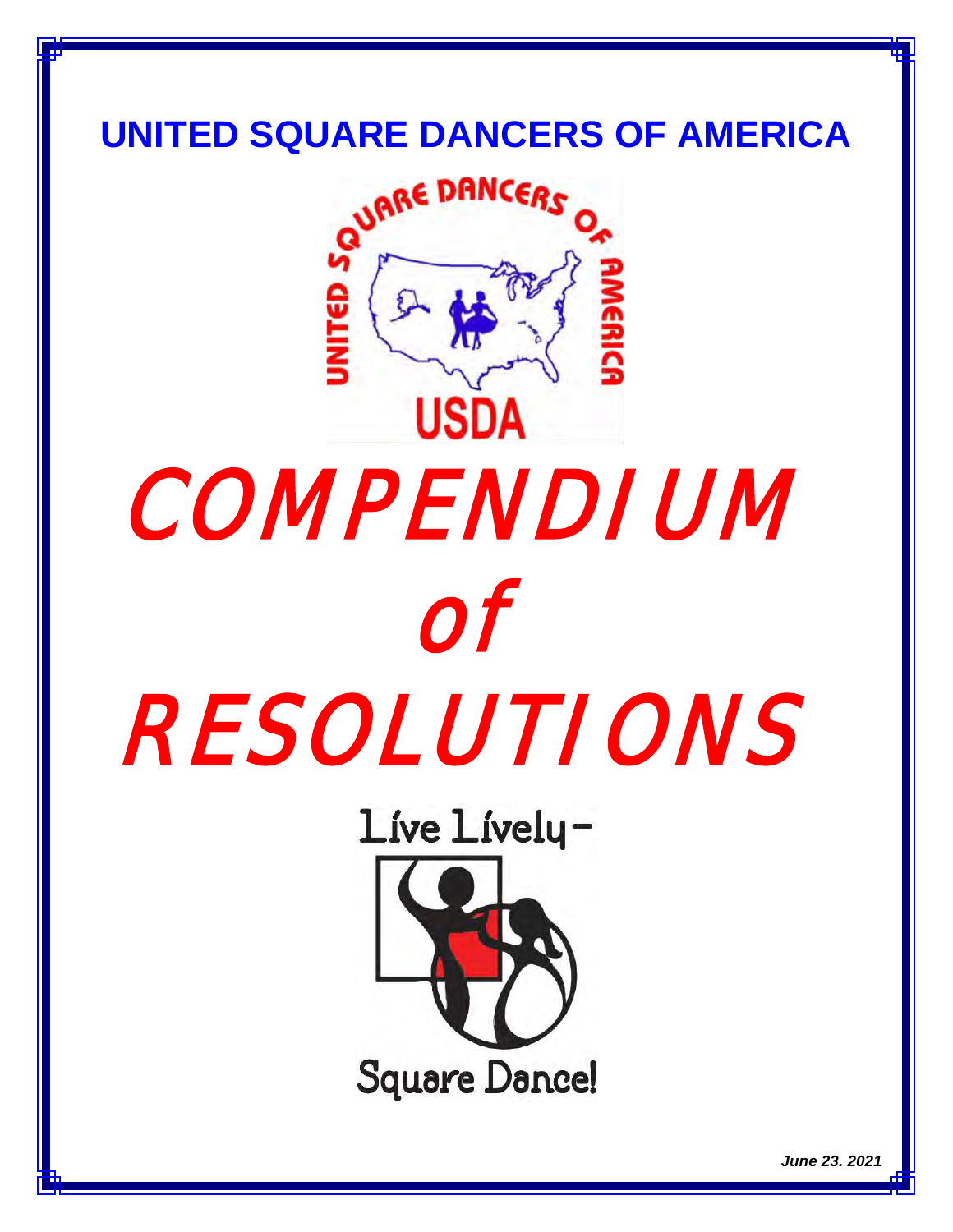**1981 – Seattle, Washington**

**Resolution No. 1**

Establishment of the United Square Dancers of America

**Resolution No. 2**

Support of Square Dance as the National Folk Dance

**Resolution No. 3**

Support for Tournament of Roses Parade Square Dance Float

**1982 – Detroit, Michigan**

**Resolution No. 4**

Establishment of a Square Dancers Museum and Hall of Fame

**Resolution No. 5**

Cooperation Among National Organizations

**Resolution No. 6**

Support of the National Square Dance Convention®

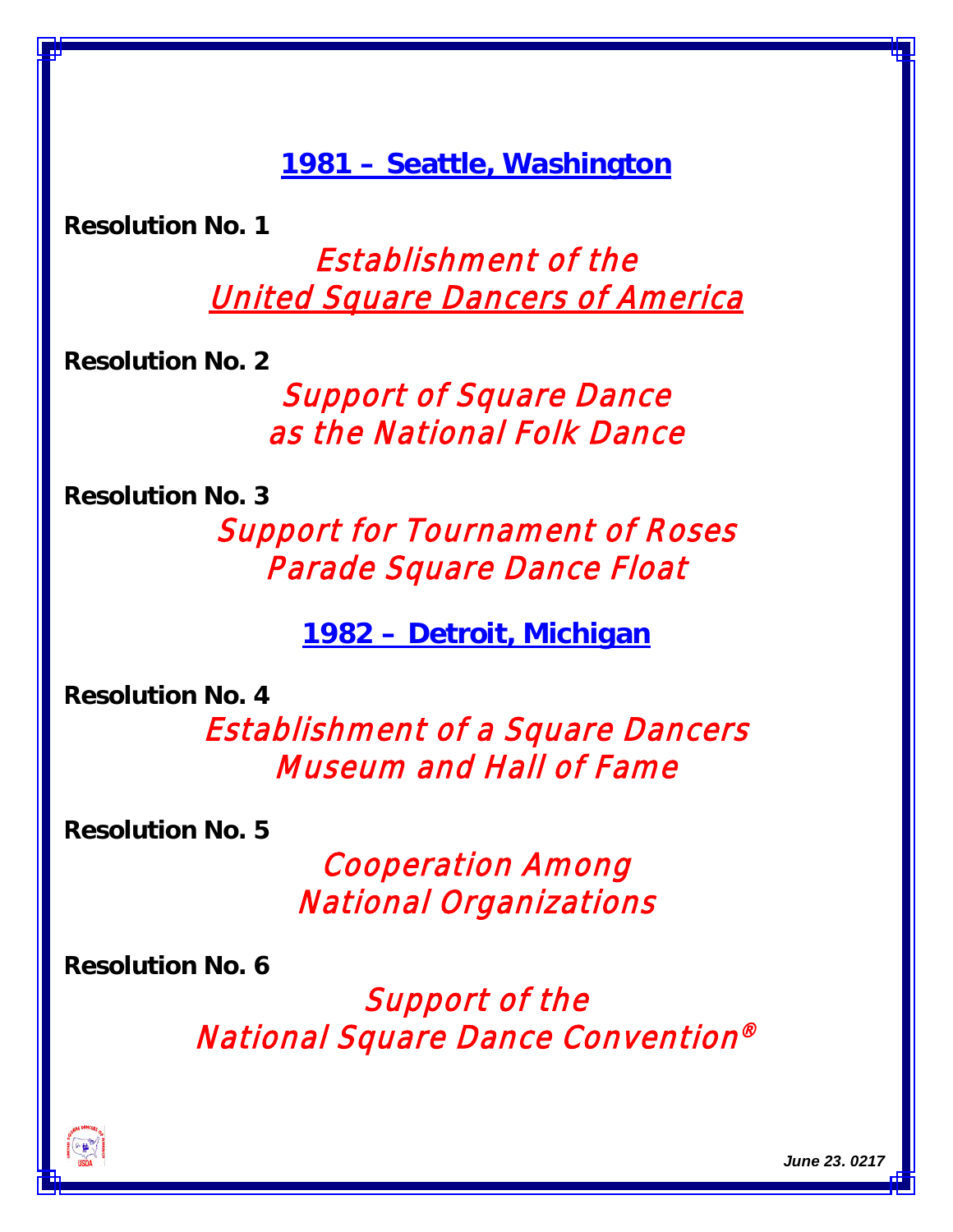**1983 – Louisville, Kentucky**

**Resolution No. 7**

Square Dancers Commemorative Postage Stamp

**Resolution No. 8**

Corinna Roth Studio's Square Dancer Figurines

**Resolution No. 9**

#### Support for the National Executive Committee

**Resolution No. 10**

Reaffirm Previous Resolutions

**1984 – Baltimore, Maryland** 

**Resolution No. 11**

Support Handicapable Dancers

**1985- Birmingham, Alabama**

**Resolution No. 12**

Support Copecrest Leader's Summit Meeting

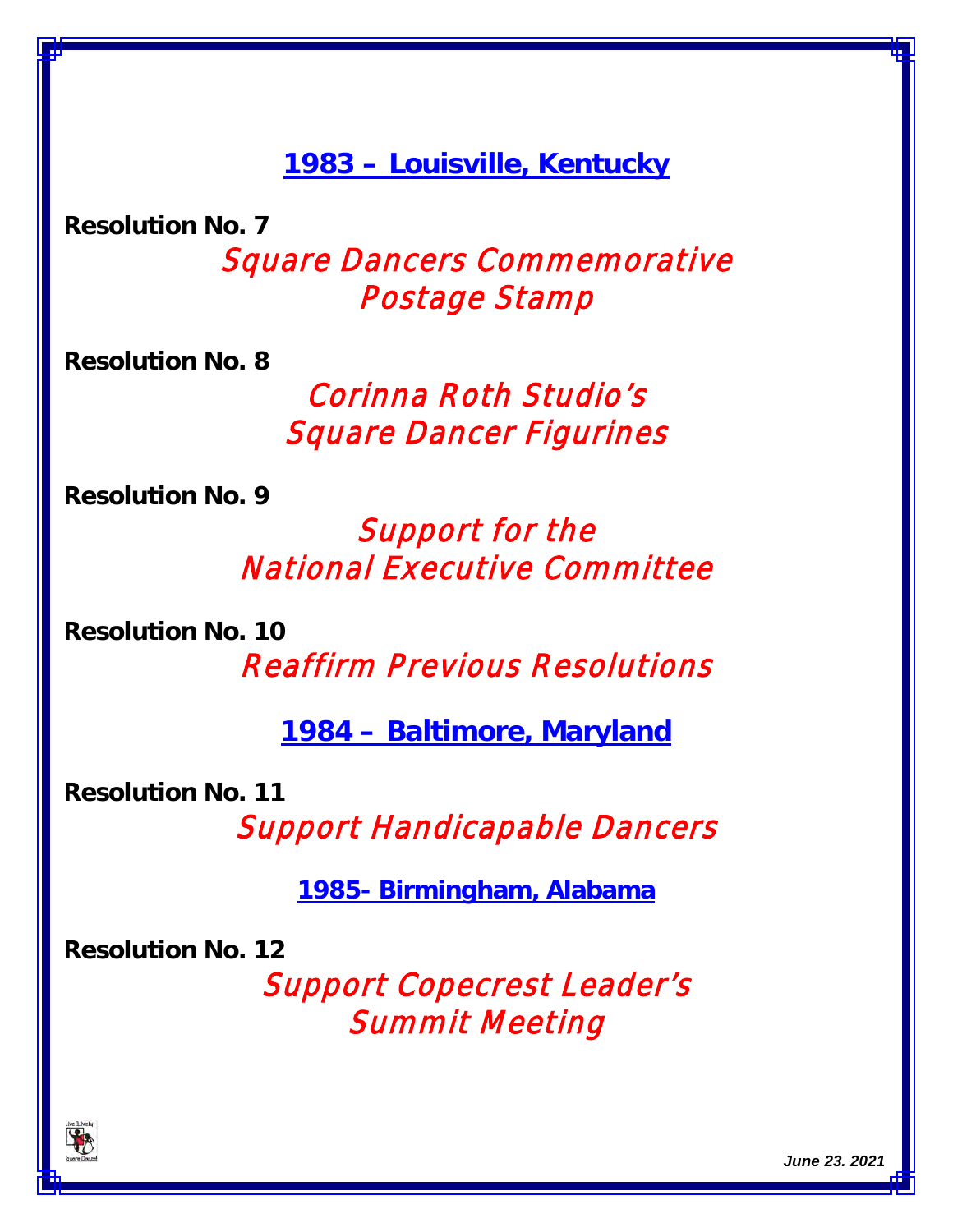**1987 – Houston, Texas** 

**Resolution No. 13**

Rename Dancers Code of Ethics to Dancers Code of Conduct

**Resolution No. 14**

Dancer Code Ethics / Ethics for Clubs and Club Officers

**Resolution No. 15**

Provide Funding for Handicapable Dancer Programs

**Resolution No. 16**

Provide Funding for Square Dance Education Programs

**Resolution No. 17**

Creation of USDA Compendium of Resolutions

**1988 – Anaheim, California** 

**Resolution No. 18**

Appreciation for the 37<sup>th</sup> National Square Dance Convention Support of the Handicapable Dancer

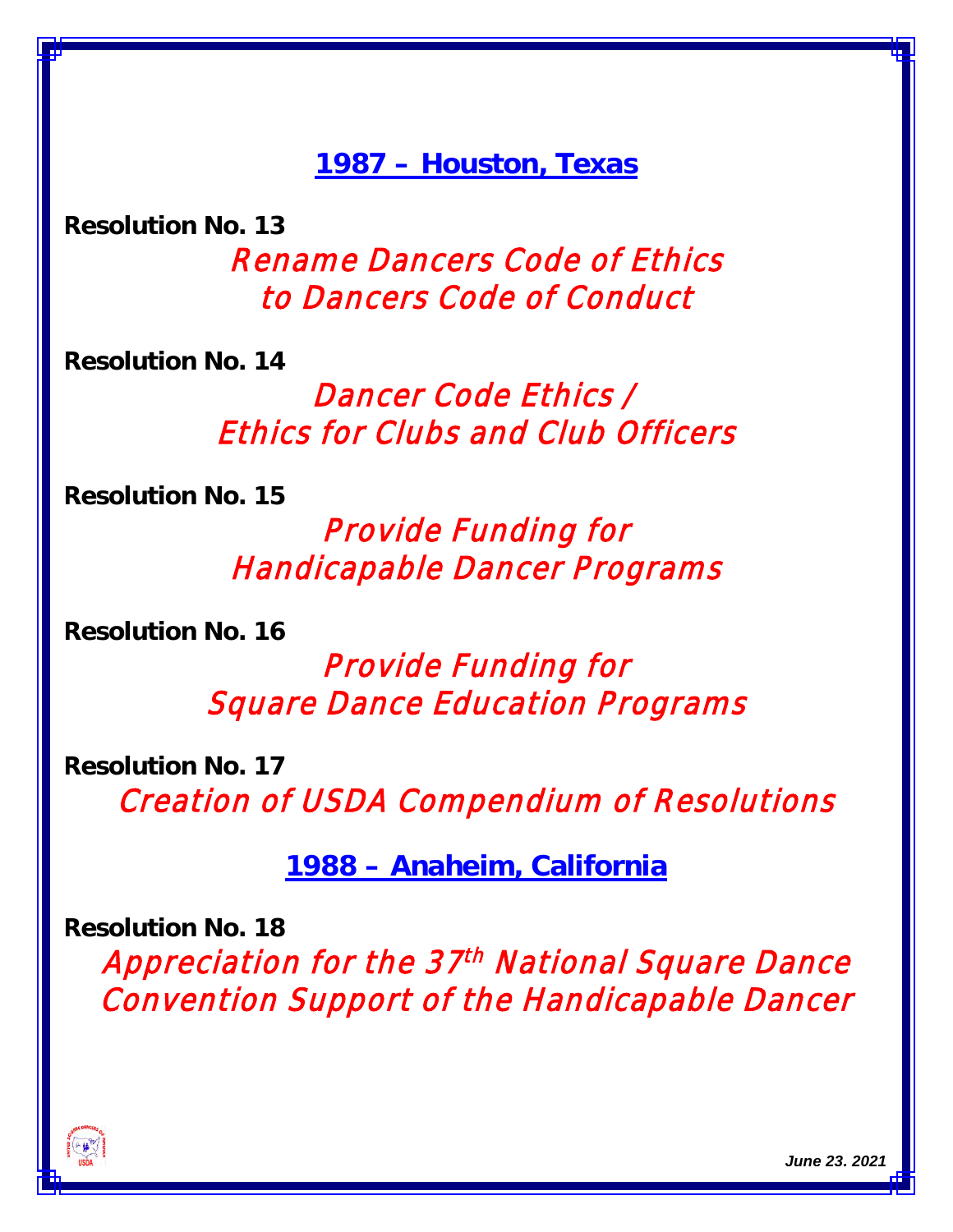**1991 – Salt Lake City, Utah**

**Resolution No. 19** Development of Handicapable Regional Liaisons

**Resolution No. 20**

Expand Opportunities for Handicapable Dancers

**1993 – St Louis, Missouri** 

**Resolution No. 21**

Country Western Dancing Resolution

**1995 – Birmingham, Alabama** 

**Resolution No. 22**

U.S.D.A. Founders Memorial Youth Fund

**1996 – San Antonio, Texas** 

**Resolution No. 23**

National Spokesperson for Square Dancing

**1998 – Charlotte, North Carolina** 

**Resolution No. 24**

National Organizations Roundtable

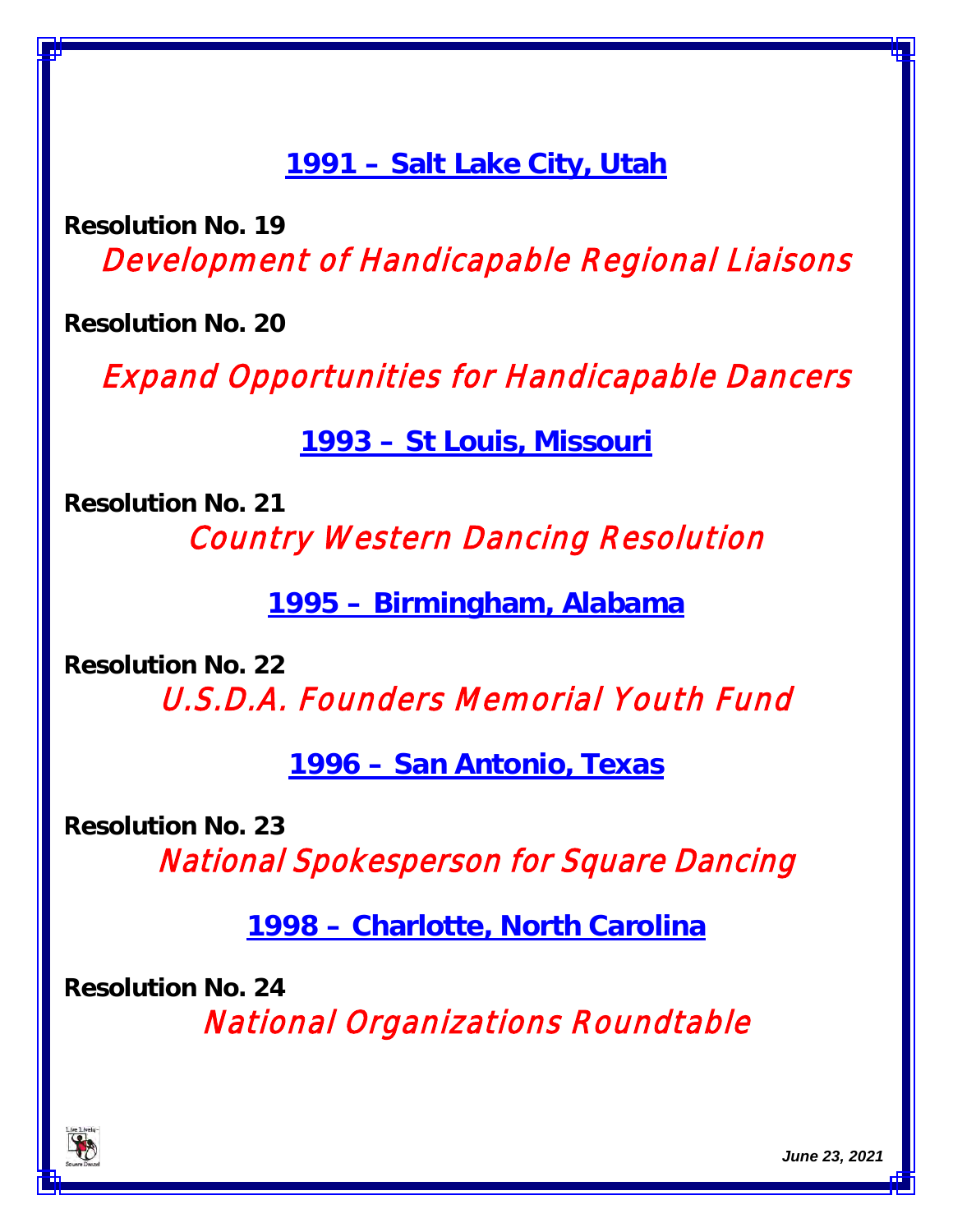**2002 – St. Paul, Minnesota** 

**Resolution No. 25** Support for National Folk Dance Campaign

**Resolution No. 26**

Resolution of Support for the Formation of an Alliance of National Square Dance Organizations

**Resolution No. 27**

Recognition of Service Policy USDA Executive Committee

**Resolution No. 28**

Recognition of Service Policy for Retiring Presidents

**Resolution No. 29**

Resolution of Recognition Jim & Peggy Segraves

**2005 – Portland, Oregon** 

**Resolution No. 30**

Support for the Alliance of Round, Traditional and Square-Dance, Inc. Arts add a Buck Program

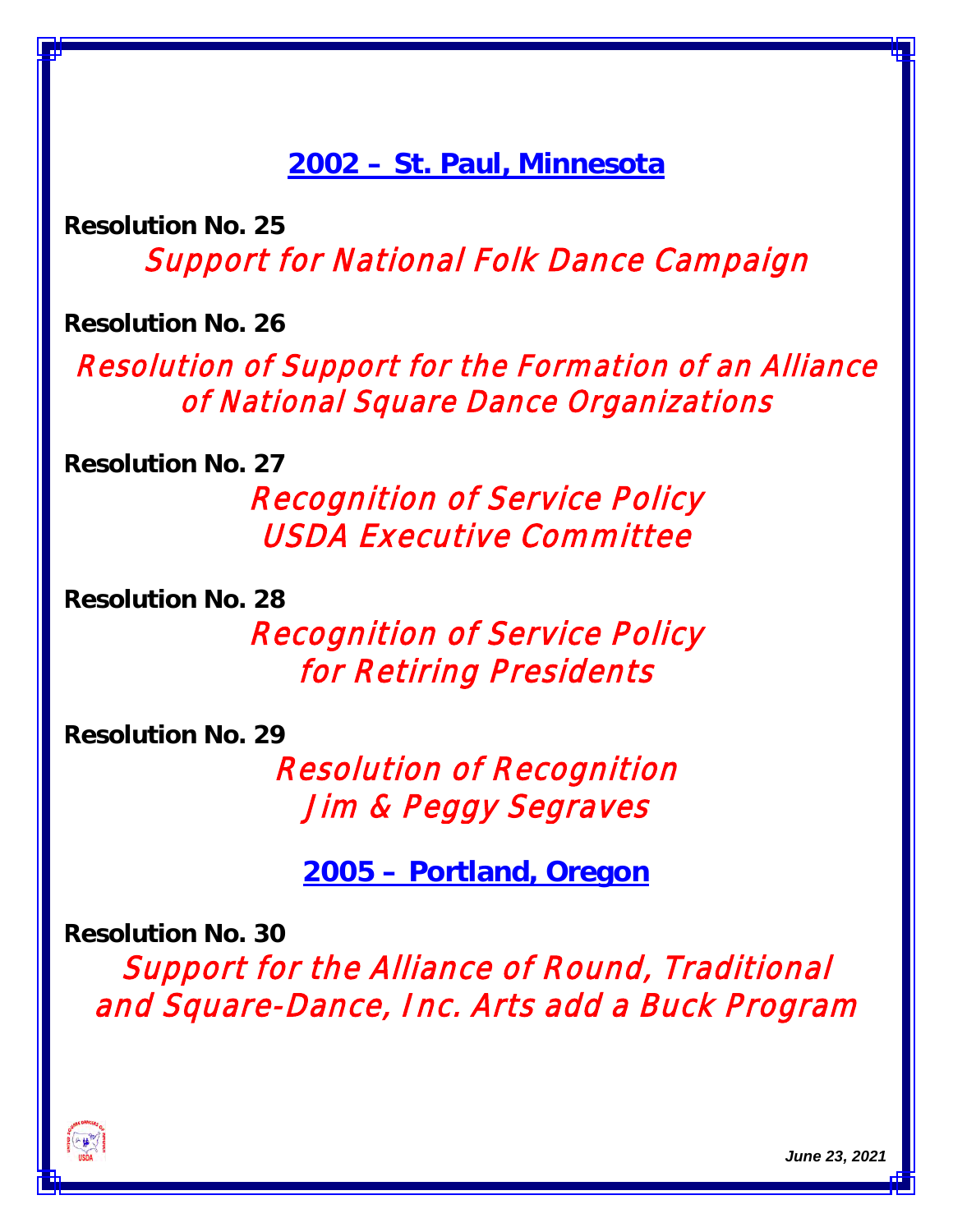**2007 – Charlotte, North Carolina**

**Resolution No. 31**

Resolution of Recognition Howard & Loraine Backus

**2009 – Long Beach, California**

**Resolution No. 32**

Square Dance Competition

**2010 – Louisville, Kentucky**

**Resolution No. 33**

Resolution of Recognition Joe & Joy Vaccari

**2015 – Springfield, Massachusetts**

**Resolution No. 34** 

Resolution of Support for the Alliance of Round, Traditional and Square-Dance, Inc. Re-Imaging of Square Dancing

**2016 – Des Moines, Iowa**

**Resolution No. 35**  Resolution for Encouragement of Youth Dancing

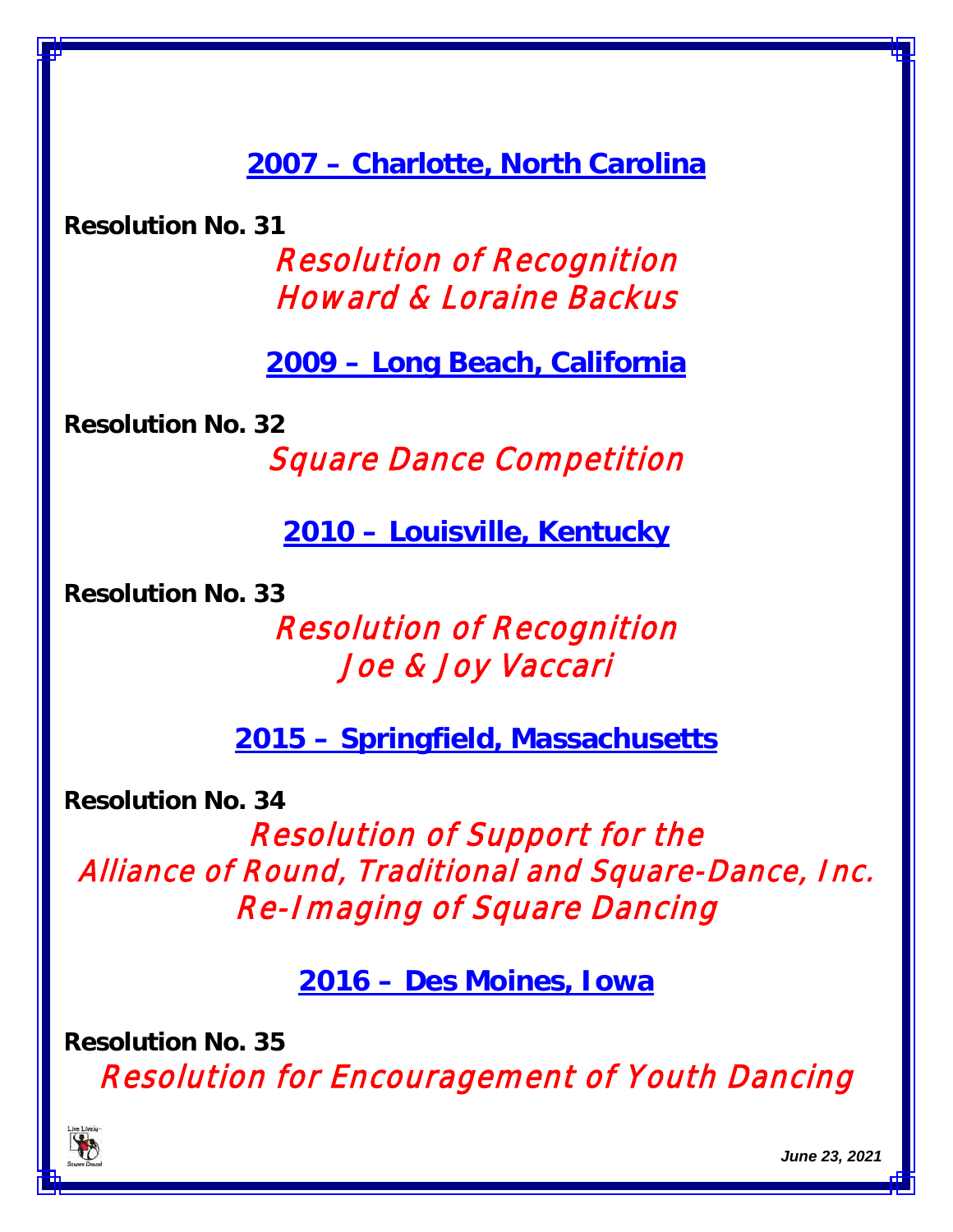**Resolution No. 36**  Alliance of Round, Traditional and Square-Dance, Inc.

**2017 – Cincinnati, Ohio**

**Resolution No. 37**

Resolution of Recognition Bill & Joan Flick

**2021 – Jackson, Mississippi**

**Resolution No. 38**

Resolution to Create USDA Online Education Committee

**Resolution No. 39** USDA Nonprofit Group Exemption Program

**Resolution No. 40**

Resolution of Recognition Jim & Edythe Weber

**Resolution No. 41**

Resolution of Support for Social Square Dancing

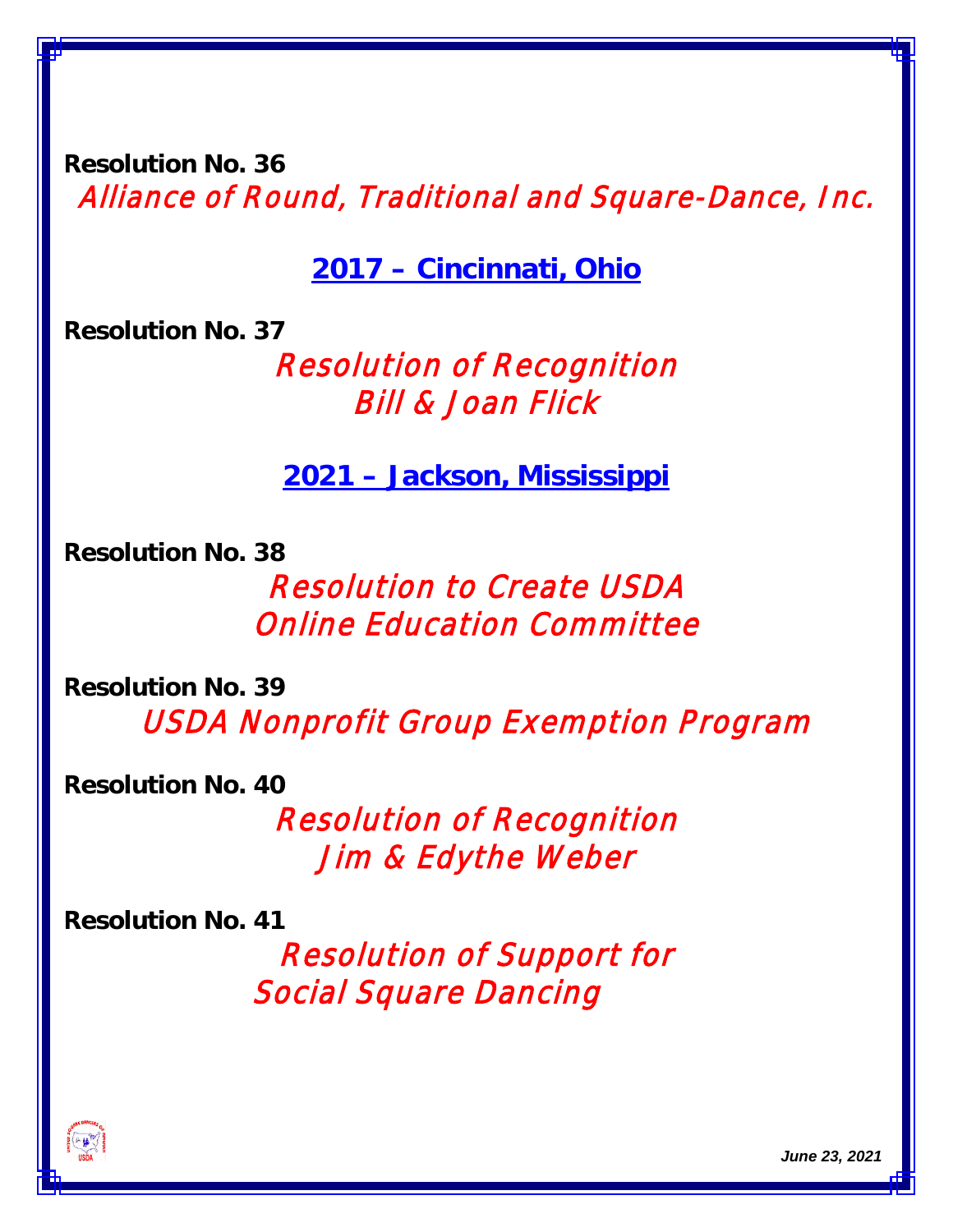#### *RESOLUTION*

#### *Establishment of the United Square Dancers of America*

*Whereas; It has been determined that there is a need for a National Organization to encompass all forms of Square Dancing; and,* 

*Whereas; A survey conducted by several Regional Representatives appointed at a meeting held in Memphis, Tennessee, has determined that a strong interest exists in the establishing of a National Organization of Square Dancers; and,* 

*Whereas; The delegates representing Square Dance Association and groups have met here in Seattle, Washington, this Twenty-Sixth (26th) day of June 1981, and have formed a National Square Dance Organization to be known as United Square Dancers of America;* 

*Therefore: Be it resolved that the Constitution, By-Laws, and Standing Rules adopted at this organization meeting be the Constitution, By-Laws and Standing mules of United Square Dancers of America;* 

*Be 1t Further Resolved;* 

*That the Officers elected this date execute drafts of the Constitution, By-Laws, and Standing Rules and apply for a Charter of incorporation under the laws of the United States.* 

> *Adopted by Unanimous vote of the delegates present and voting this Twenty-Sixth (26th) day of June 1981 at Seattle, Washington.*

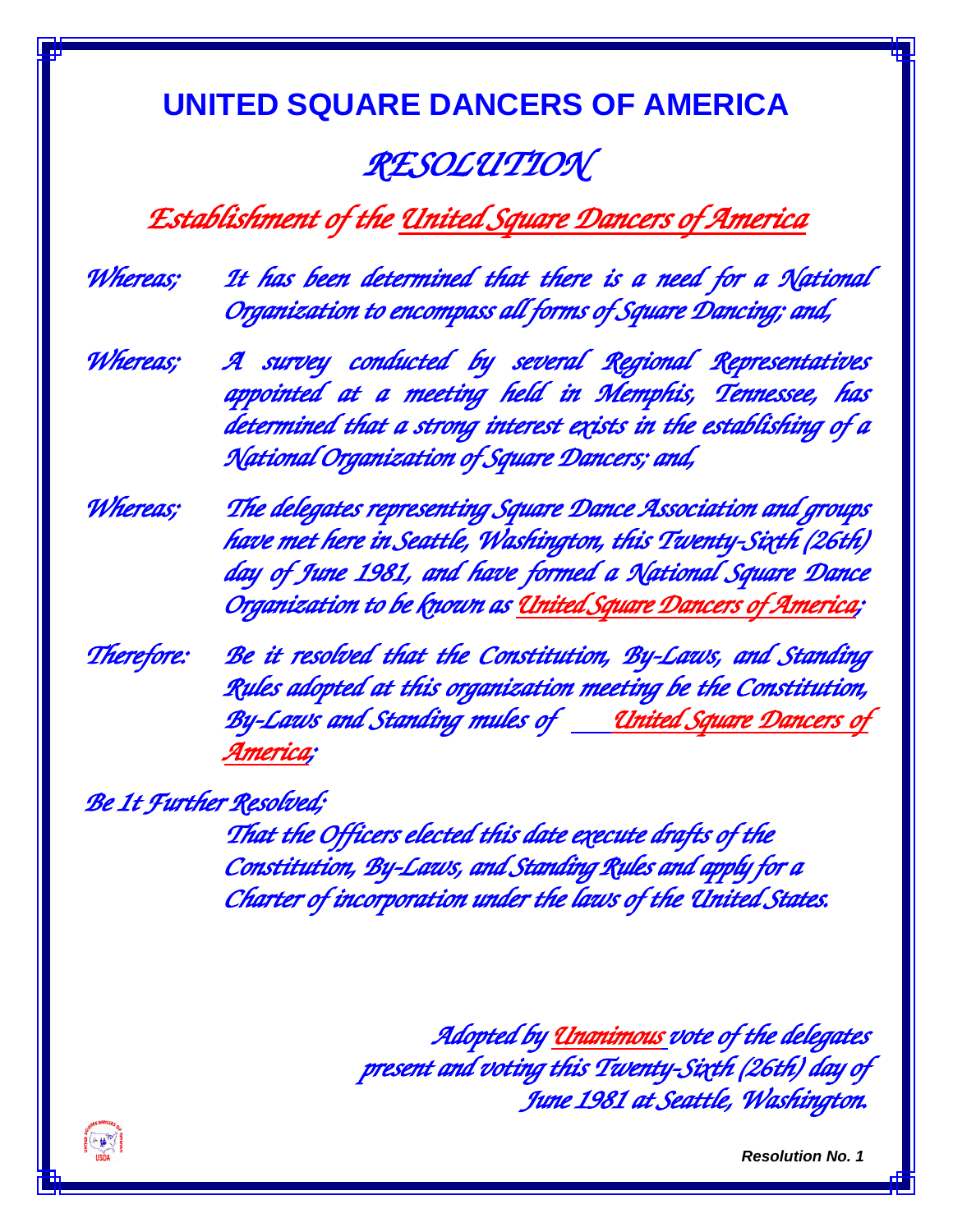#### *RESOLUTION*

*Support of Square Dance as the National Folk Dance* 

*Whereas; A form of America's heritage and culture is exemplified and demonstrated in the Square Dance; and,* 

*Whereas; Be it resolved by the United Square Dancers of America that all Square Dancers support the movement to have the Congress of the United States officially proclaim the Square Dance as the National Fold Dance; and,* 

*Be if Further Resolved;* 

*That the Secretary of the United Square Dancers of America send a copy of this Resolution to the President and Vice President of the United States and to the Speaker of the House of Representatives, and request that they initiate necessary action to accomplish the direction of this resolution in the Congress of the United States.* 

> *Adopted by Unanimous vote of the delegates present and voting this Twenty-Sixth (26th) day of June 1981 at Seattle, Washington*

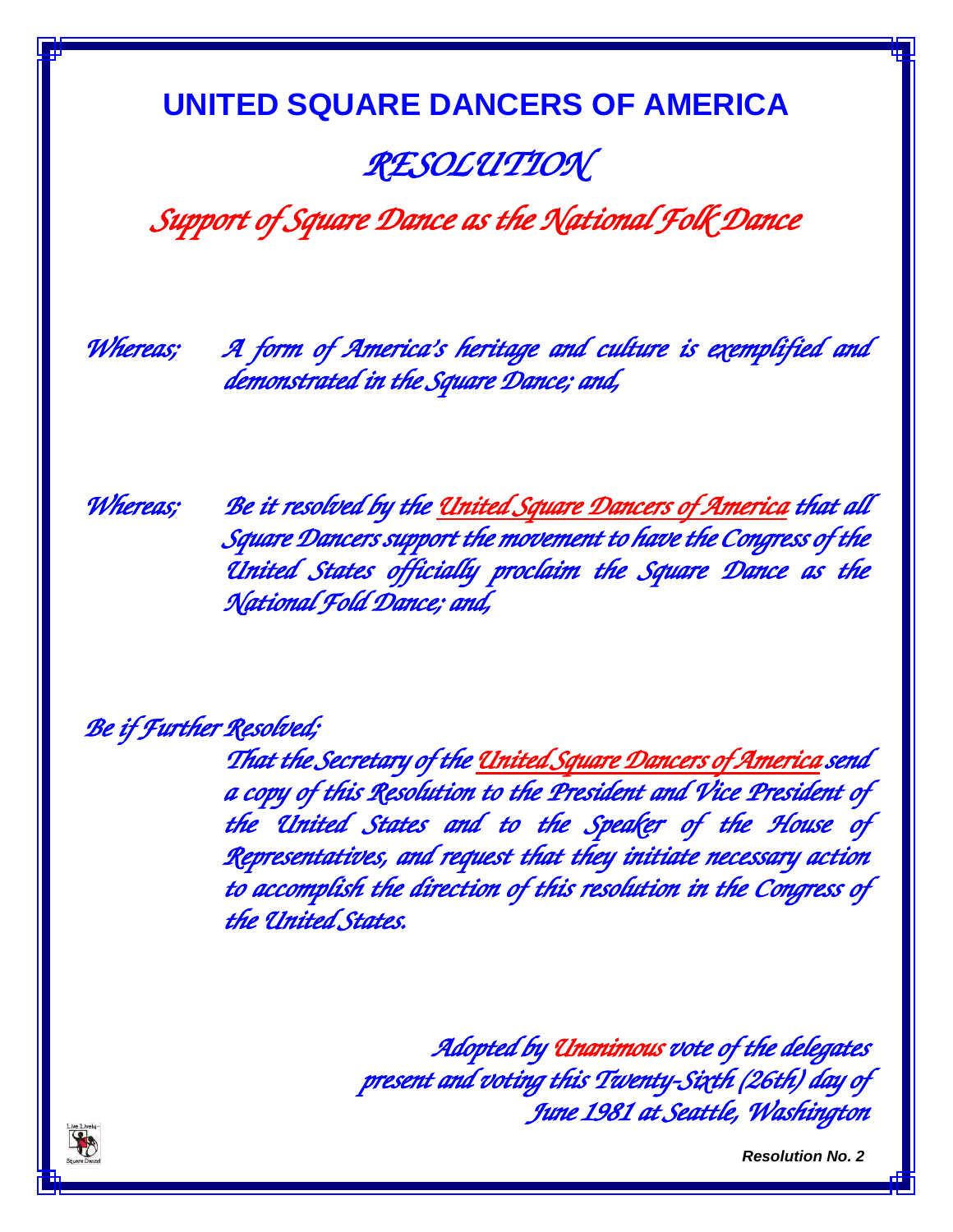#### *RESOLUTION*

*Support for Tournament of Roses Parade Square Dance Float* 

*Whereas; The United Square Dancers of America recognizes there is a need to bring Square Dancing to the attention of the general public; and,* 

*Whereas; A float in the name of Square Dancers has been entered in the annual Tournament of Roses Parade held in Pasadena, California each New Year's Day; and,* 

*Whereas; These floats have engendered widespread recognition of square dancing;* 

*Now, Therefore:* 

*Be it resolved that all members of the United Square Dancers of America give their support to the square dancers of America in their effort to bring square dancing to the attention of the public.* 

> *Adopted by Unanimous vote of the delegates present and voting this Twenty-Sixth (26th) day of June 1981 at Seattle, Washington.*

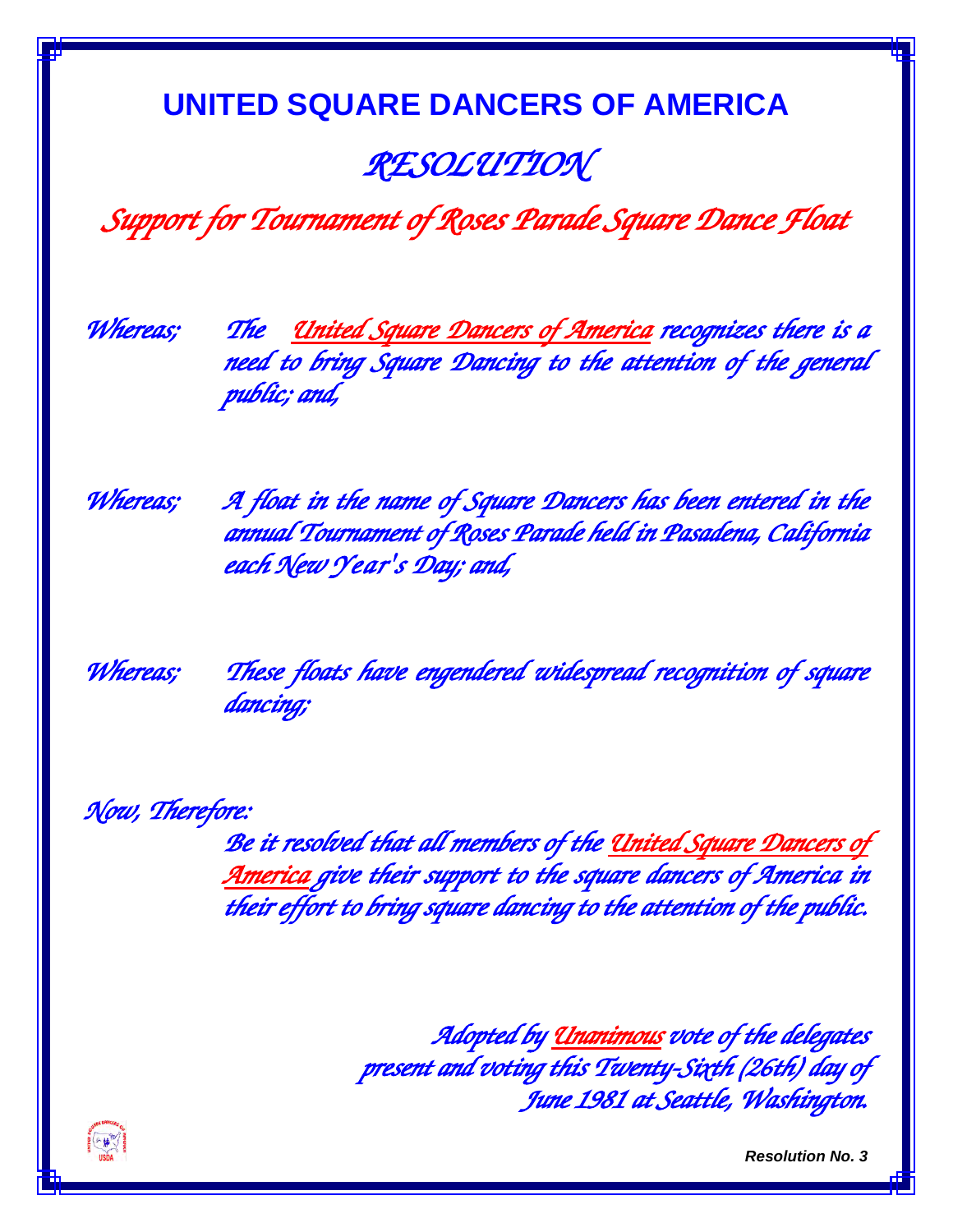#### *RESOLUTION*

*Establishment of a Square Dancers Museum and Hall of Fame* 

*Whereas; The United Square Dancers of America, Inc., acknowledges the value of preserving Square Dance heritage and the need to recognize the Square Dance leaders who have contributed to this heritage; and,* 

*Therefore: Be it resolved that the United Square Dancers of America, Inc. establish a Square Dancers Museum and a Square Dancers Hall of Fame; and,* 

*Be if Further Resolved:* 

*That the United Square Dancers of America, Inc. establish a Committee to develop plans and programs to develop a Square Dancers Museum and Hall of Fame.* 

> *Adopted by majority vote of the UNITED SQUARE DANCERS OF AMERICA Board of Directors present and voting during their Annual Meeting this Twenty-Fifth (25th) day of June 1982 at Detroit, Michigan.*

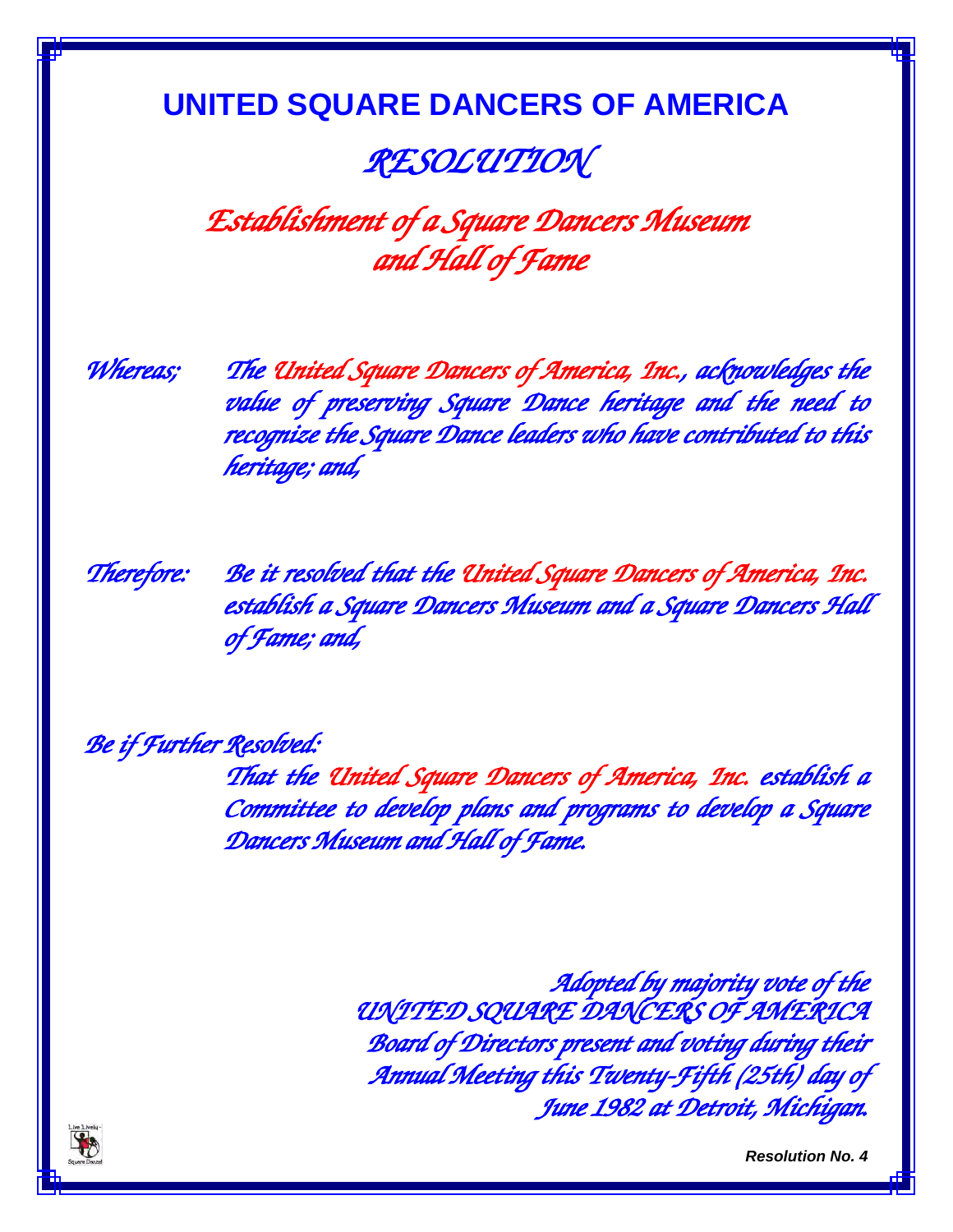#### *RESOLUTION*

*Cooperation Among National Organizations Whereas; The United Square Dancers of America, Inc., acknowledges the value of coordinating the promotion of the Square Dance activity, and recognizes the need to avoid the duplication of efforts and to achieve the greatest benefit from the investments of the various organizations within the Square Dance movement;* 

*Therefore: Be it resolved that the United Square Dancers of America, Inc. supports the 1982 CALLERLAB resolution to encourage cooperation among the National and International Square Dance Organizations: CALLERLAB, Legacy, ROUNDALAB, United Square Dancer of America, Inc., National Square Dance Convention, National Association of square and Round Dance Suppliers, etc., involving dancers, leaders, callers, and, round dance instructors who contribute to the establishment of the direction and advancement of Square Dancing in all its forms;* 

*Be if Further Resolved;* 

*That the aforementioned organizations be encouraged to exchange representatives to assure the coordination and compatibility of promotional efforts on behalf of Square Dancing.* 

> *Adopted by majority vote of the UNITED SQUARE DANCERS OF AMERICA Board of Directors present and voting during their Annual Meeting this Twenty-Fifth (25th) day of June 1982 at Detroit, Michigan.*

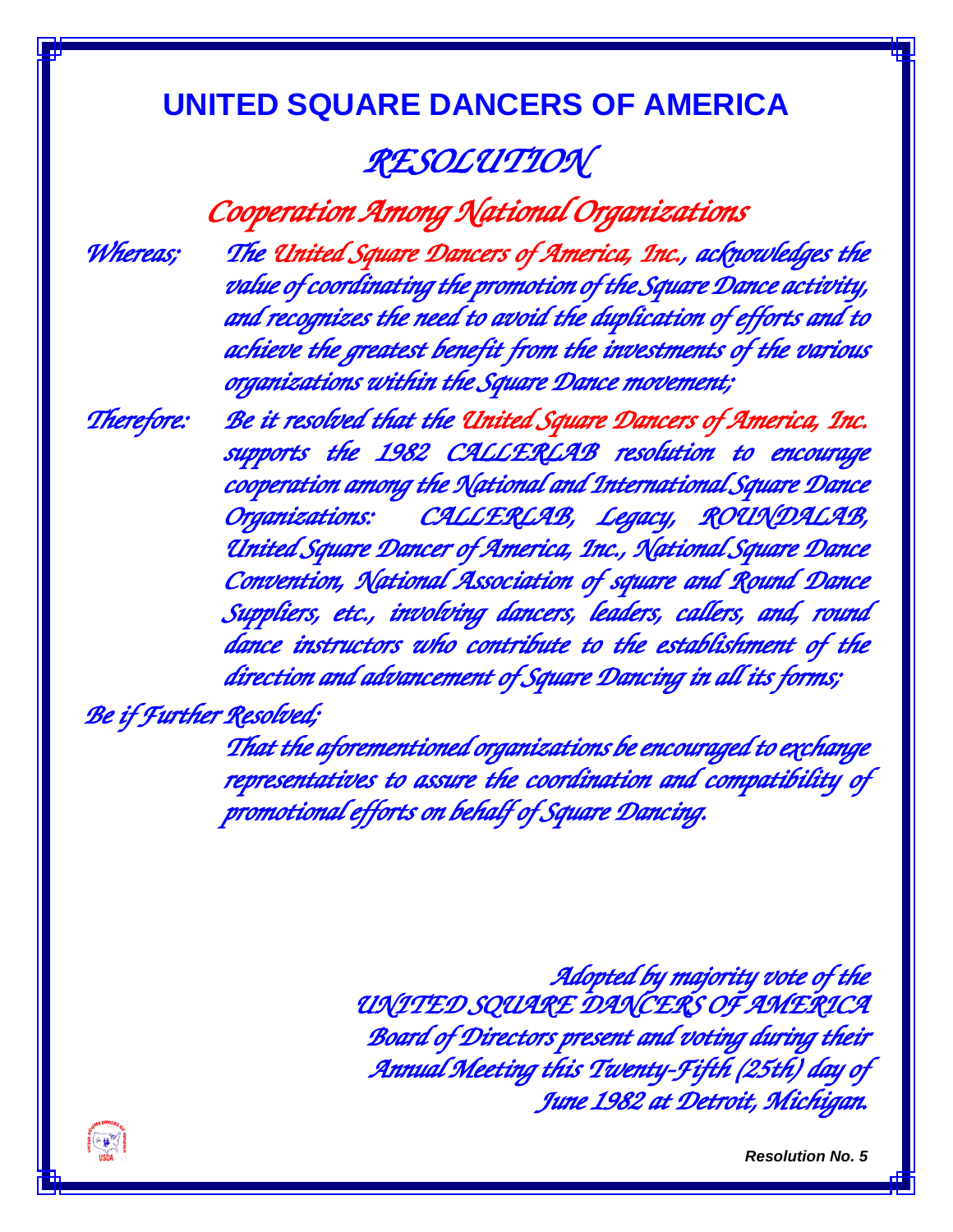### **UNITED SQUARE DANCERS OF AMERICA** *RESOLUTION*

#### *Support of the National Square Dance Convention®*

*Whereas; The value of the Annual National Square Dance Convention® is recognized by the United Square Dancers of America, Inc. for its contribution to the development of Square Dance leaders through educational panels and seminars;* 

*Whereas; The National Square Dance Convention encompasses all of the attributes of the Square Dance activity; fun, fellowship, entertainment, healthy exercise, etc., it should be enjoyed by Square Dancers everywhere;* 

*Therefore: Be it resolved that the United Square Dancers of America, Inc. supports the Annual National Square Dance Convention® and encourages its affiliates (members) to assist with the promotion of the Convention.* 

> *Resolution No. 6 Adopted by majority vote of the UNITED SQUARE DANCERS OF AMERICA Board of Directors present and voting during their Annual Meeting this Twenty-Fifth (25th) day of June 1982 at Detroit, Michigan.*

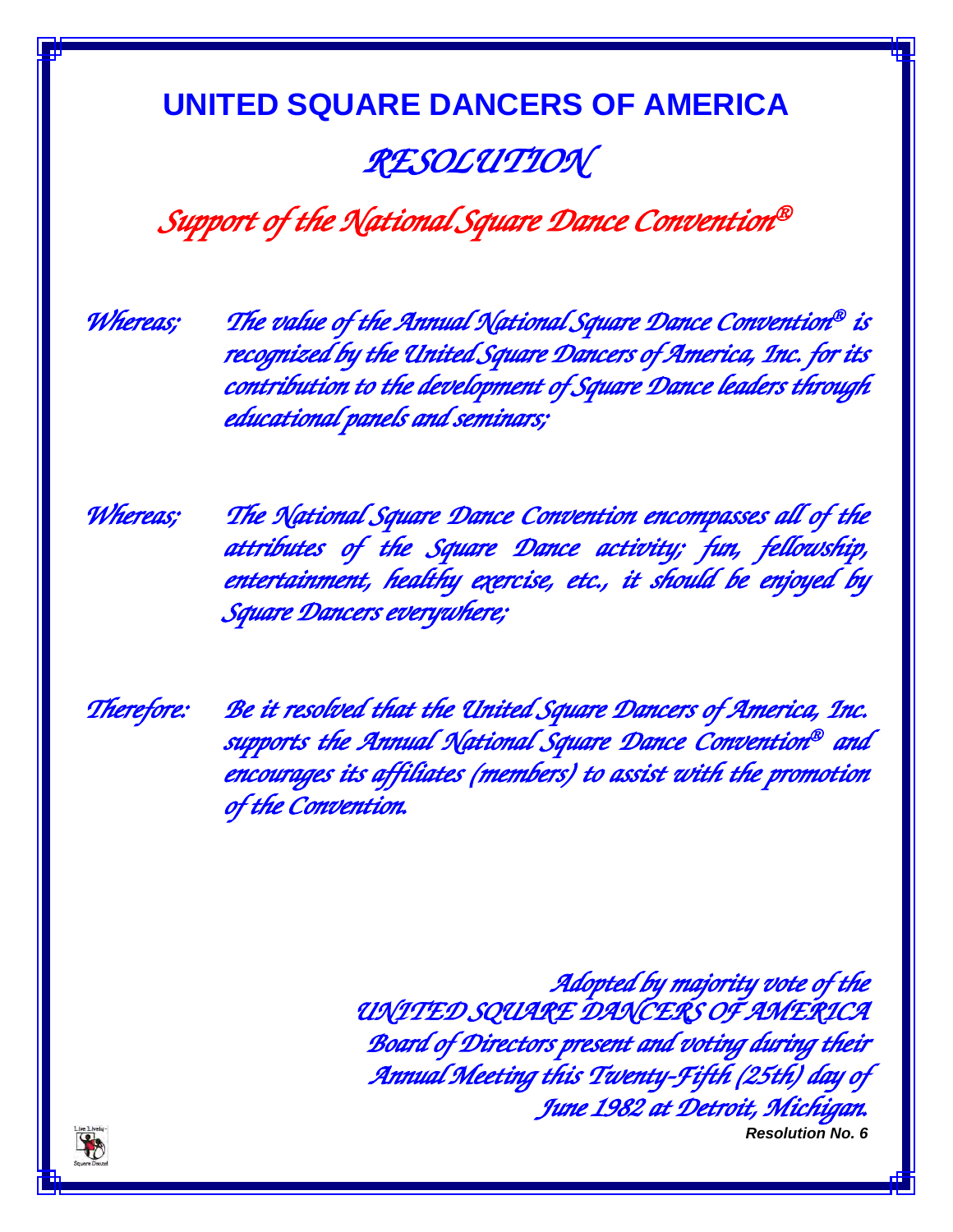#### *RESOLUTION*

#### *Square Dancers Commemorative Postage Stamp*

*Whereas; The United Square Dancers of America submitted four separate commemorative stamp designs to the Citizens Stamp Advisory Committee on August 19, 1982, with copies to the Postmaster General and to Congressman Earl Hutto, 1st District of Florida; and,* 

*Whereas; The designs were considered by the Citizens Stamp Advisory. Committee at four separate meetings, the latest being March 1983 without favorable action; and,* 

*Whereas; The Postal Code declares that proposals should be submitted at least two years prior to the desired issuance date and the Assistant Postmaster General states that the desired number has been approved for 1983;* 

*Therefore: Be i t resolved that the United Square Dancers of America urge all Square Dancer Organizations to have their members flood the Citizens Stamp Advisory Committee and the Postmaster General with letters, postcards, and petitions urging their support of the Square Dancers commemorative stamp.* 

> *Adopted by majority vote of the UNITED SQUARE DANCERS OF AMERICA Board of Directors present and voting during their Annual Meeting this Twenty-Fourth (24th) day of June 1983 at Louisville, Kentucky.*

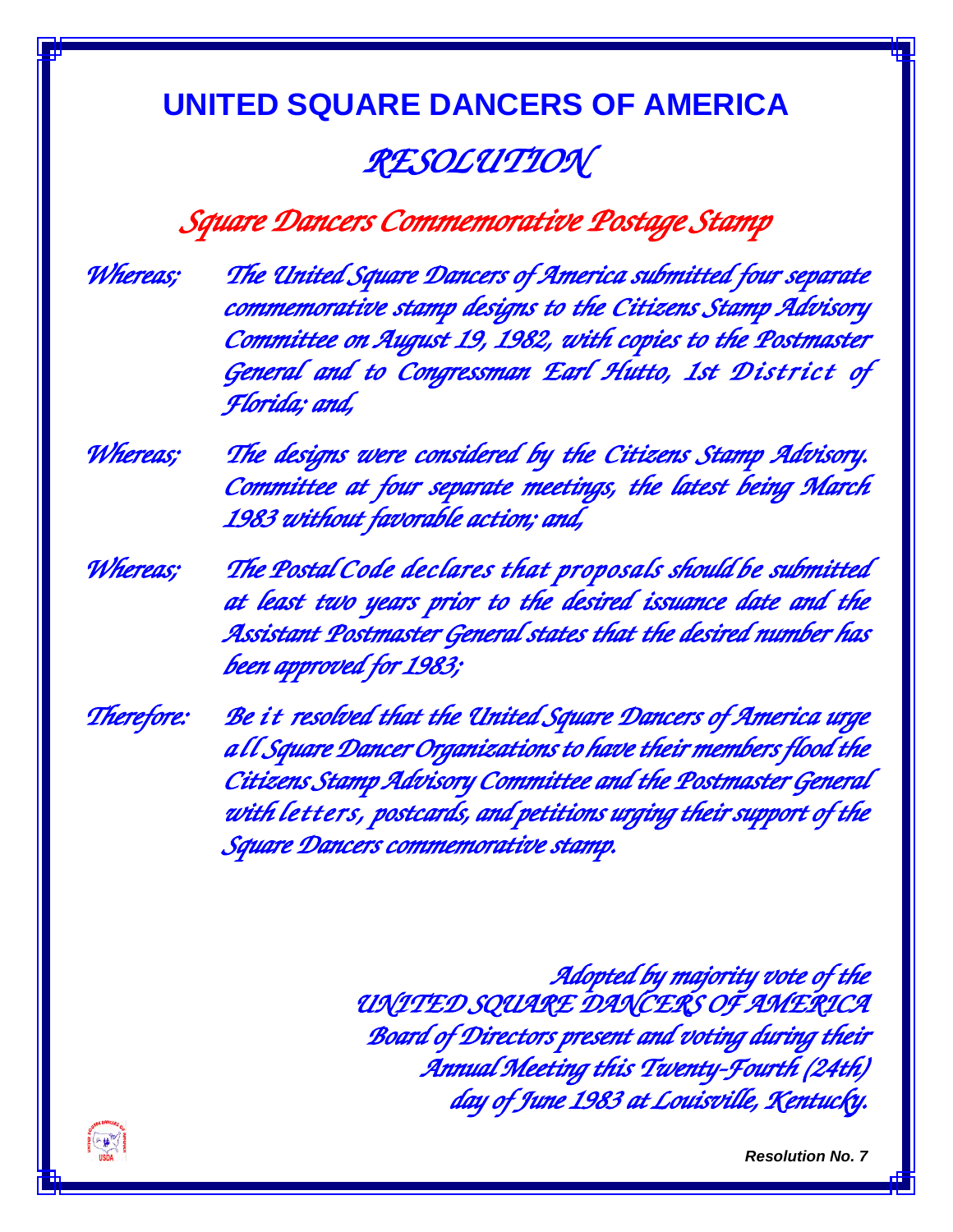#### **UNITED SQUARE DANCERS OF AMERICA** *RESOLUTION*

#### *Corinna Roth Studio's Square Dancer Figurines*

*Whereas; The United Square Dancers of America, Inc. acknowledges the value of Considering and advising upon the efforts of various independent commercial enterprises as they relate to the further growth and development of the Square Dance Activity; and,* 

*Therefore: Be it resolved that the United Square Dancers of America establish a liaison with certain commercial enterprises to assure the coordination and compatibility of promotional efforts for products relating to the Square Dance activity; and,* 

*Be It Further Resolved:* 

*That the United Square Dancers of America establish such a liaison relationship with the Corinna Roth Studio, Inc. for the purpose of developing objects of art relating to the Square Dance Activity.* 

> *Resolution No. 8 Adopted by majority vote of the UNITED SQUARE DANCERS OF AMERICA Board of Directors present and voting during their Annual Meeting this Twenty-Fourth (24th) day of June 1983 at Louisville, Kentucky.*

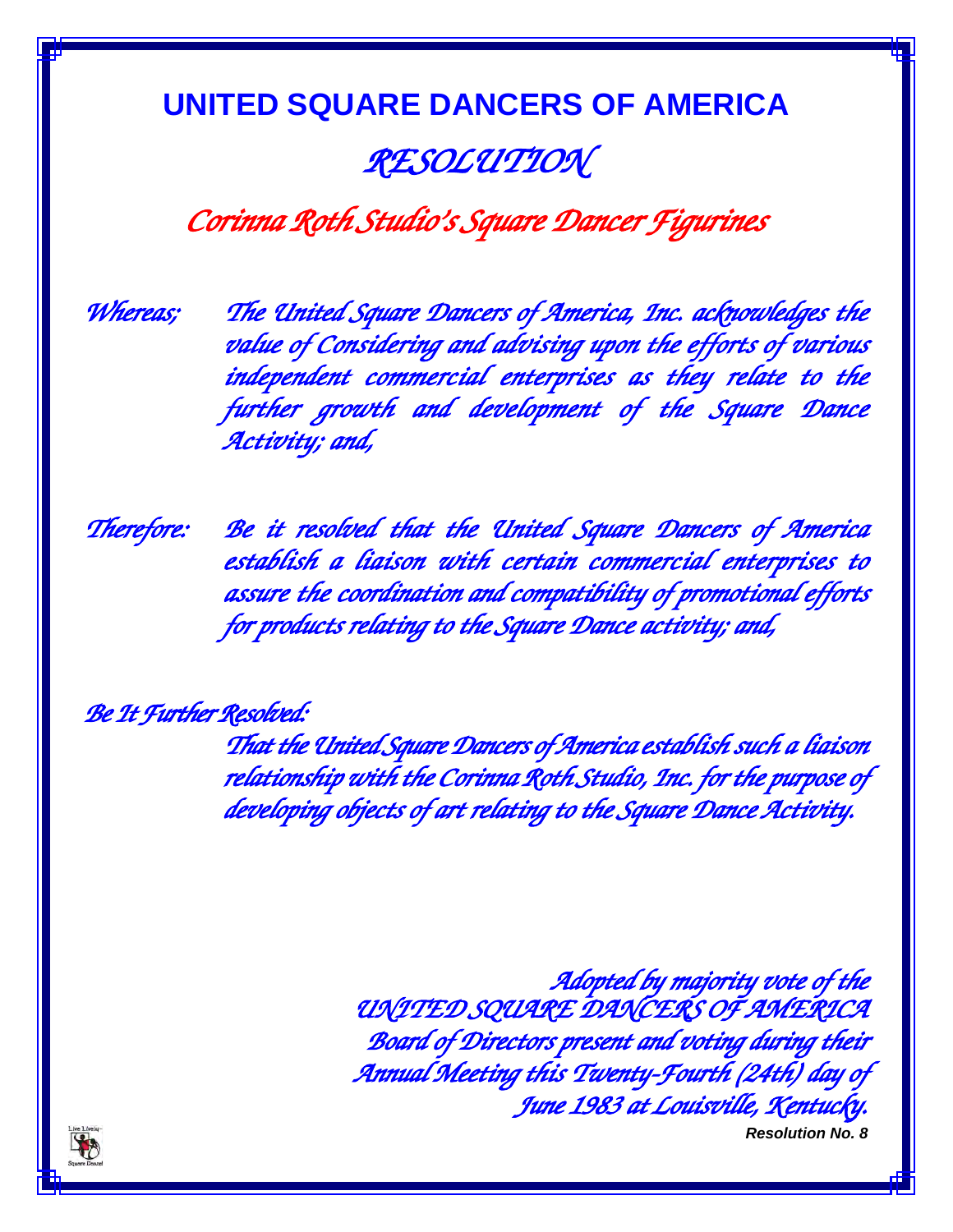#### **UNITED SQUARE DANCERS OF AMERICA** *RESOLUTION*

*Support for the National Executive Committee* 

*Whereas; The United Square Dancers of America's Purpose is to promote Square Dancing; and,* 

*Whereas; The National Square Dance Convention® i s recognized as one of the major promotional events each year in Square Dancing; and,* 

*Therefore: Be it resolved that the United Square Dancers of America, and its member affiliates, give full support to the National Square Dance Convention® Executive Committee in promoting this major annual event.* 

> *Adopted by majority vote of the UNITED SQUARE DANCERS OF AMERICA Board of Directors present and voting during their Annual Meeting this Twenty-Fourth (24th) day of June 1983 at Louisville, Kentucky.*

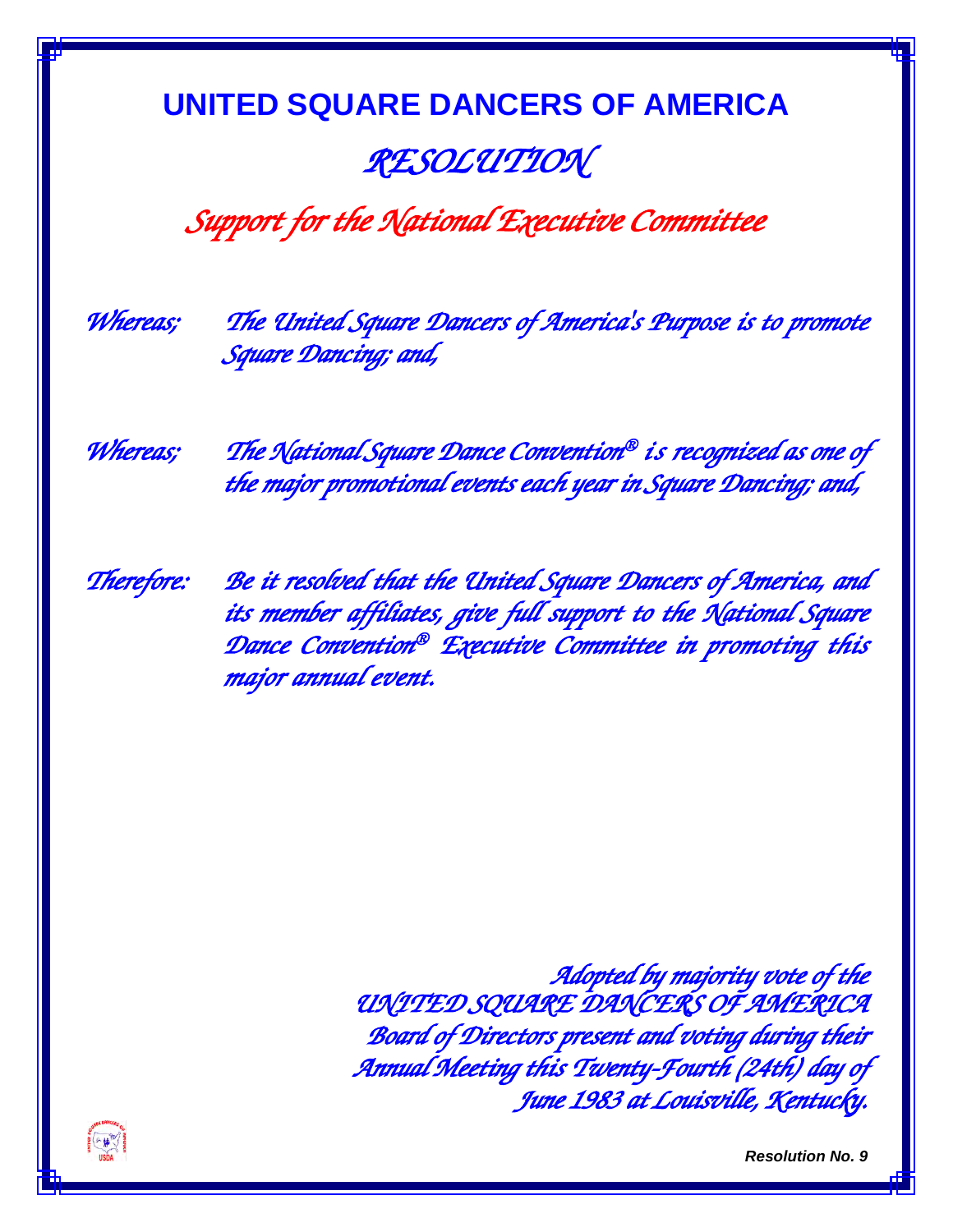#### *RESOLUTION*

#### *Reaffirm Previous Resolutions*

*Whereas; The United Square Dancers of America, Inc. during its previous Annual Meetings has adopted Resolutions supporting various significant aspects of the Square Dance Activity; and,* 

*Whereas; These previous Resolutions in support of The National Folk Dance effort, The Square Dancers of America's Tournament of Roses Parade Square Dance Float, the establishment of a Square Dancers Museum and a Square Dancers Hall of Fame, encouraging the cooperation among National and International Square Dance Organizations, and support for the National Square Dance Convention® are still important and viable; and,* 

*Therefore: Be it resolved that the Delegates to the United Square Dancers of America Annual Meeting reaffirm these vital Resolutions and continue to support the intent of these significant Resolutions.* 

> *Adopted by majority vote of the UNITED SQUARE DANCERS OF AMERICA Board of Directors present and voting during their Annual Meeting this Twenty-Fourth (24th) day of June 1983 at Louisville, Kentucky.*

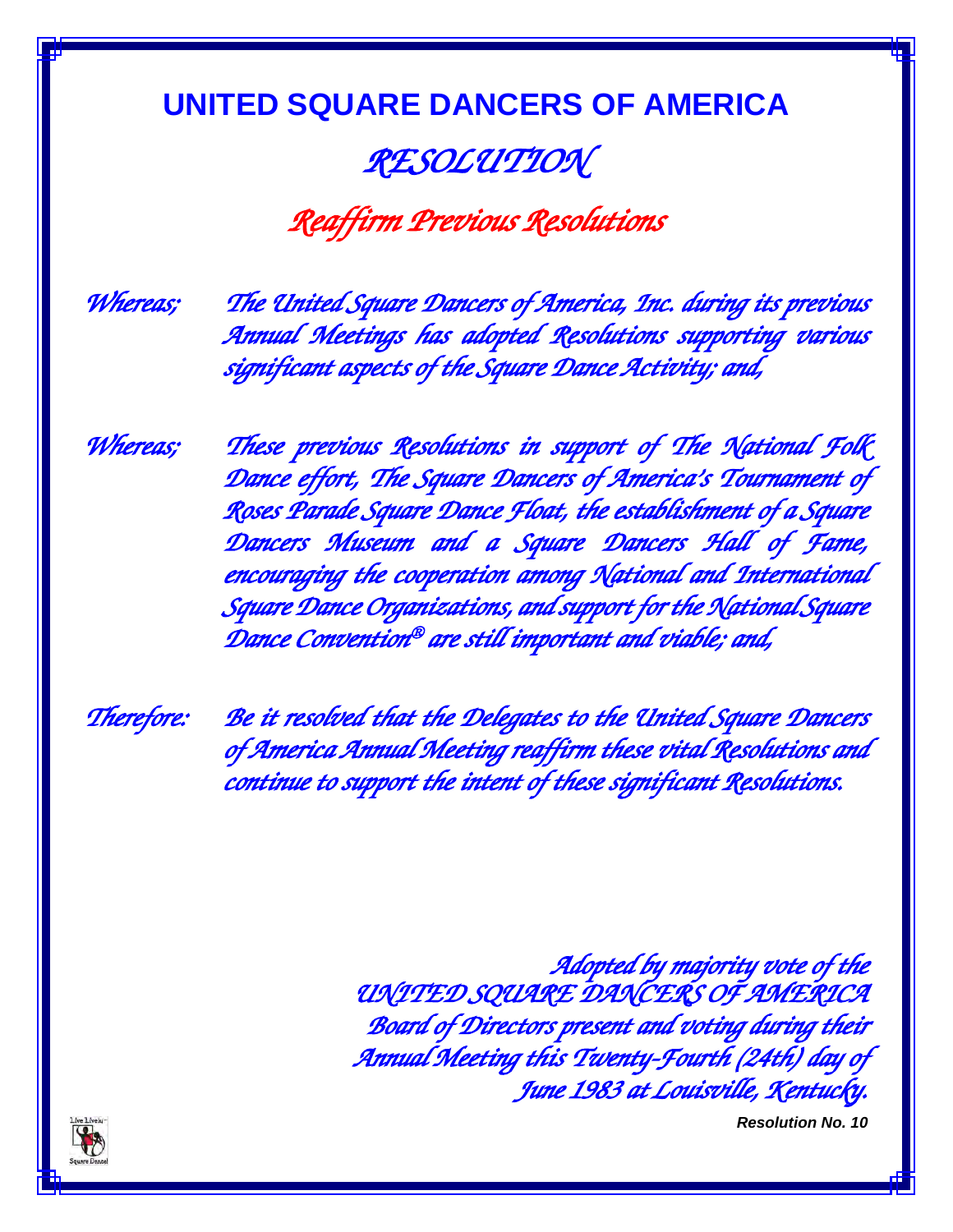#### *RESOLUTION*

#### *Support Handicapable Dancers*

*Whereas; The United Square Dancers of America, Inc. recognizes the fact that there is a place within the Square Dance Movement for the Handicapped and Disabled; and,* 

*Therefore: The United Square Dancers of America, Inc. has created a Committee for the Handicapable Dancers who will work to insure that Handicapped and Disabled Dancers have the opportunity to enjoy Square Dancing through the establishment of Square Dance Classes for the Handicapped and Disabled, develop guidelines for implementation of classes; and,* 

*Therefore: Be it resolved that the Handicapable Committee will coordinate the dissemination of information concerning other groups which serve the Disabled, and serve as a forum for the identification of existing Handicapable Clubs and Leaders, encourage an exchange of ideas beneficial to the promotion, preservation, and growth of these special interest groups; and,* 

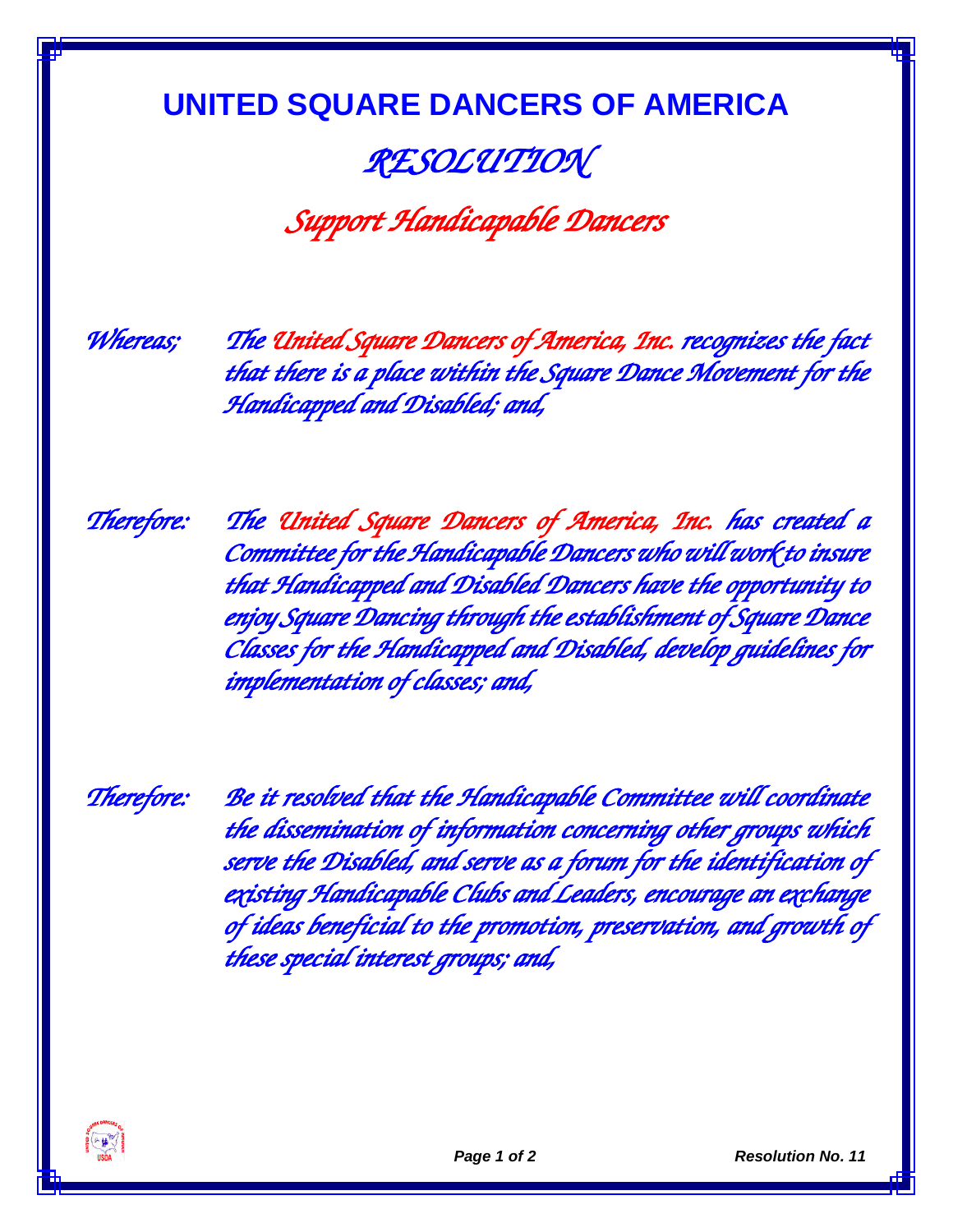*Be it Further Resolved;* 

*As a result of these activities, other Square Dance Organizations will be made aware of the importance of including the Handicapable within their programs; and,* 

*Therefore: Through the creation of this Special Committee, the United Square Dancers of America has taken the initial steps in recognizing that a place exists within the Square Dance movement for the disables and handicapped. Hopefully, others will join the United Square Dancers of America, Inc. in extending this overdue recognition and acceptance of a vital segment of the Square Dance activity.* 

> *Adopted by majority vote of the UNITED SQUARE DANCERS OF AMERICA Board of Directors present and voting during their Annual Meeting this Twenty-Ninth (29th) day of June 1984 at Baltimore, Maryland.*



 *Page 2 of 2 Resolution No. 11*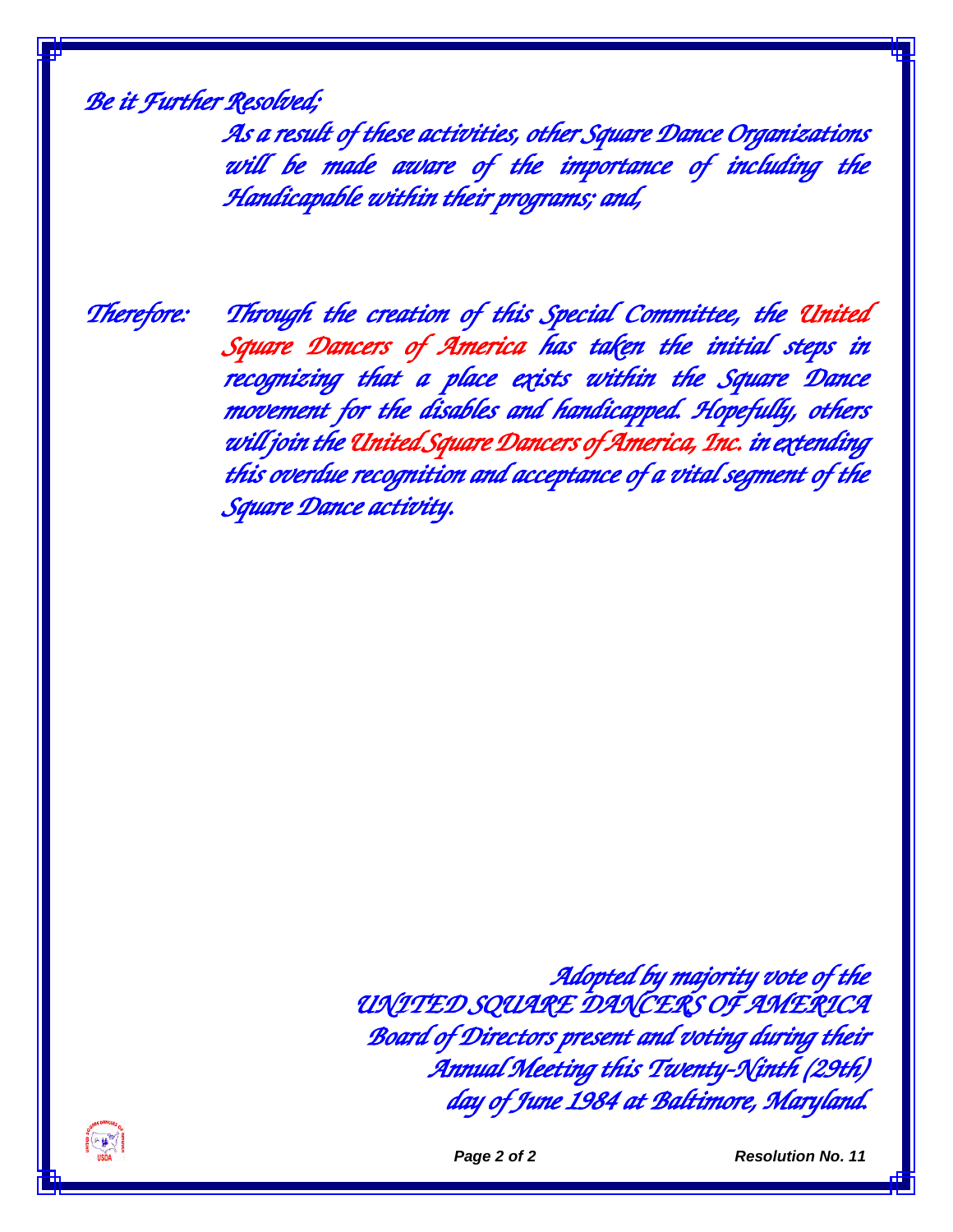#### **UNITED SQUARE DANCERS OF AMERICA** *RESOLUTION*

#### *Support Copecrest Leaders' Summit Meeting*

*Whereas; Recent surveys together with considerable other data indicates that Square Dancing is facing serious problems including loss of dancers and smaller, classes; and,* 

*Whereas; Many of the problems stem from too much to learn in too little time for the new dancer; and,* 

*Therefore: Be it Resolved that the United Square Dancers of America support the proposal to hold a "Summit Meeting" of dance leaders, both dancers and callers from all regions of the Country for the purpose of discussing the problems facing Square Dancing and search for solutions.* 

> *Adopted by majority vote of the UNITED SQUARE DANCERS OF AMERICA Board of Directors present and voting during their Annual Meeting this Twenty-Eight (28th) day of June 1985 at Birmingham, Alabama.*

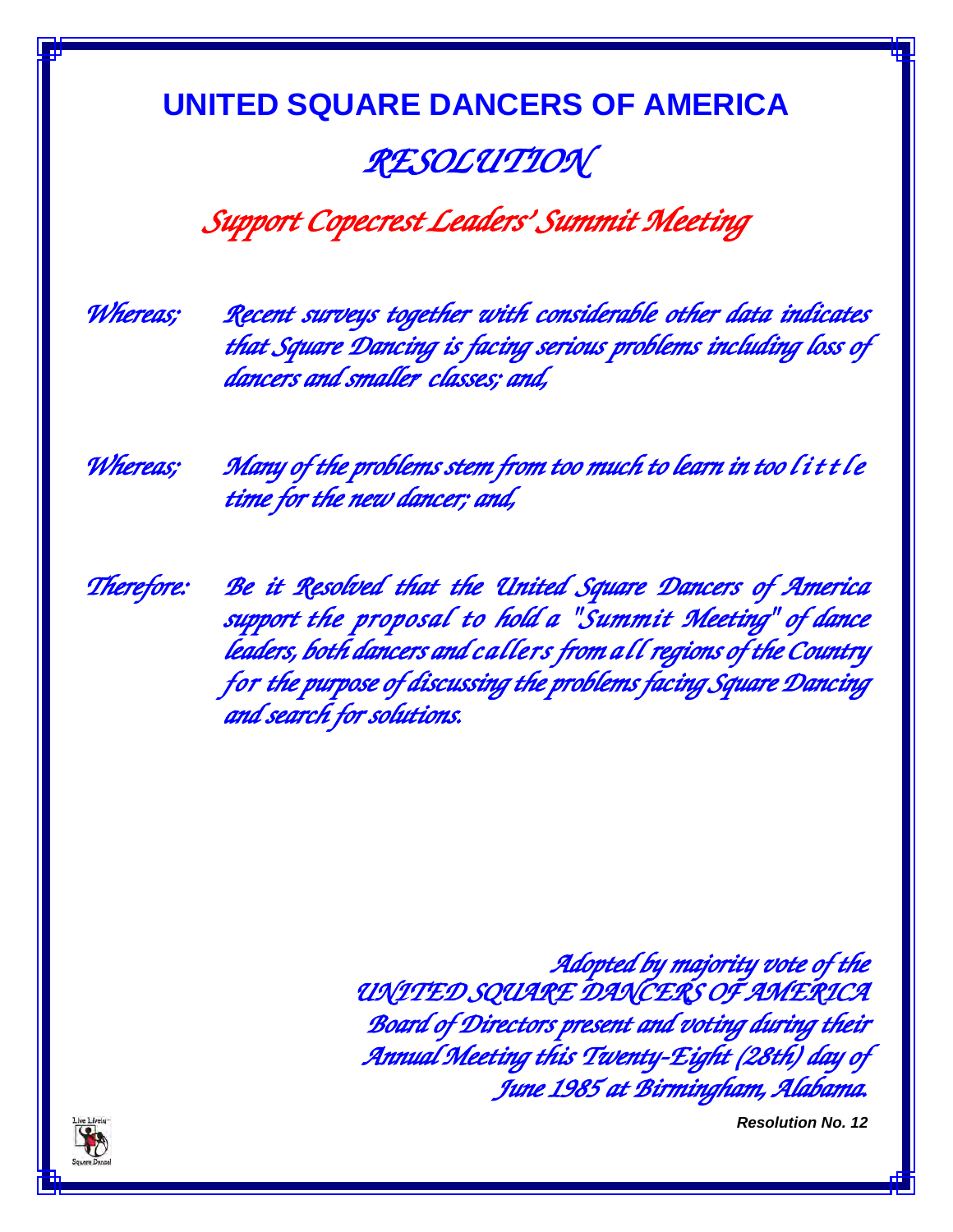#### *RESOLUTION*

*Rename Dancers Code of Ethics to Dancers Code of Conduct* 

*Whereas; The United Square Dancers of America adopted its original Square Dancers Code of Ethics during its third annual meeting held in Baltimore, Maryland, on June 29, 1984; and* 

*Whereas; The United Square Dancers of America now recognized that this document should more appropriately be entitled Code of Conduct for Square Dancers;* 

*Therefore: Be it resolved that the Square Dancers Code of Ethics originally adopted by the United Square Dancers of America on June 29, 1984, be officially renamed the Code of Conduct for Square Dancers effective as to this date and that all Member Organizations be so advised.* 

> *Adopted by majority vote of the UNITED SQUARE DANCERS OF AMERICA Board of Directors present and voting during their Annual Meeting this Twenty-Sixth (26th) day of June 1987 at Houston, Texas.*

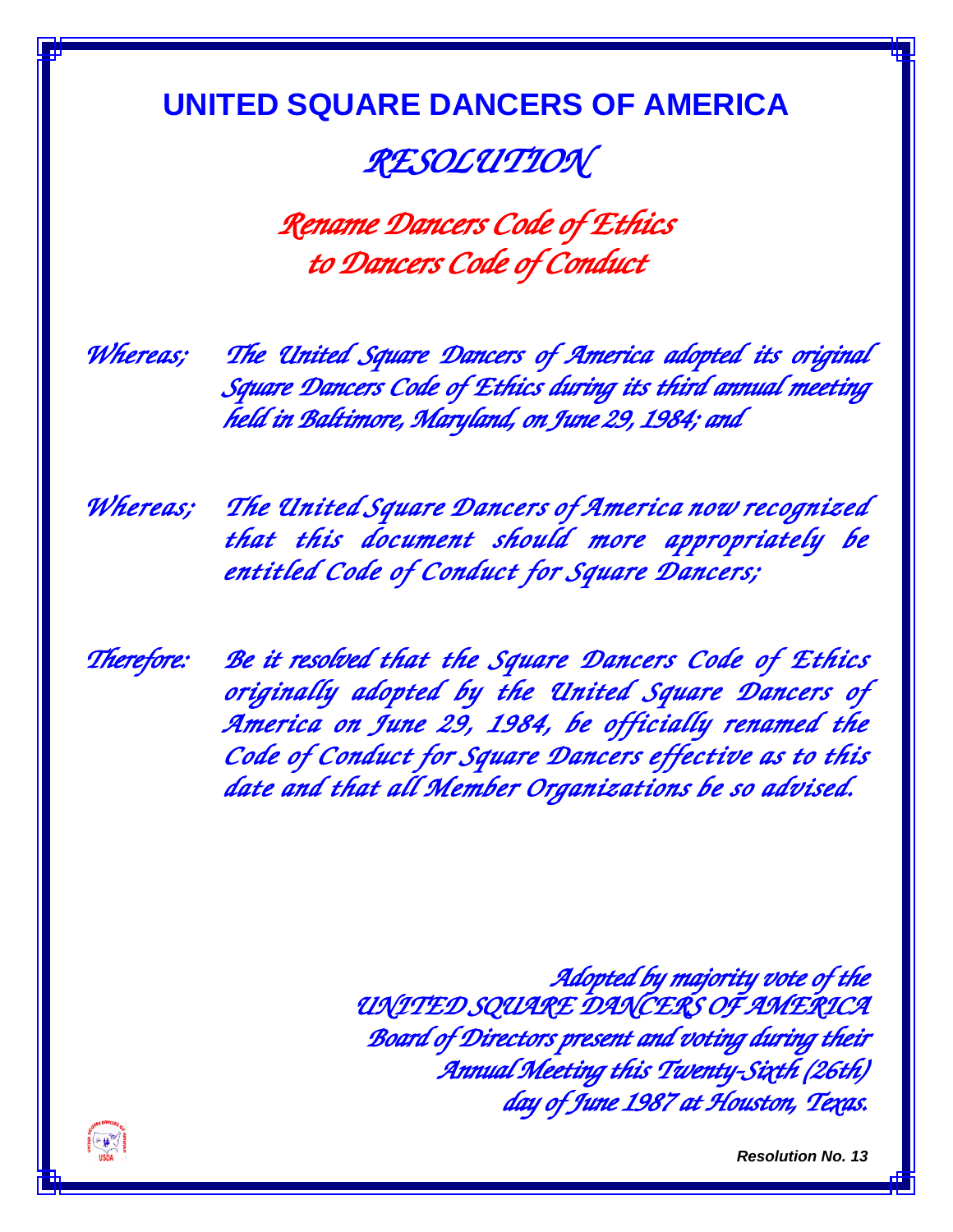#### *RESOLUTION*

#### *Dancer Code Ethics / Ethics for Clubs and Club Officers*

*Whereas; The United Square Dancers of America has recognized the need for a uniform Code of Ethics for Square Dancers to be adopted by the Square Dance Movement; and,* 

*Whereas; The Square Dancers Code of Ethics originally adopted by the United Square Dancers of America on June 29, 1984, has now more appropriately been entitled the Code of Conduct for Square Dancers; and,* 

*Whereas; The United Square Dancers of America has developed a more comprehensive document encompassing the Definition of Ethics as well as sections setting forth recommendations for Dancer Ethics and Ethics for Clubs and Club Officers;* 

*Therefore: Be it resolved that this new document be entitled Square Dancing Code of Ethics and be endorsed and adopted by the United Square Dancers of America effective as of this date, with all Affiliate Organization s to be so notified.* 

> *Adopted by majority vote of the UNITED SQUARE DANCERS OF AMERICA Board of Directors present and voting during their Annual Meeting this Twenty-Sixth (26th) day of June 1987 at Houston, Texas.*

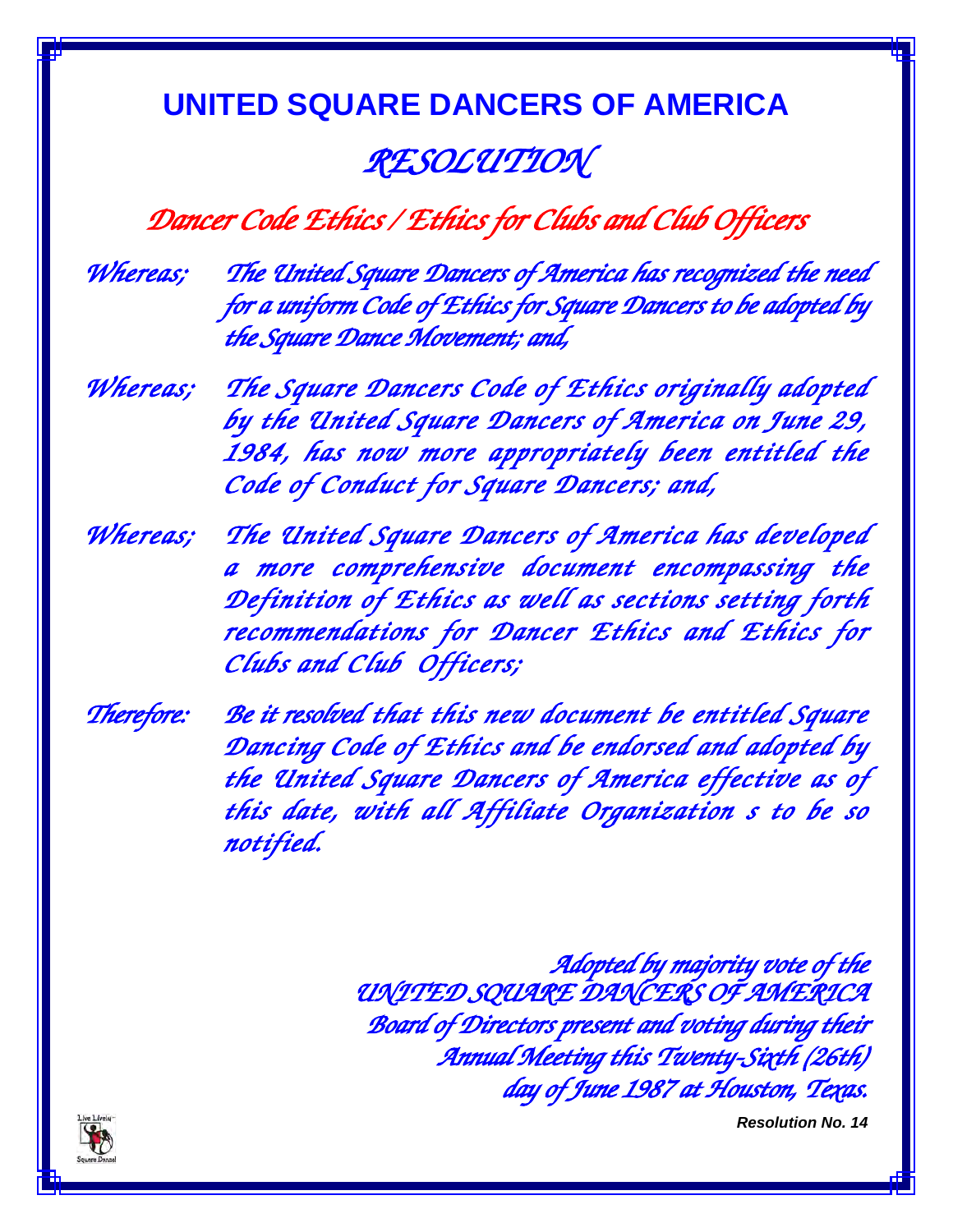#### *RESOLUTION*

#### *Provide Funding for Handicapable Dancer Programs*

*Whereas; The United Square Dancers of America recognizes the importance of developing programs to assist the Handicapable Dancer; and,* 

*Whereas; The United Square Dancers of America has established a Committee for Handicapable Dancers for the purpose of exploring and expanding the opportunities for the Handicapable Dancer;* 

*Therefore: Be it resolved that henceforth the United Square Dancers of America allocate a portion of any surplus available for the purpose of furthering the U.S.D.A. approved programs of the Committee for Handicapable Dancers and to assist with obtaining recognition of the significance of the Handicapable Dancer within the Square Dance Activity.* 

> *Adopted by majority vote of the UNITED SQUARE DANCERS OF AMERICA Board of Directors present and voting during their Annual Meeting this Twenty-Sixth (26th) day of June 1987 at Houston, Texas.*

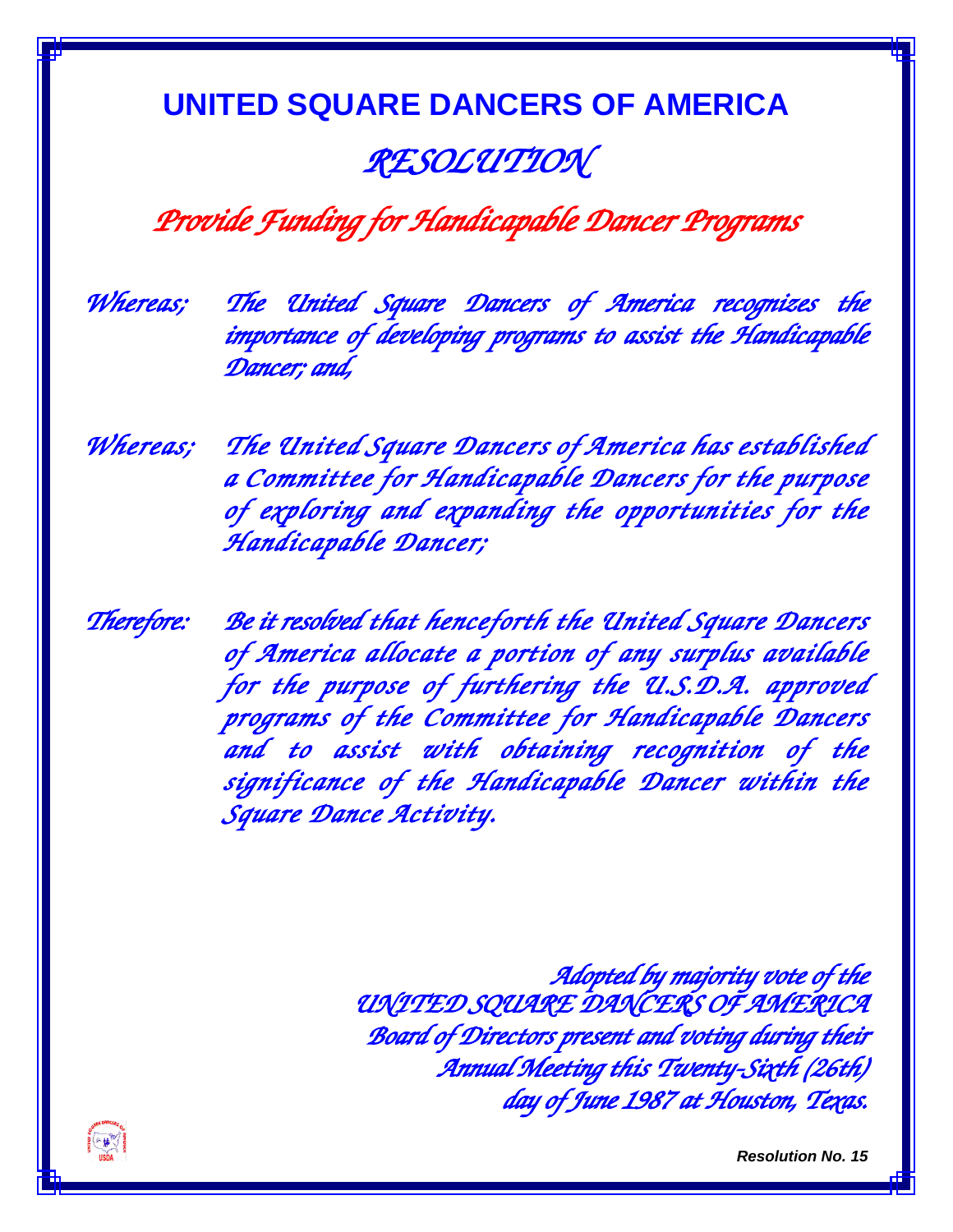#### *RESOLUTION*

*Provide Funding for Square Dance Education Programs* 

*Whereas; The United Square Dancers of America recognizes the importance of developing programs for the education of the Square Dancer; and* 

*Whereas; The United Square Dancers of America has established an Education Committee for the purpose of preparing and distributing educational materials to further inform and educate Square Dancers;* 

*Therefore: Be it resolved that henceforth the United Square Dancers of America allocate a portion of any surplus available for the purpose of expanding the library of education materials and assisting with the promotion of education seminars to better inform the Square Dancer of the various aspects of the Square Dance Activity.* 

> *Adopted by majority vote of the UNITED SQUARE DANCERS OF AMERICA Board of Directors present and voting during their Annual Meeting this Twenty-Sixth (26th) day of June 1987 at Houston, Texas.*

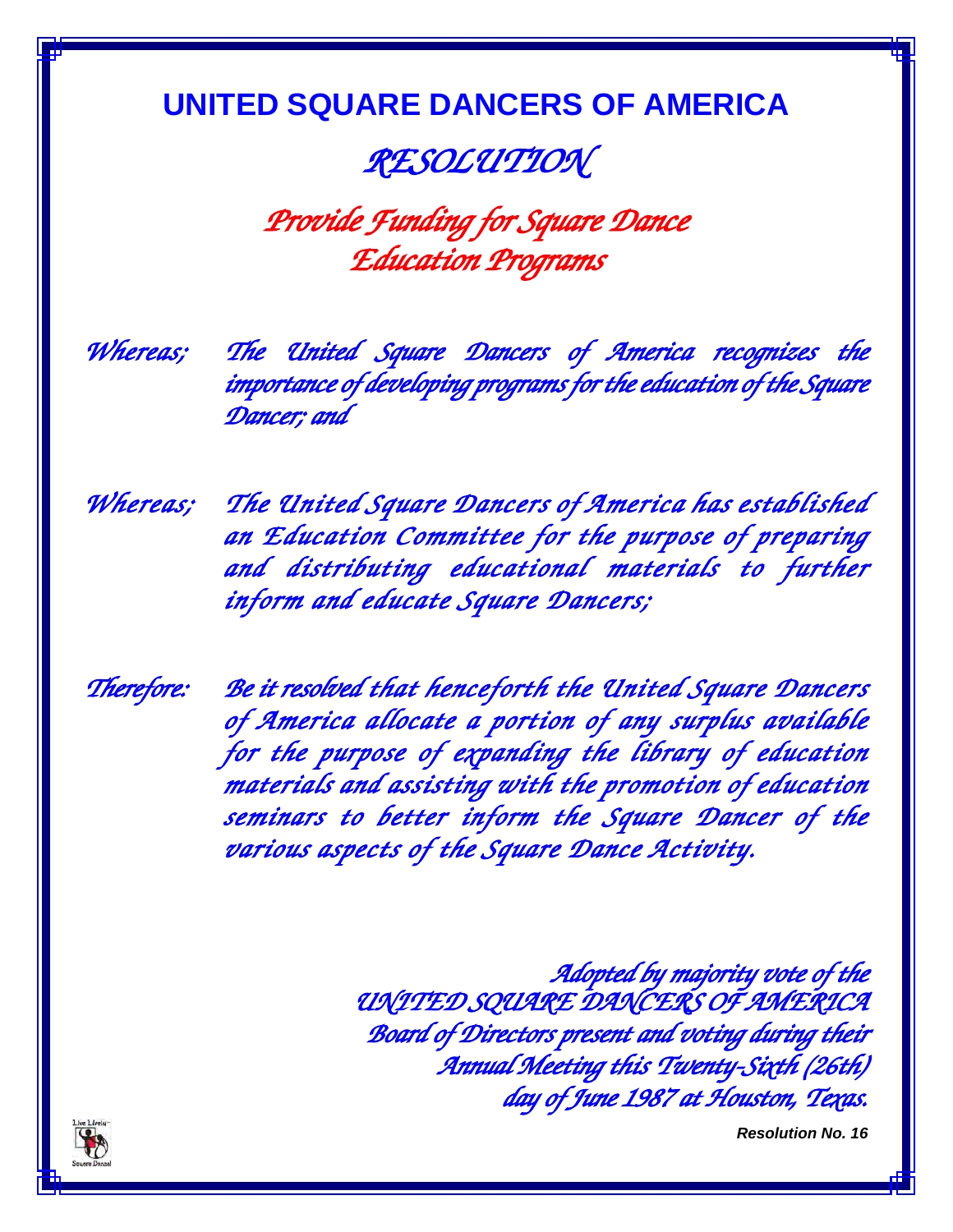#### **UNITED SQUARE DANCERS OF AMERICA** *RESOLUTION*

#### *Creation of USDA Compendium of Resolutions*

*Whereas; The United Square Dancers of America has periodically adopted Resolutions beneficial to the Square Dance Activity; and,* 

*Whereas; These Resolutions are pertinent to various aspects of the Square Dance Movement; and,* 

*Whereas; The United Square Dancers of America is responsible for the Dissemination of information to the Square Dancer;* 

*Therefore: Be it resolved that the Secretary of the United Square Dancers of America hereby be directed to prepare a "Compendium of Resolutions adopted by USDA" to be regularly updated and distributed to all Member Organizations for the further education of all Square Dancers.* 

> *Adopted by majority vote of the UNITED SQUARE DANCERS OF AMERICA Board of Directors present and voting during their Annual Meeting this Twenty-Sixth (26th) day of June 1987 at Houston, Texas.*

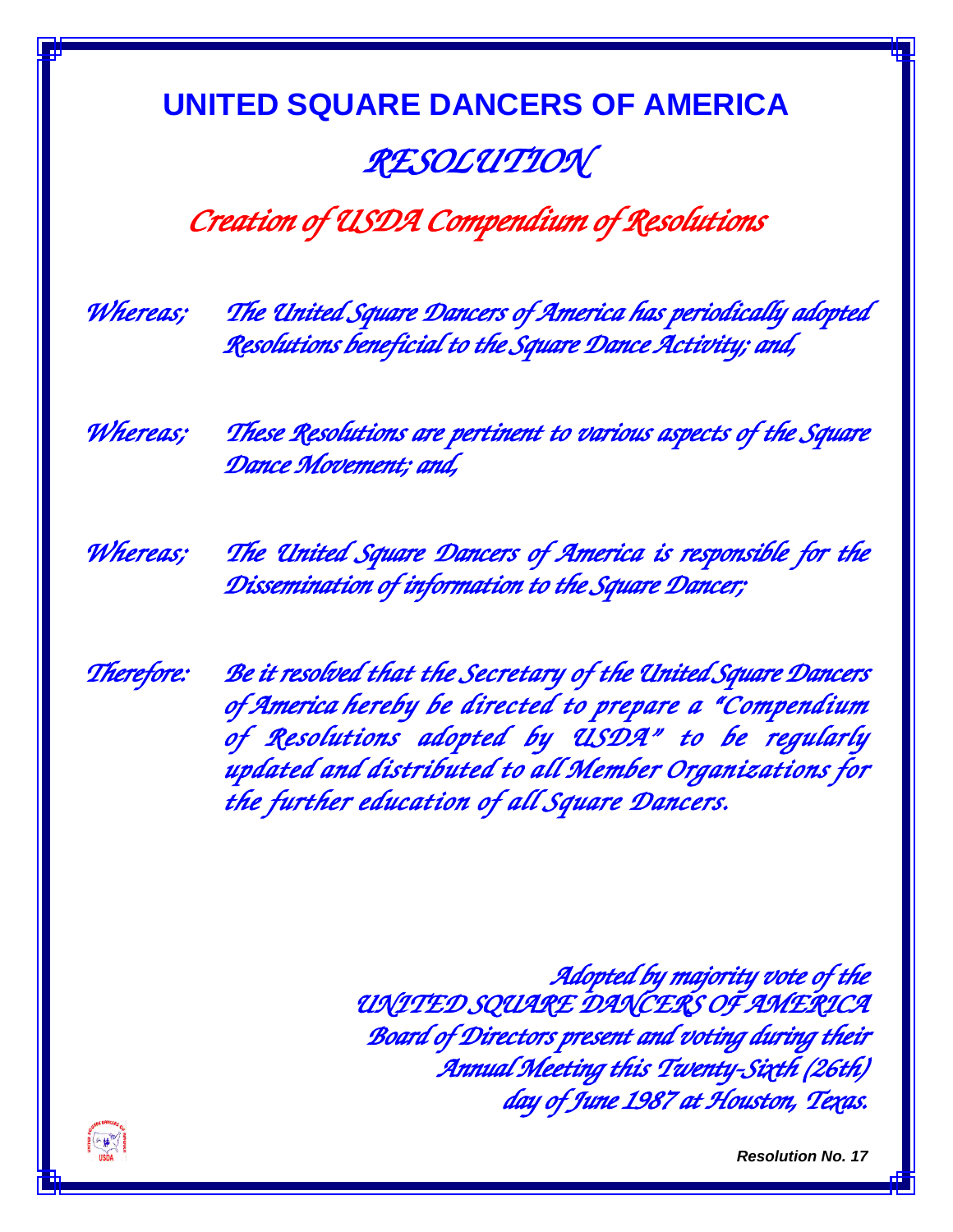*RESOLUTION Appreciation for the 37th National Square Dance Convention® Support of the Handicapable Dancer* 

*Whereas; The United Square Dancers of America recognizes the importance of developing programs to assist the Handicapable Dancer; and* 

*Whereas; The United Square Dancers of America has established a Committee for Handicapable Dancers for the purpose of exploring and expanding the opportunities for the Handicapable Dancer;* 

*Therefore: Be it resolved that henceforth the United Square Dancers of America allocate a portion of any surplus available for the purpose of furthering the U.S.D.A. approved programs of the Committee for Handicapable Dancers and to assist with obtaining recognition of the significance of the Handicapable Dancer within the Square Dance Activity.* 

> *Adopted by majority vote of the UNITED SQUARE DANCERS OF AMERICA Board of Directors present and voting during their Annual Meeting this Twenty-Sixth (26th) day of June 1987 at Houston, Texas.*

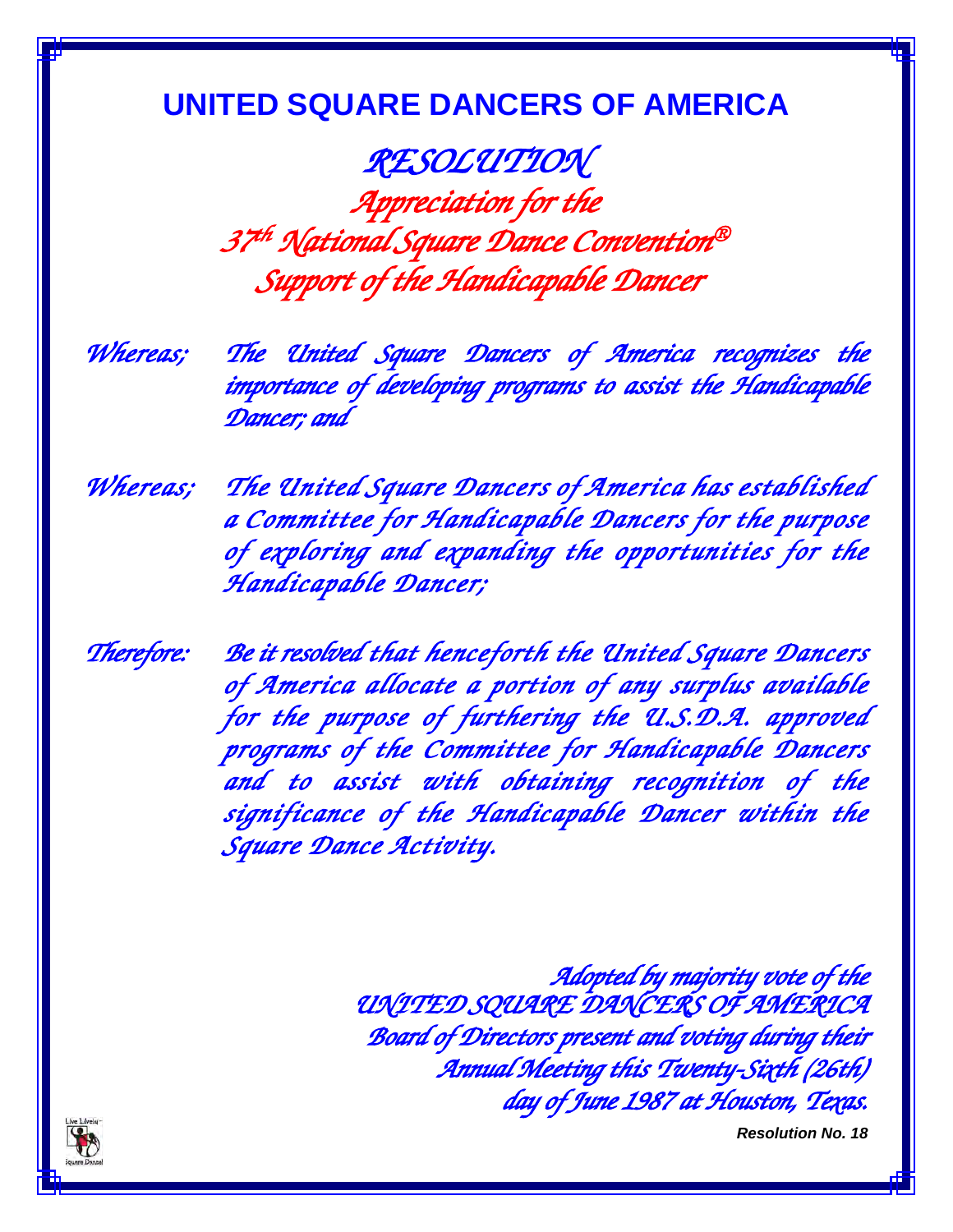#### **UNITED SQUARE DANCERS OF AMERICA** *RESOLUTION*

*Development of Handicapable Regional Liaisons* 

*Whereas; The United Square Dancers of America has previously resolved to support and assist Handicapable Square Dancers; and,* 

*Whereas; The USDA has formed a Handicapable Square Dancers Committee and appointed a Chairman to direct this Committee in perpetuating aid to Handicapable Square Dancers;* 

*Therefore: Be it resolved that USDA further develop a mechanism to improve and develop the distribution an aid (whether it be educational, organizational, monetary, or other) by using a standardized Request for Aid Form (copy of proposed form attached);* 

*Therefore: Be it further resolved that these completed form shall reviewed and approved or denied by the Chairman of the Handicapable Square Dance Committee after review and discussion with all said Committee members. If denied, the Chairman will notify the Handicapable Square Dance Group for the reason for denial. A limit for financial aid will be established by the USDA Executive Committee and will be reviewed during the Annual Meetings held at each National Square Dance Convention® .* 

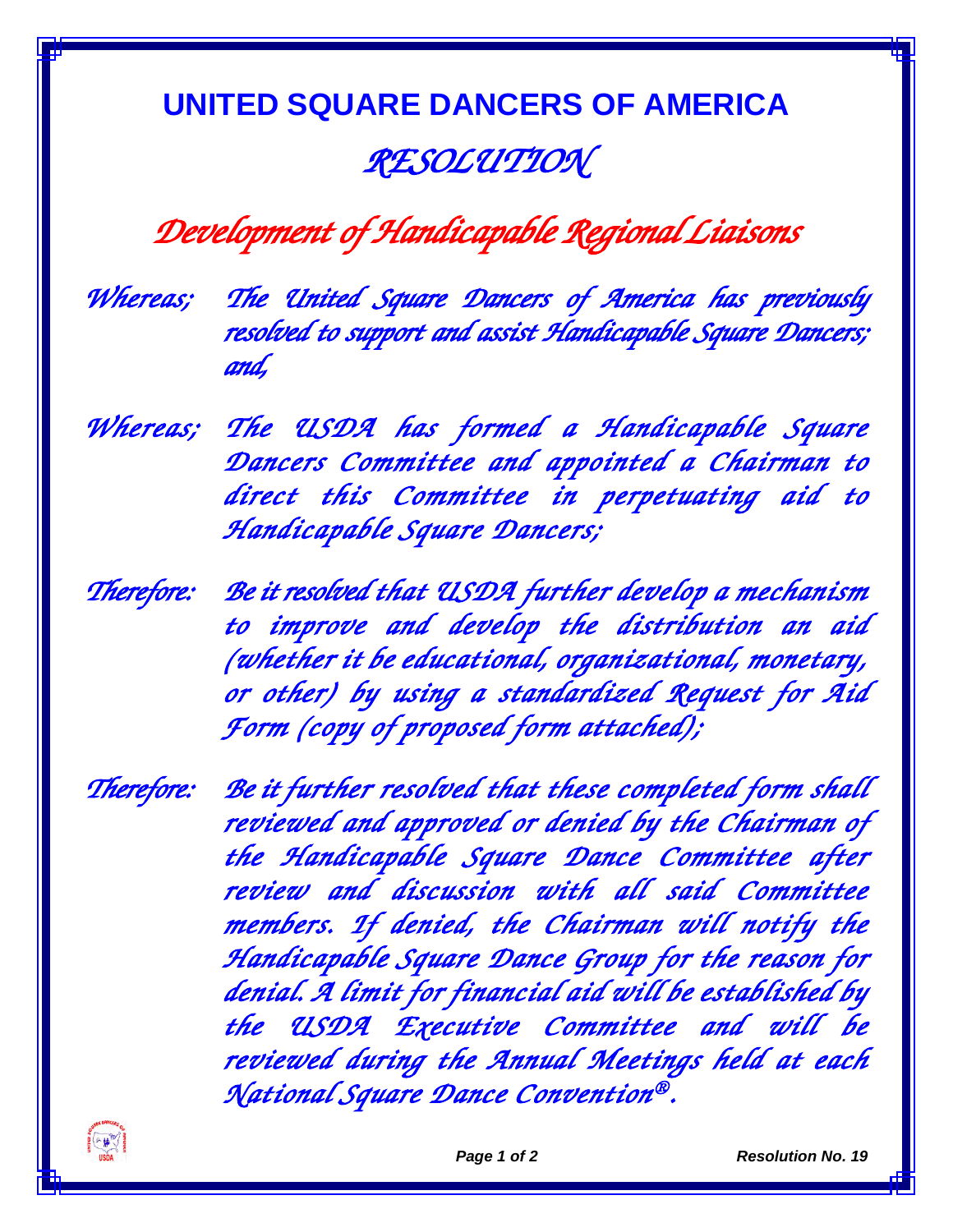*Revisions may be made, dependent upon recommendations from the Handicapable Comment, dependent upon funds available for distribution;* 

*Furthermore: To assist in the growth of the Handicapable Dancer throughout the county, a Handicapable Dancers Liaison should be appointed to give direct input to the Handicapable Square Dance Chairman and Committee. Each Regional Vice President should submit the name of the Handicapable Dancers Liaison to represent their region, the term of this appointment to be no less than two (2) years. The Chairman of the Handicapable Committee shall continue to be appointed by the President of USDA, as detailed within the Governing Documents.* 

> *Adopted by majority vote of the UNITED SQUARE DANCERS OF AMERICA Board of Directors present and voting during their Annual Meeting this Twenty-Sixth (26th) day of June 1991 at Salt Lake City, Utah.*



 *Page 2 of 2 Resolution No. 19*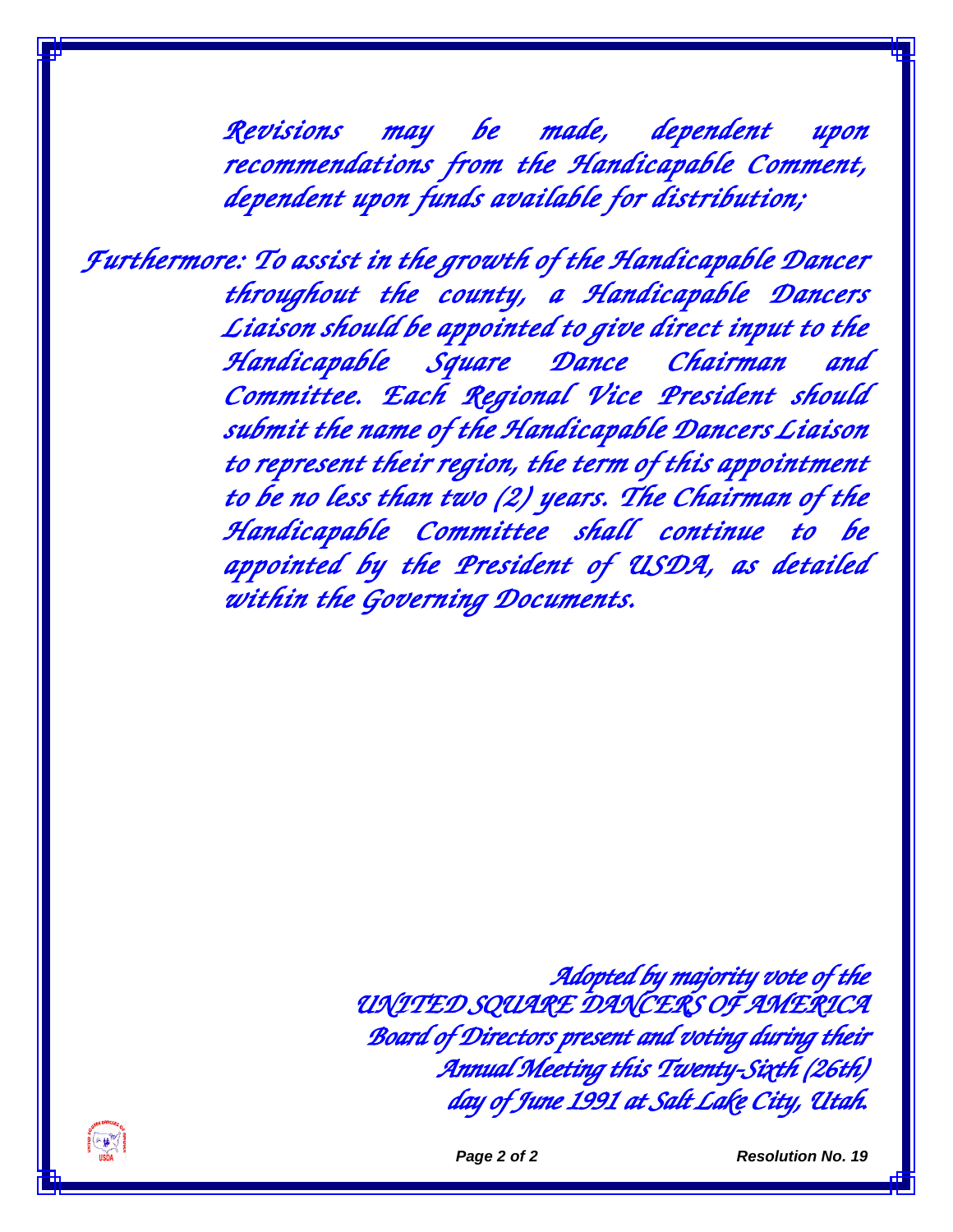#### **UNITED SQUARE DANCERS OF AMERICA** *RESOLUTION*

#### *Expand Opportunities for Handicapable Dancers*

*Whereas; The United Square Dancers of America, Inc. was established in1981 to promote Square Dancing in all of its forms, and to provide Square Dancers with a National forum to which individual members can provide opinions regarding the establishment of policies for making National decisions; and,* 

*Whereas; In 1984, the United Square Dancers of America recognized the need for a place within the Square Dance Activity for individual dancers with handicaps or disabilities and created the Committee for Handicapable Dancers, encouraging an exchange of ideas beneficial to the promotion, preservation, and growth of the special interest groups; and,* 

*Whereas; In 1991, the United States Congress passed the Americans with Disabilities Act (ADA) which gives civil rights protection to individuals with disabilities including a variety of public accommodations;*



*Page 1 of 2 Resolution No. 20*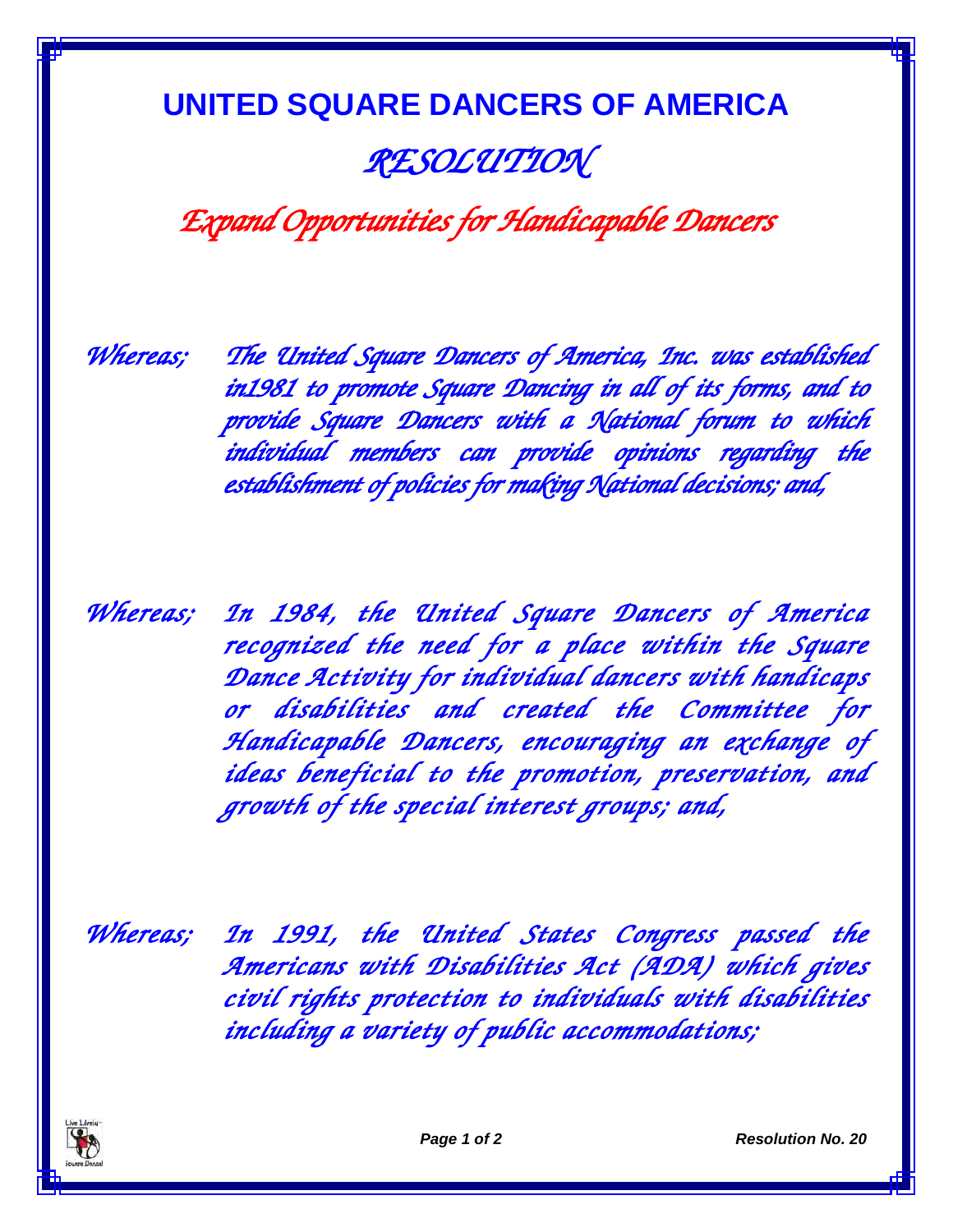*Therefore: Be it resolved that members of United Square Dancers of America will take positive actions to expand the opportunities for persons with disabilities to have "access" to the Square Dance activity by establishing direct contacts with organizations that serve individuals with disabilities, offering to assist in starting or continuing Handicapable Clubs. Members should solicit the support and cooperation of local Callers and Cuers and call upon the Committee for Handicapable Dancer to assist as required.* 

> *Adopted by majority vote of the UNITED SQUARE DANCERS OF AMERICA Board of Directors present and voting during their Annual Meeting this Twenty-Sixth (26th) day of June 1991 at Salt Lake City, Utah.*



 *Page 2 of 2 Resolution No. 20*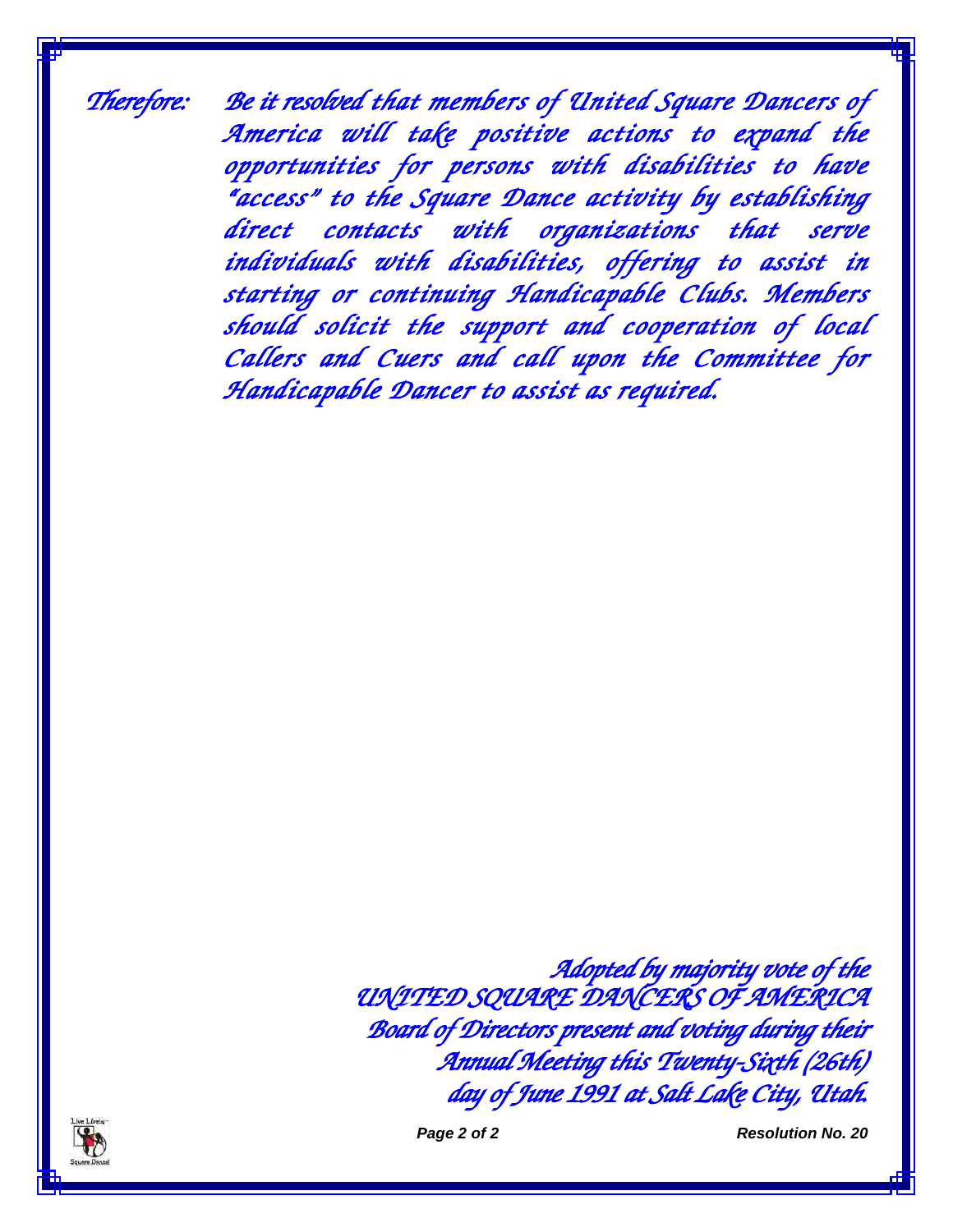#### *RESOLUTION*

*Country Western Dancing Resolution* 

*Whereas; THE UNITED SQUARE DANCERS OF AMERICA, INC. recognizes that Square Dancing includes Square, Round, Contra, Clog, Line, and Heritage dancing; and* 

*Whereas; The UNITED SQUARE DANCES OF AMERICA, INC. supports the efforts of its fellow National and International Organizations to integrate Country Western Dancing into the Square Dance Activity;* 

*Therefore: Be it resolved that Country Western Dancing, when conducted in accordance with the UNITED SQUARE DANCERS OF AMERICA'S "Square Dancing Code of Ethics: and "Code of Conduct for Square Dancer," is acknowledged as an integral part of the Square Dance Movement.* 

> *Adopted by majority vote of the UNITED SQUARE DANCERS OF AMERICA Board of Directors present and voting during their Annual Meeting this Twenty-Third (23rd ) day of June 1993 at St Louis, Missouri.*

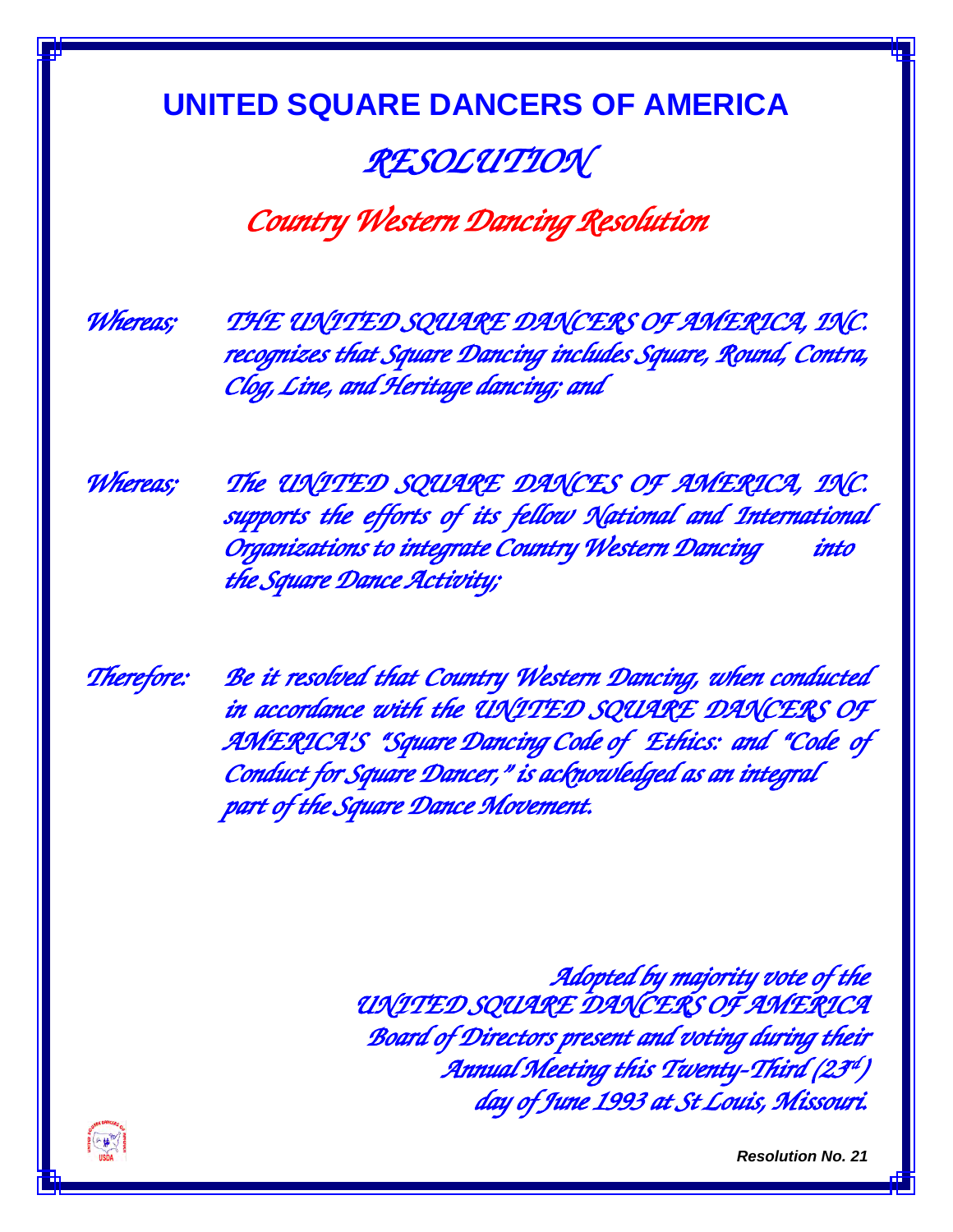## *RESOLUTION*

*U.S.D.A. Founders Memorial Youth Fund* 





 *Whereas; United Square Dancers of America is dedicated to the preservation and perpetuation of Square Dancing, its history, and traditions; and,* 

*Whereas, United Square Dancers of America respects the importance of Youth's contributions to Square Dancing's past, present and future.* 

*Therefore: Be it resolved that: United Square Dancers of America establish the United Square Dancers of America Founders Memorial Youth Fund for the purpose of obtaining contributions be it financial services, and/or time said contributions will be dedicated to providing quality promote and educational square dance materials to youth of all ages* 

> *Adopted by majority vote of the UNITED SQUARE DANCERS OF AMERICA Board of Directors present and voting during their Annual Meeting this Twenty-First (21st) day of June 1995 at Birmingham, Alabama.*

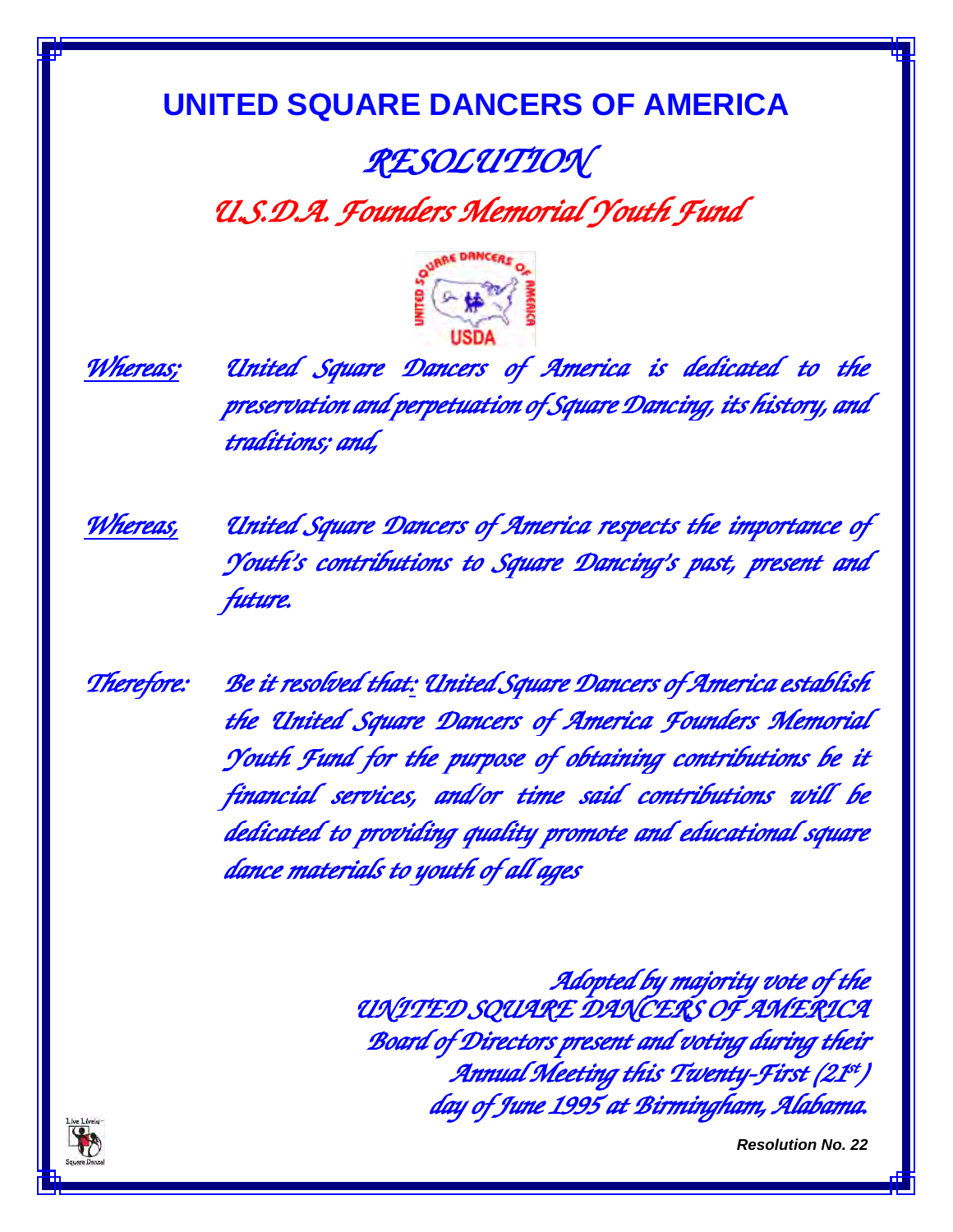#### **UNITED SQUARE DANCERS OF AMERICA** *RESOLUTION*

#### *National Spokesperson for Square Dancing*

*Whereas; One of the common goals of the leading National and International Square Dance Organizations is to find a National Spokesperson for Square Dancing; and* 

*Whereas; CALLERLAB, the International Association of Square Dance Callers, has selected Rebecca Holden a Square Dance Spokesperson in April 1996; and* 

*Whereas; Rebecca Holden has appeared and made presentation to the USDA Executive Committee and to the USDA Board of Directors in June 1996:* 

*Therefore: The USDA endorses the CALLERLAB Selection and designation of Rebecca Holden as a Spokesperson for Square Dancing. The USDA will provide publicity, promotion, assistance, and financial support of the Spokesperson project to the maximum extent possible.* 

> *Adopted by majority vote of the UNITED SQUARE DANCERS OF AMERICA Board of Directors present and voting during their Annual Meeting this Twenty-Sixth (26ht) day of June 1996 at San Antonio, Texas.*

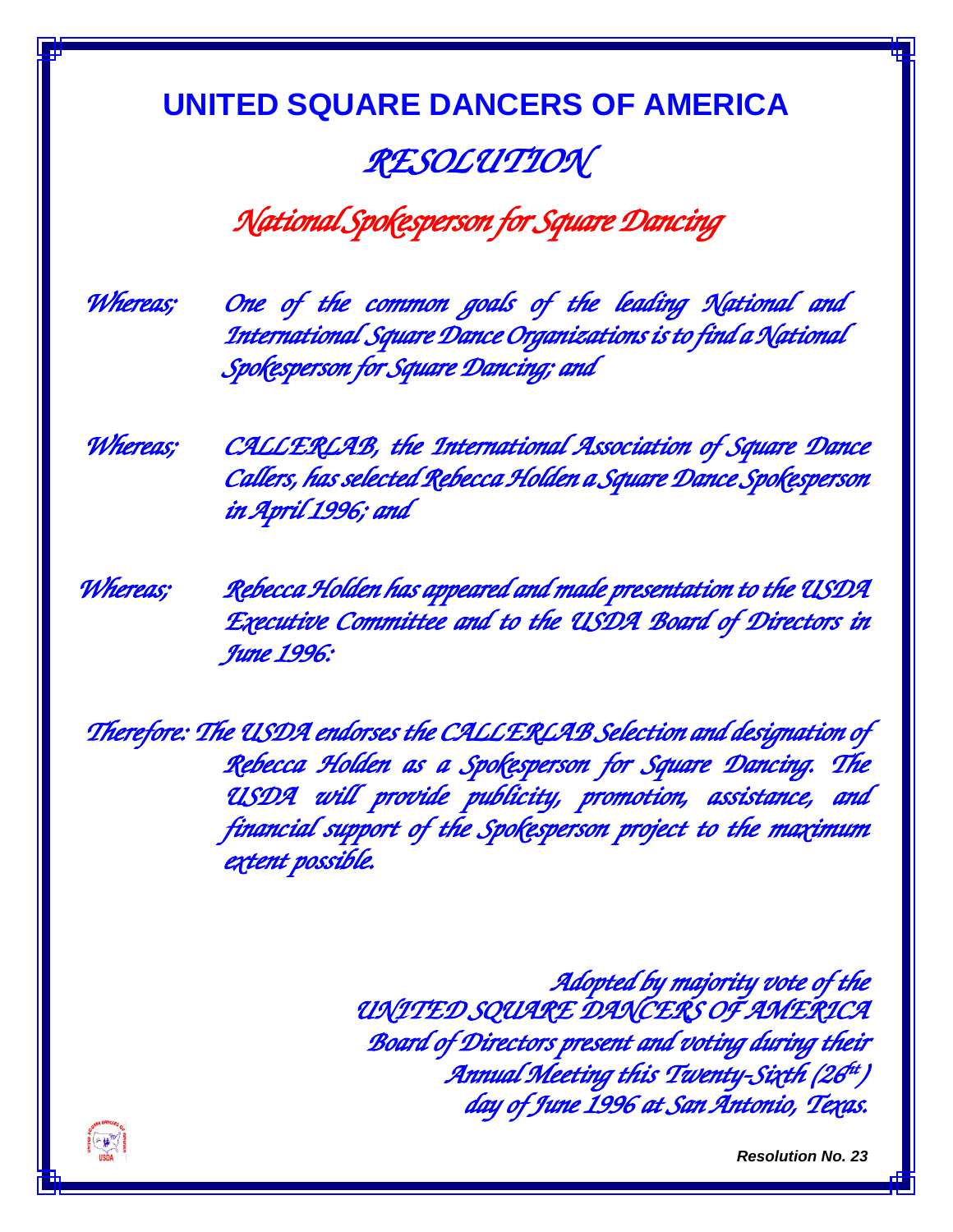#### *RESOLUTION*

*National Organizations Roundtable* 

| Whereas; | The United Square Dancers of America in an effort to perpetuate  |
|----------|------------------------------------------------------------------|
|          | the Square Dance Activity for the fun and enjoyment of all; and, |

*Whereas; The United Square Dancers of America supports the concept of developing a United Level of Square Dancing; and,* 

*Whereas; The United Square Dancers of America recognizes the benefits of pooling the talents of all the National Square Dance Organizations for the purpose of marketing and promoting the Square Dance Movement; and,* 

*Whereas; The leadership of the Square Dance activity needs to unite for the common goal of creating a United Definition of Square Dancing;* 

*Therefore: Be it Resolved that January 20 and 21, 1999; be set aside for the purpose of a Round Table Discussion in Baltimore, Maryland, to arrive at a consensus to complete implementation of this United Level Program for initiation during the 1999-2000 Square Dance Season;* 

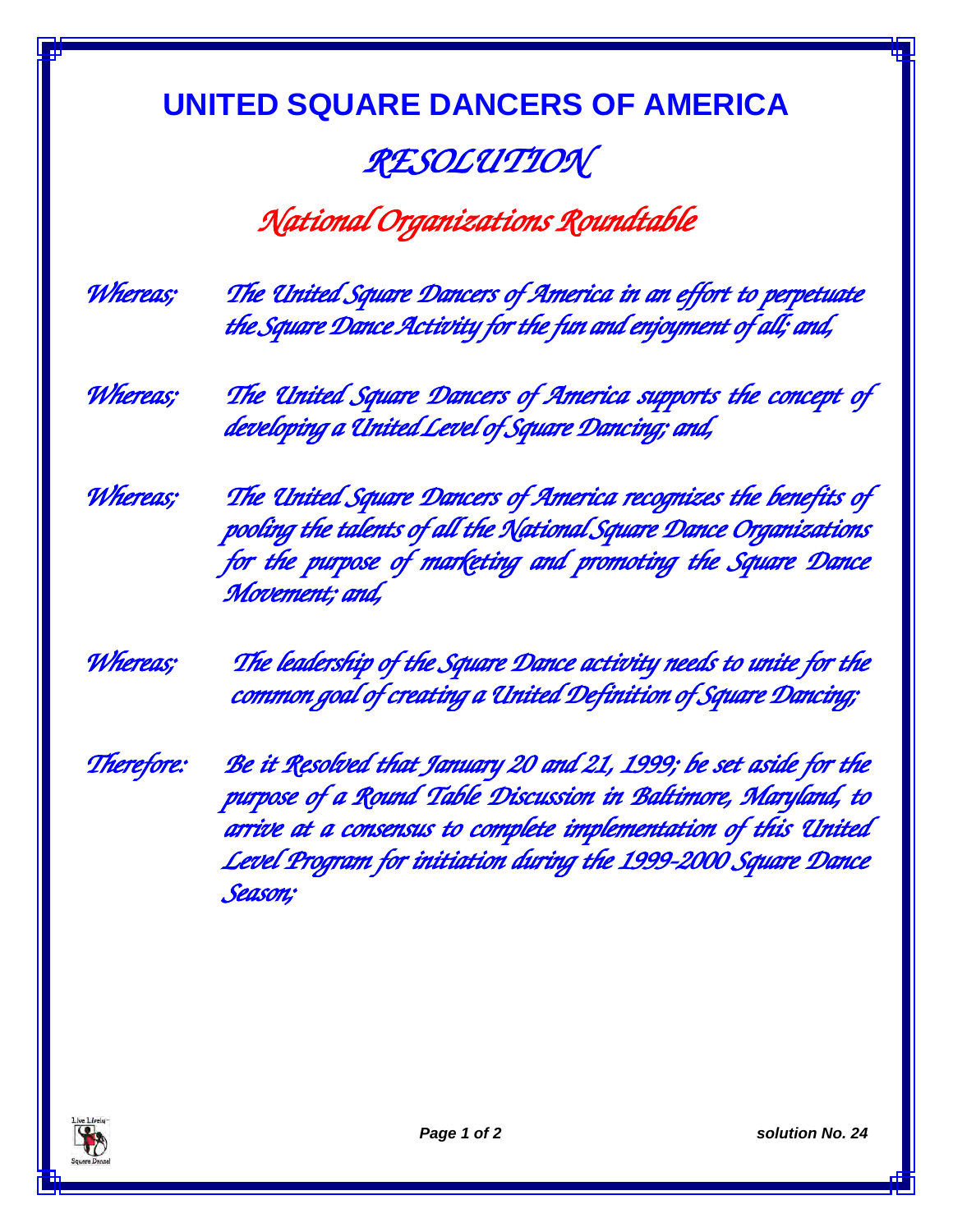*Therefore: Be it Further Resolved that the United Square Dancers of America underwrite the costs of this Round Table Discussion by providing lodging for one couple representing each of the National Organizations -American Callers Association, B & B International, CALLERLAB, Contralab, the International Association of Gay Square Dance Clubs, Legacy, the National Executive Committee, the National Square Dance Campers Association, ROUNDALAB, Single Square Dancers USA, USAWest Square Dance Convention Policy Board Association, and the United Square Dancers of America.* 

> *Adopted by majority vote of the UNITED SQUARE DANCERS OF AMERICA Board of Directors present and voting during their Annual Meeting this Twenty-Fourth (24th ) day of June 1998 at Charlotte, North Carolina.*



*Page 2 of 2 Resolution No. 24*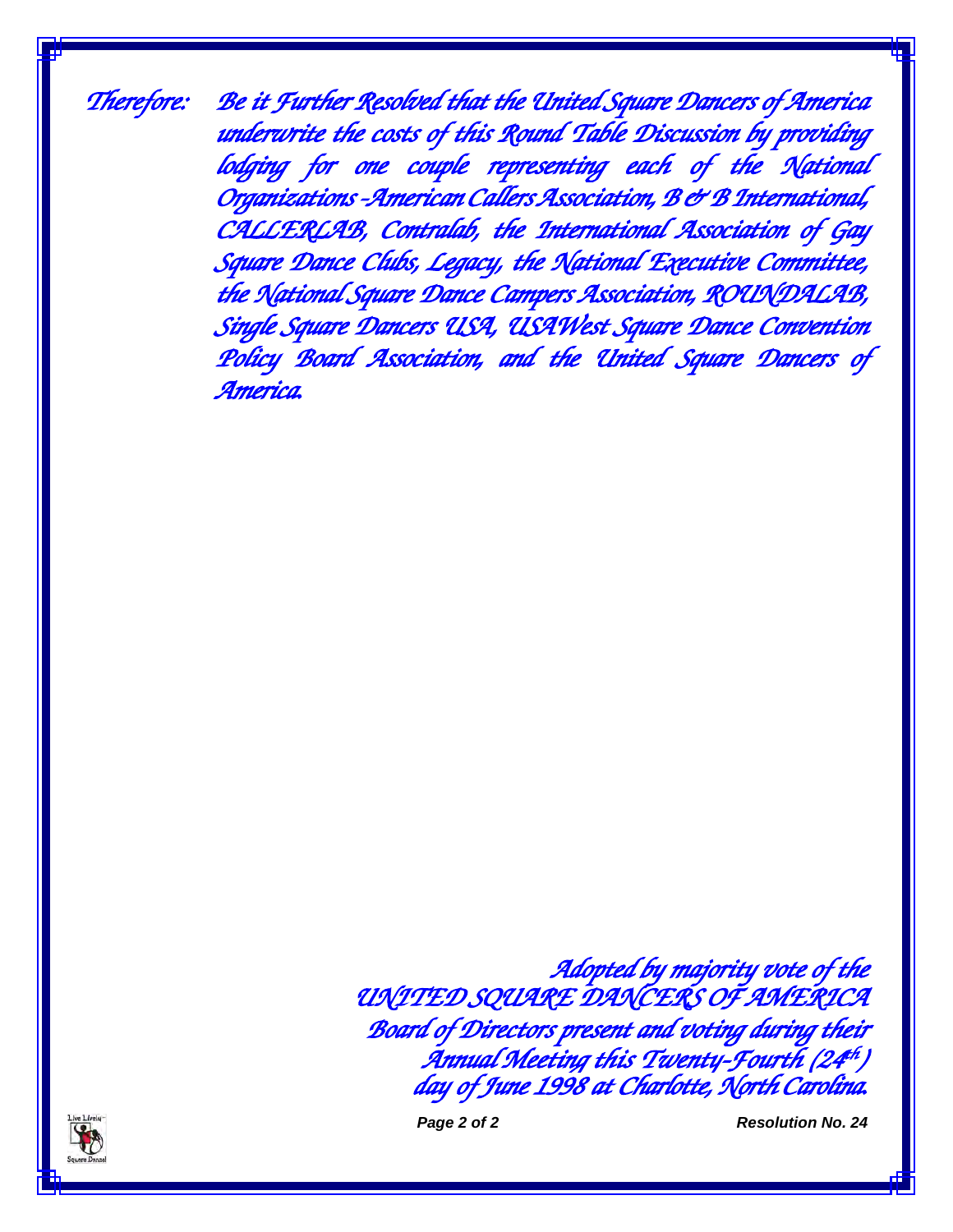#### *RESOLUTION*

#### *Support for National Folk Dance Campaign*

*Whereas; The United Square Dancers of America, through the unanimous passage of its 1981 Resolution of Support of the National Folk Dance Campaign, has long acknowledged the importance of recognizing the "Square Dance" (including square, round, contra, clog, line, and heritage dancing) as it exemplifies and demonstrates our National American heritage and culture; and,* 

*Whereas; The United Square Dancers of America, through its National Folk Dance Committee, has an active program for the promotion of the campaign to encourage the Congress of the United States of America to permanently designate the square dance as the National Folk Dance of these United States of America;* 

*Therefore: Be it resolved that the United Square Dancers of America encourages all Square Dancers to support the effort to establish the "Square Dance" as the National Folk Dance through –* 

*1. Early Fall 2002* 

- *a. Seeking the support of Congressional Candidates during the Fall 2002 elections to co-sponsor legislation designate the Square Dance as the National Folk Dance through a dancer letter writing, e-mailing and personal contact effort;*
- *b. Educating these Congressional Candidates of the benefits of Square Dancing;*
- *c. Informing these Congressional Candidates of those States which have previously designated the Square Dance as its State Folk Dance;*

*2. Late Fall 2002* 

- *a. Subsequent to the November 2002 Congressional Elections conduct a follow-up campaign to reiterate the steps outlined above with those candidates elected to office;*
- *b. Encourage all Congressmen and the Congressional Leadership to co-sponsor Square Dance legislation;*

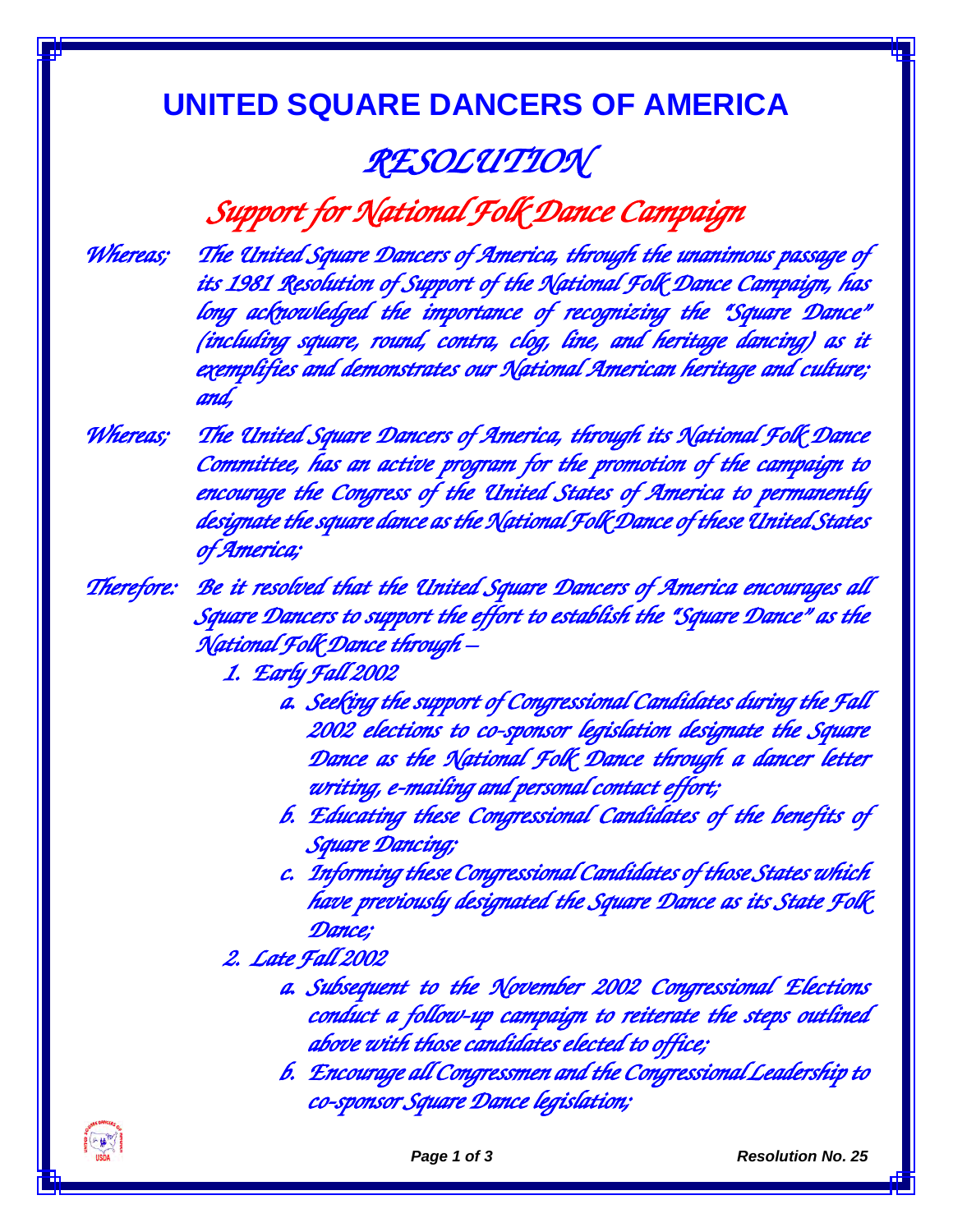*3. Early 2003* 

- *a. Draft Bill to be introduced in Congress;*
- *b. Square Dancers travel to Washington D.C. to schedule meetings with their Congressmen to discuss the importance of this legislation;*
- *c. Continue the letter writing efforts urging support of this legislation;*
- *4. 2003 2004 (if necessary) Maintain efforts of support for passage of legislation;*

**ANTISER** 

*Therefore: Be it resolved that the United Square Dancers of America National Folk Dance Committee submit the following draft Bill to the 108th Congress in January 2003:* 

#### *JOINT RESOLUTION*

*To Designate the Square Dance as the National Folk Dance of the United States of America.* 

*Be it enacted by the Senate and House of Representatives of the United States of America in Congress assembled,* 

*SECTION 1. FINDINGS.* 

#### *The Congress finds the following:*

- *(1) Square Dance as being a popular tradition in America since early colonial days.*
- *(2) Square Dancing has attained a revered status as part of the folklore of this Country.*
- *(3) Square Dance is a joyful expression of the vibrant spirit of the people of the United States of America.*
- *(4) The people of the United States of America value the display of etiquette among men and women that is a major element of the Square Dance.*
- *(5) Square Dance is a traditional form of family recreation, which symbolizes a basic strength of this Country, namely the unity of the family.*

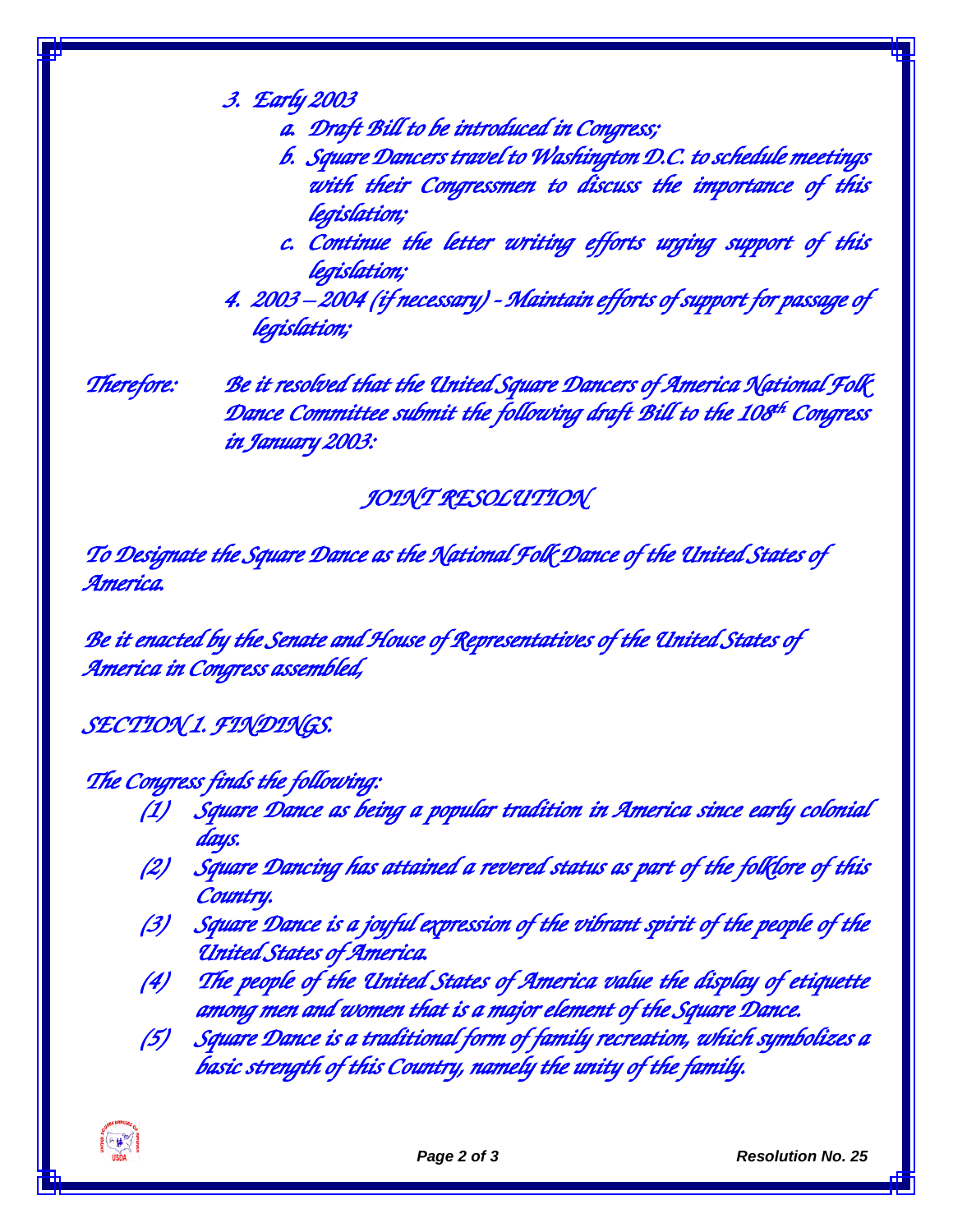- *(6) Square Dance is a healthful activity for all ages to enjoy dance and fellowship and where disabled persons become skilled, happy and "Handicap able" dancers.*
- *(7) Square Dance epitomizes democracy because it dissolves arbitrary social distinctions.*
- *(8) Square Dance is the National Folk Dance, which is called, cued, or prompted to the dancers, and includes Square, Round, Contra, Clogging, Line and Heritage Dances.*
- *(9) It is fitting that the Square Dance be added to the array of symbols of our national character and pride.*

*SECTION 2. DESIGNATION OF THE SQUARE DANCE AS THE NATIONAL FOLK DANCE OF THE UNITED STATES OF AMERICA.* 

*The Square Dance is permanently designated as the National Folk Dance of the United States of America.* 

*Now, therefore: Be it resolved by the Senate and House of Representatives of the United States of America in Congress assembled,* 

> *That the Square Dance is permanently designated the National Folk Dance of the United States of America*

> > *Adopted by majority vote of UNITED SQUARE DANCERS OF AMERICA Board of Directors present and voting during their Annual Meeting this Twenty-Sixth (26th ) day of June 2002 at St. Paul, Minnesota.*



*Page* 3 of 3 **Resolution No. 25**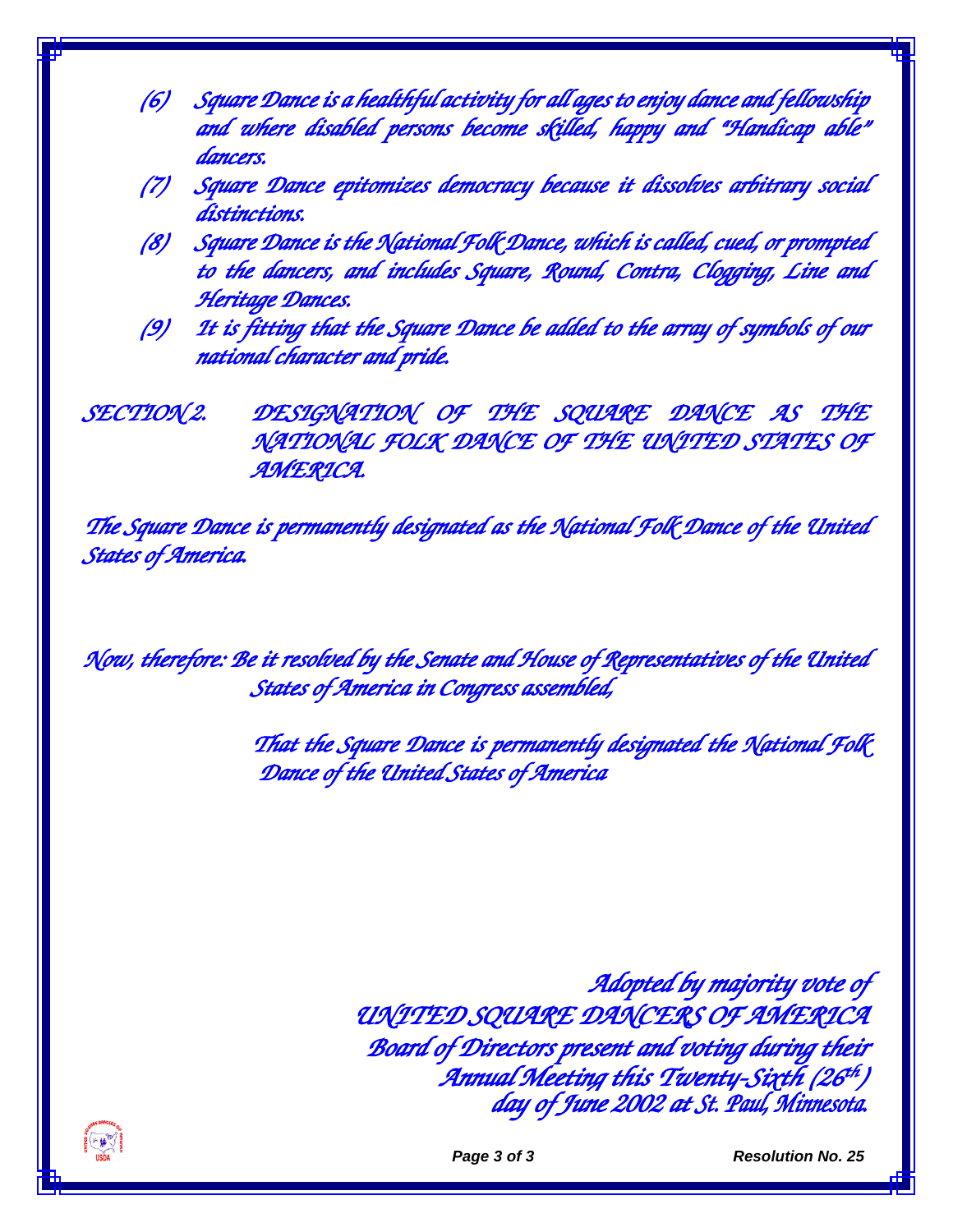#### **UNITED SQUARE DANCERS OF AMERICA** *RESOLUTION*

## *Support for the Formation of an Alliance of National Square Dance Organizations*

*Whereas; Square Dancers everywhere recognize the benefits of a United effort for the promotion of Square Dancing; and,* 

*Whereas; The United Square Dancers of America has long recognized the accomplishments which can be achieved through the Uniting of the major Square Dance Organizations – as originally discussed during the National Council of Square Dance Organizations Round Table hosted by USDA in January of 1999–Baltimore, Maryland and hosted by Legacy in May of 1999–Cleveland, Ohio; and,* 

*Whereas; Through the creation of an "Alliance" that includes the United Square Dancers of America, whose goal it is to promote the Square Dance activity, consisting of square, round, contra, clog, line, and heritage dancing can best be achieved;* 

*Therefore: Be it resolved that the United Square Dancers of America and its Affiliates support the concept of the formation of an "Alliance" for the promotion of Square Dancing with the National dance organizations having a balanced and representative voice to participate and present their varied views.* 

> *Adopted by majority vote of UNITED SQUARE DANCERS OF AMERICA Board of Directors present and voting during their Annual Meeting this Twenty-Sixth (26th ) day of June 2002 at St. Paul, Minnesota.*

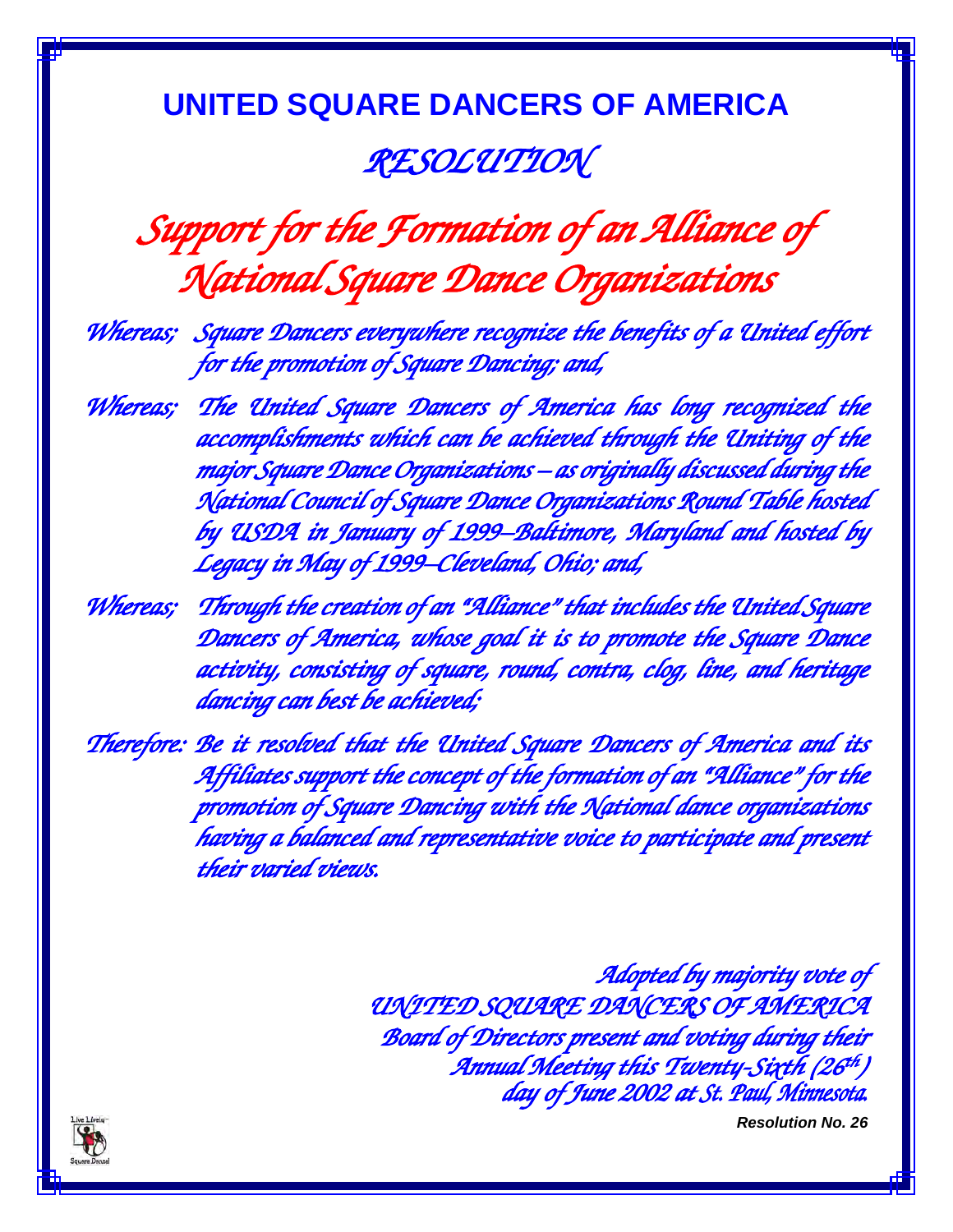#### *RESOLUTION*

*Recognition of Service Policy USDA Executive Committee* 

*Whereas; The United Square Dancers of America over the years has benefited from significant contributions by individual dancers;* 

*Whereas; These individuals, on behalf of Square Dancers everywhere, have given unselfishly of their time and their energy to the benefit of the United Square Dancers of America;* 

*Whereas; It is the desire of the United Square Dancers of America to recognize these individuals for their dedicated service;* 

*Therefore: Be it resolved that it shall be the policy of the United Square Dancers of America to acknowledge the passing of members of the USDA Executive Committee through a donation to the USDA Founders Memorial Youth Fund on behalf of the deceased Past USDA Presidents or deceased Executive Committee Members as identified below:* 

*Past USDA Presidents - a donation of \$250.00;* 

*Active Executive Committee Member - a donation of \$200.00;* 

*Retired Executive Committee Member with ten or more years of service to USDA - a donation of \$100.00;* 

*It shall be the responsibility of the Current USDA President to send flowers for Past Presidents and Executive Committee Members who pass away during their term of office;* 

*Upon notification of a passing of a retired committee member, the President shall send an appreciation of service / sympathy card.* 

> *Adopted by majority vote of UNITED SQUARE DANCERS OF AMERICA Board of Directors present and voting during their Annual Meeting this Twenty-Sixth (26th ) day of June 2002 at St. Paul, Minnesota.*

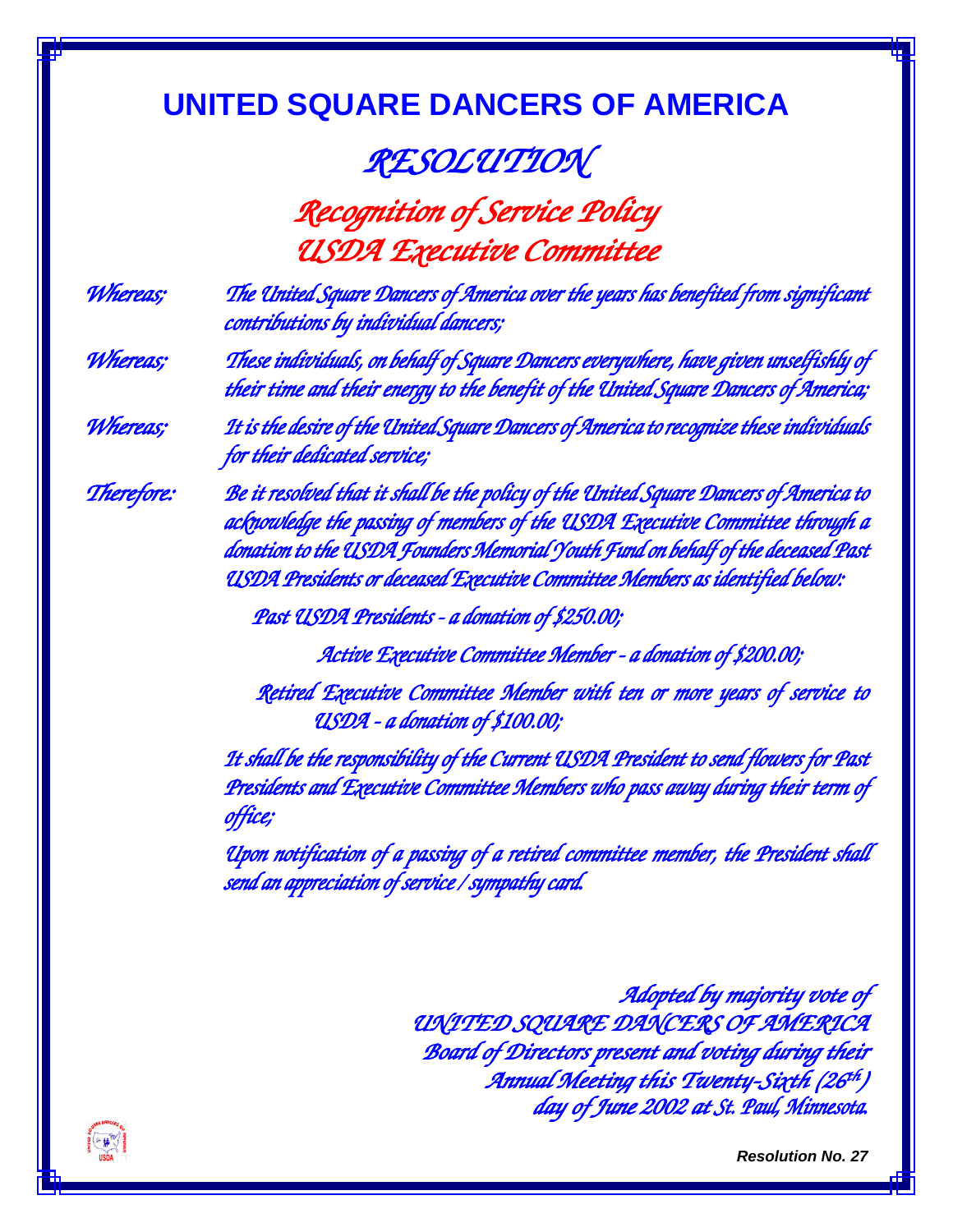#### *RESOLUTION*

*Recognition of Service Policy for Retiring Presidents* 

*Whereas; The United Square Dancers of America over the years has benefited from significant contributions by individual dancers;* 

*Whereas; These individuals, on behalf of Square Dancers everywhere, have given unselfishly of their time and their energy to the benefit of the United Square Dancers of America;* 

*Whereas; It is the desire of the United Square Dancers of America to recognize these individuals for their dedicated service;* 

*Therefore: Be it resolved that it shall be the policy of the United Square Dancers of America that the Immediate Past President (or Secretary if the Office of Immediate Past President is vacant) be responsible for recognition and presentation of a plaque to the retiring President at the Annual Meeting. The cost of this plaque shall not exceed \$100.00.* 

> *Adopted by majority vote of UNITED SQUARE DANCERS OF AMERICA Board of Directors present and voting during their Annual Meeting this Twenty-Sixth (26th ) day of June 2002 at St. Paul, Minnesota.*

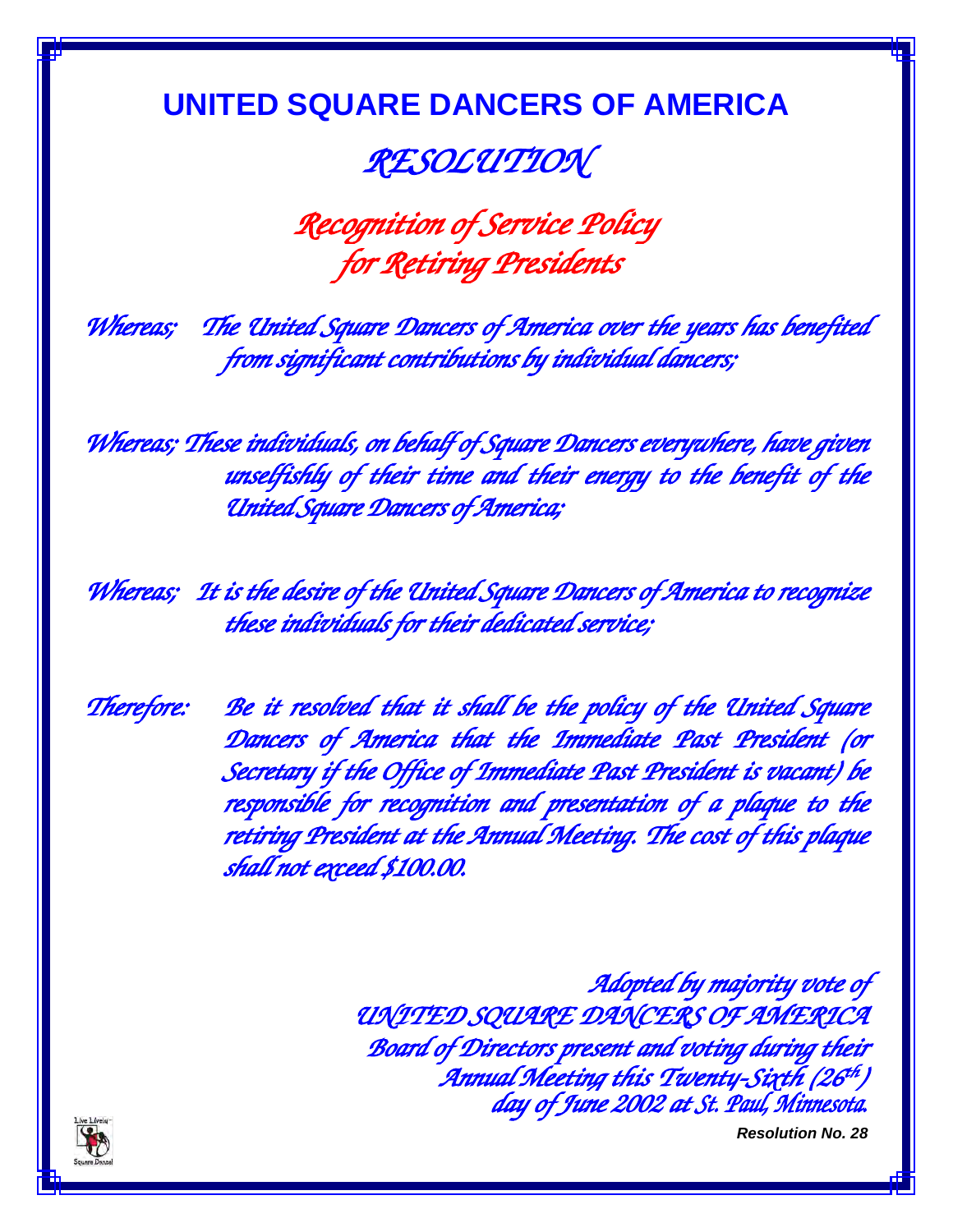#### *RESOLUTION*

#### *Recognition Jim & Peggy Segraves*

*Whereas; The United Square Dancers of America over the years has benefited from significant contributions by individual dancers; and,* 

*Whereas; These individuals, on behalf of Square Dancers everywhere, have given unselfishly of their time, their energy and have even made considerable financial donations to the United Square Dancers of America; and,* 

*Whereas; Jim and Peggy Segraves have magnanimously given to the Square Dance Community through their Charter Membership on the USDA Executive Committee, serving continuously from its inception in 1981 through the present time; and,* 

*Whereas; Jim and Peggy Segraves involvement in USDA began in 1981 when they were elected to serve as the first Central Region Vice President (1981-1984); elected to the position of President (1987-1989); served in the capacities of Directors of Information (1989-1998); Education Chairman (1984-1988); Editors of USDA News (1989- 1994); actively worked with BMI and ASCAP to develop an alternative approach to music licensing for Square Dance Clubs; worked diligently to develop and distribute educational and informative materials under the auspices* 

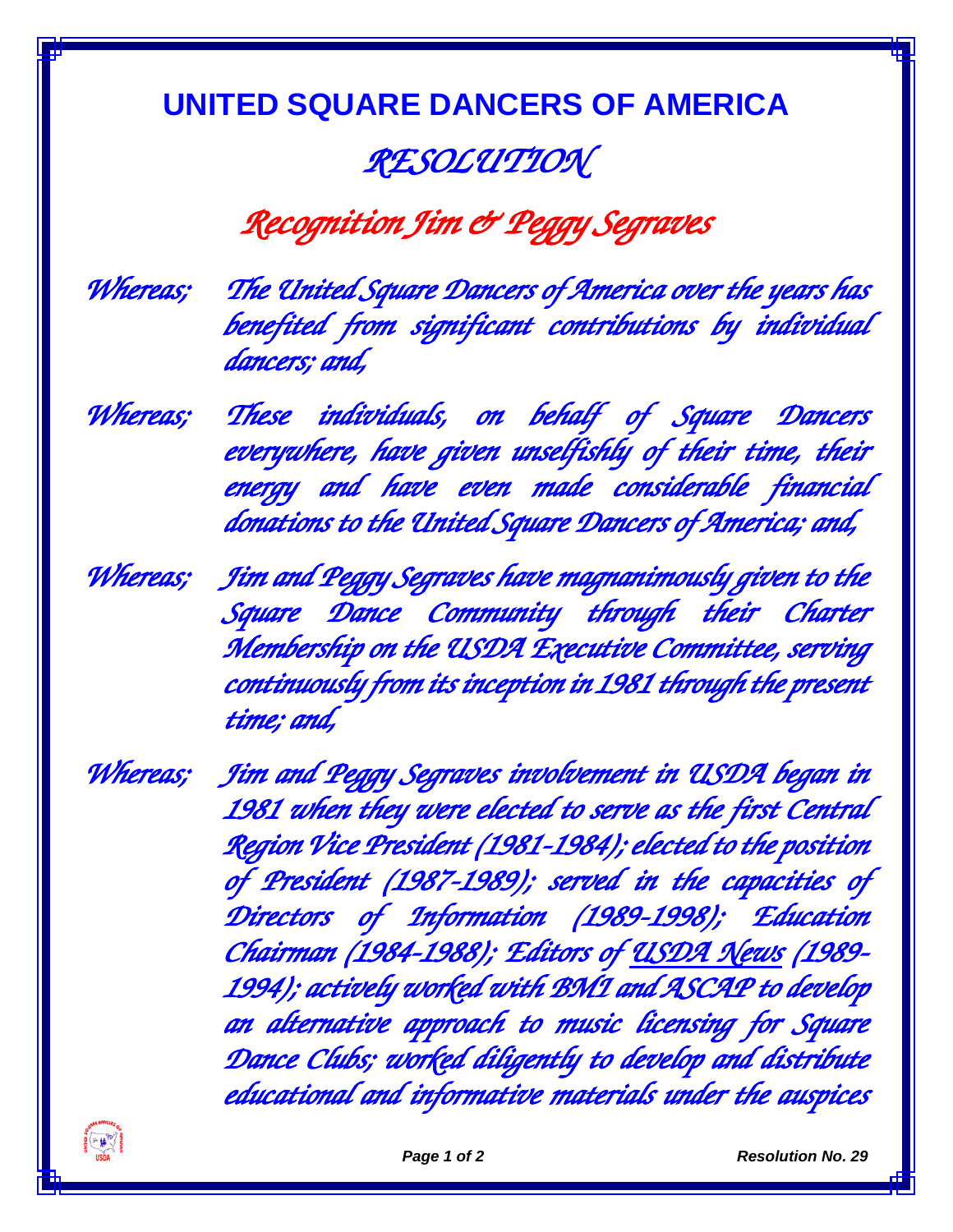*of the United Square Dancers of America, and advanced untold funds to the benefit of USDA; and,* 

*Whereas; During their tenure as Presidents of USDA (1987-1989), Jim and Peggy initiated efforts for a quarterly publication; had the foresight to appoint Howard and Loraine Backus to the position of Director of Insurance; and guided USDA's efforts to establish a working relationship with the various other National Square Dance Organizations; and,* 

*Whereas; Jim and Peggy Segraves have served continually on the USDA Founders Memorial Youth Fund that is responsible for the awarding of the annual USDA Youth Scholarship Fund; and,* 

*Therefore: Be it resolved that the United Square Dancers of America, in accordance with Bylaw Section 1-C – Classification of Members, by majority vote of their Board of Directors, hereby bestows the title of the first HONORARY MEMBERS upon Jim and Peggy Segraves – Huntsville, Alabama.* 

> *Adopted by Unanimous vote of UNITED SQUARE DANCERS OF AMERICA Board of Directors present and voting during their Annual Meeting this Twenty-Sixth (26th ) day of June 2002 at St. Paul, Minnesota.*



 *Page 1 of 2 Resolution No. 29*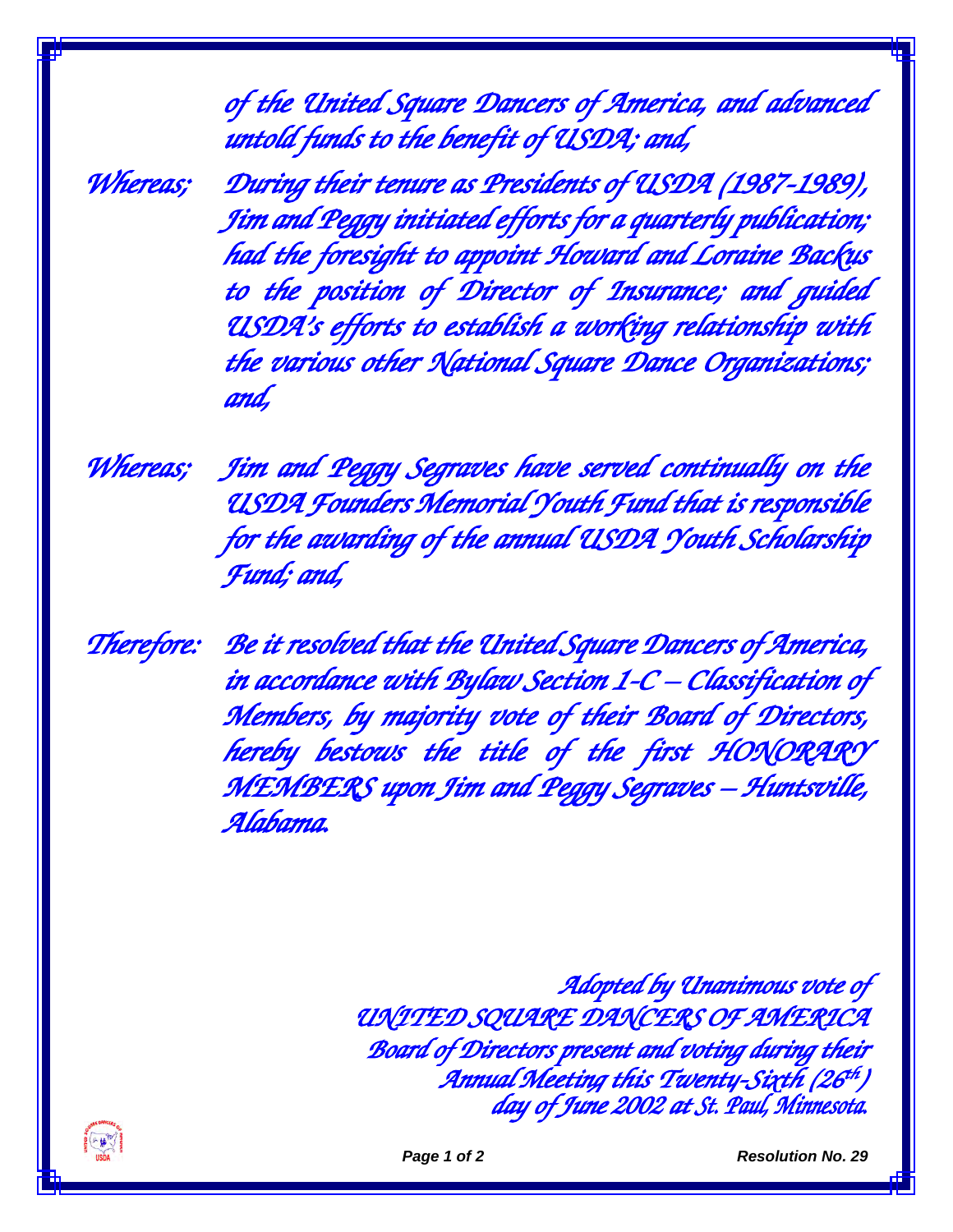#### *RESOLUTION*

*Support for the Alliance of Round, Traditional and Square-Dance, Inc. Arts add a Buck Program* 

*Whereas; Square Dancers everywhere recognize the achievements of the ALLIANCE of ROUND, TRADTIONAL AND SQUARE-DANCE, INC. (ARTS);* 

*Whereas; The Affiliates of the UNITED SQUARE DANCERS OF AMERICA likewise acknowledge the accomplishments of the ALLIANCE of ROUND, TRADTIONAL AND SQUARE-DANCE, INC. (ARTS);* 

*Whereas; Through the creation of this "alliance," it is possible to provide a wider array of resources, support, and programs, to benefit the Square Dance movement;* 

*Therefore: Be it resolved that the UNITED SQUARE DANCERS OF AMERICA and its Affiliates continue to support and participate in the Alliance of Round, Traditional and Square-Dance, Inc. (ARTS) wherein each Governing Board member organization is afforded a balanced and representative voice to participate and present their varied views;* 

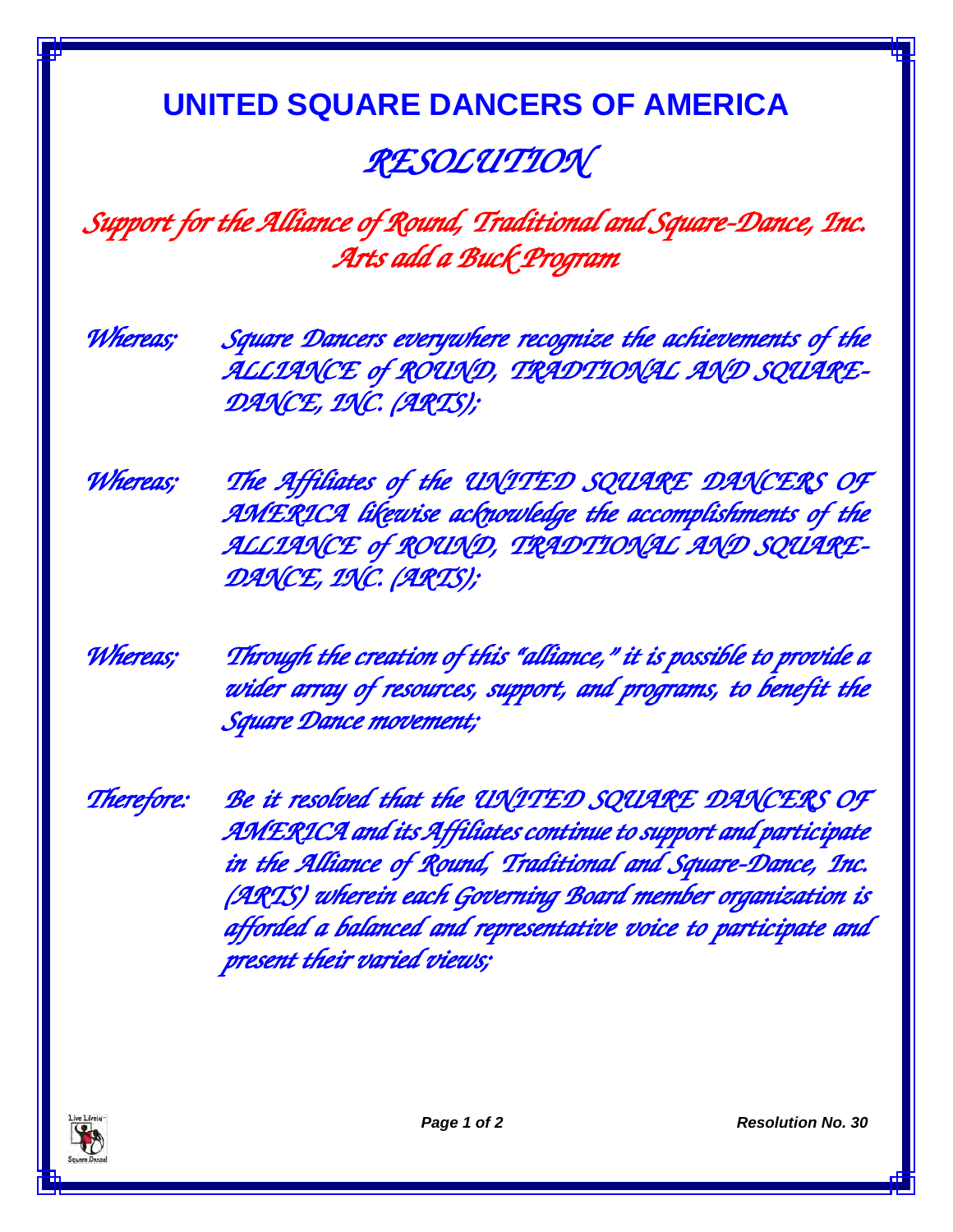*Therefore: Be if further resolved that the UNITED SQUARE DANCERS OF AMERICA encourage its Affiliates, and their member clubs, to voluntarily collect tax-deductible contributions for this charitable FOUNDATION through the "ADD A BUCK" program; by increasing its dance fees at their regular and special dances and festivals or conventions to be contributed to the ALLIANCE of ROUND, TRADTIONAL AND SQUARE-DANCE, INC. (ARTS-Dance).* 

> *Adopted by majority vote of UNITED SQUARE DANCERS OF AMERICA Board of Directors present and voting during their Annual Meeting this Twenty-Second (22nd ) day of June 2005 at Portland, Oregon.*



*Page 2 of 2 Resolution No. 30*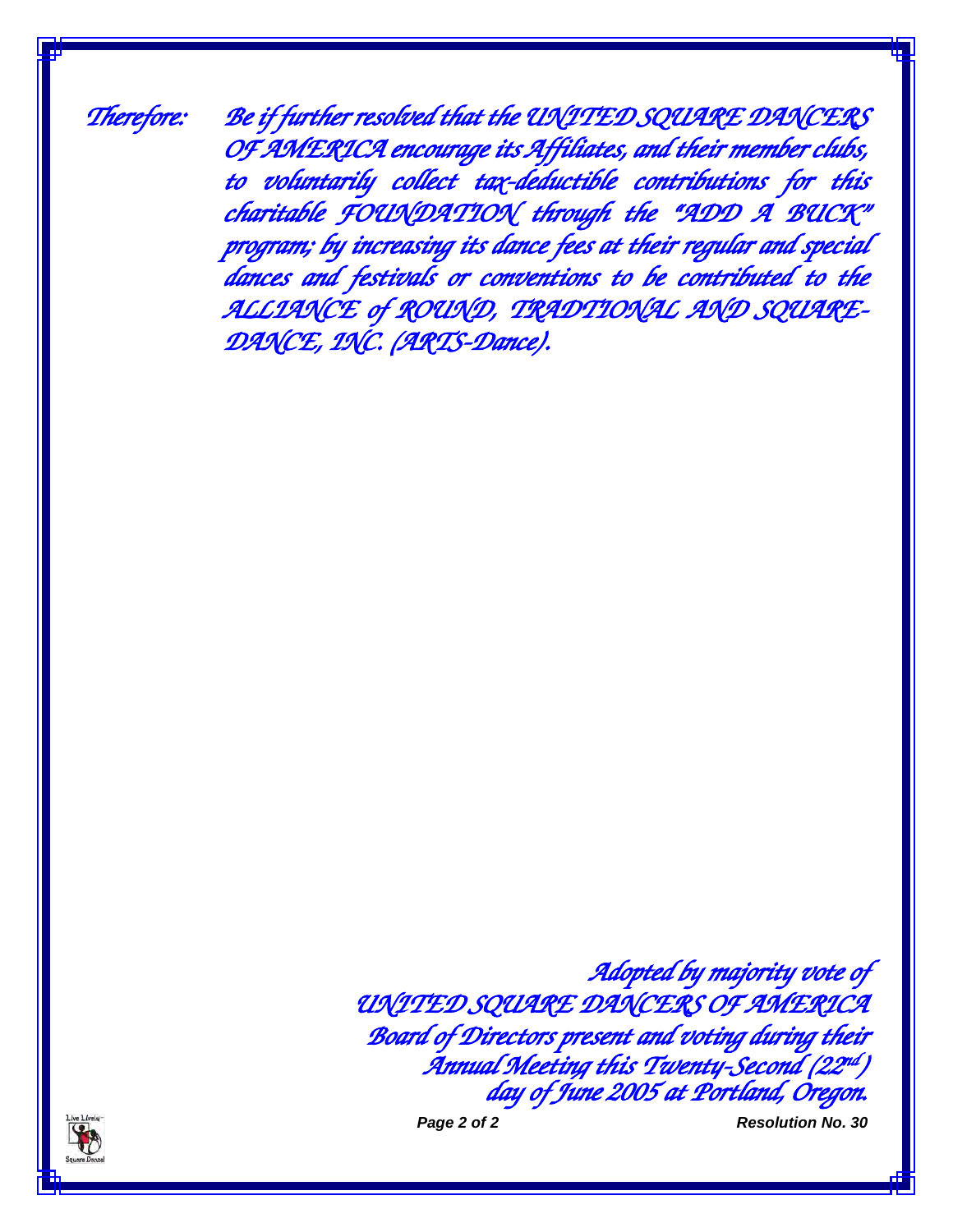*RESOLUTION Recognition Howard & Loraine Backus* 

*Whereas; The United Square Dancers of America over the years has benefited from significant contributions by individual dancers; and,* 

*Whereas; These individuals, on behalf of Square Dancers everywhere, have given unselfishly of their time, their energy and have even made considerable financial donations to the United Square Dancers of America; and,* 

*Whereas; Loraine Backus, and her late husband Howard, have selflessly given to the Square Dance Community on a National level since 1981 through their participation at the organizational meeting of the United Square Dancers of America in Seattle, Washington as the delegates of the Arkansas State Square Dance Federation. Howard and Loraine were instrumental in Arkansas becoming Charter Members of the USDA in 1981 and served as Arkansas delegates to the USDA through 1983; and,* 

*Whereas; Loraine and Howard's involvement in USDA began in 1983 when they were elected to serve as the Plains Region Vice President (1983-1985); elected to the position of President (1985-1987); immediately following their service as USDA Presidents they were appointed to the position of USDA Insurance Coordinators, a position they held together until Howard's untimely passing in 1995, and Loraine has continued until 2007; this 20 years of consecutive service to the USDA in one position is un-equaled; and,*

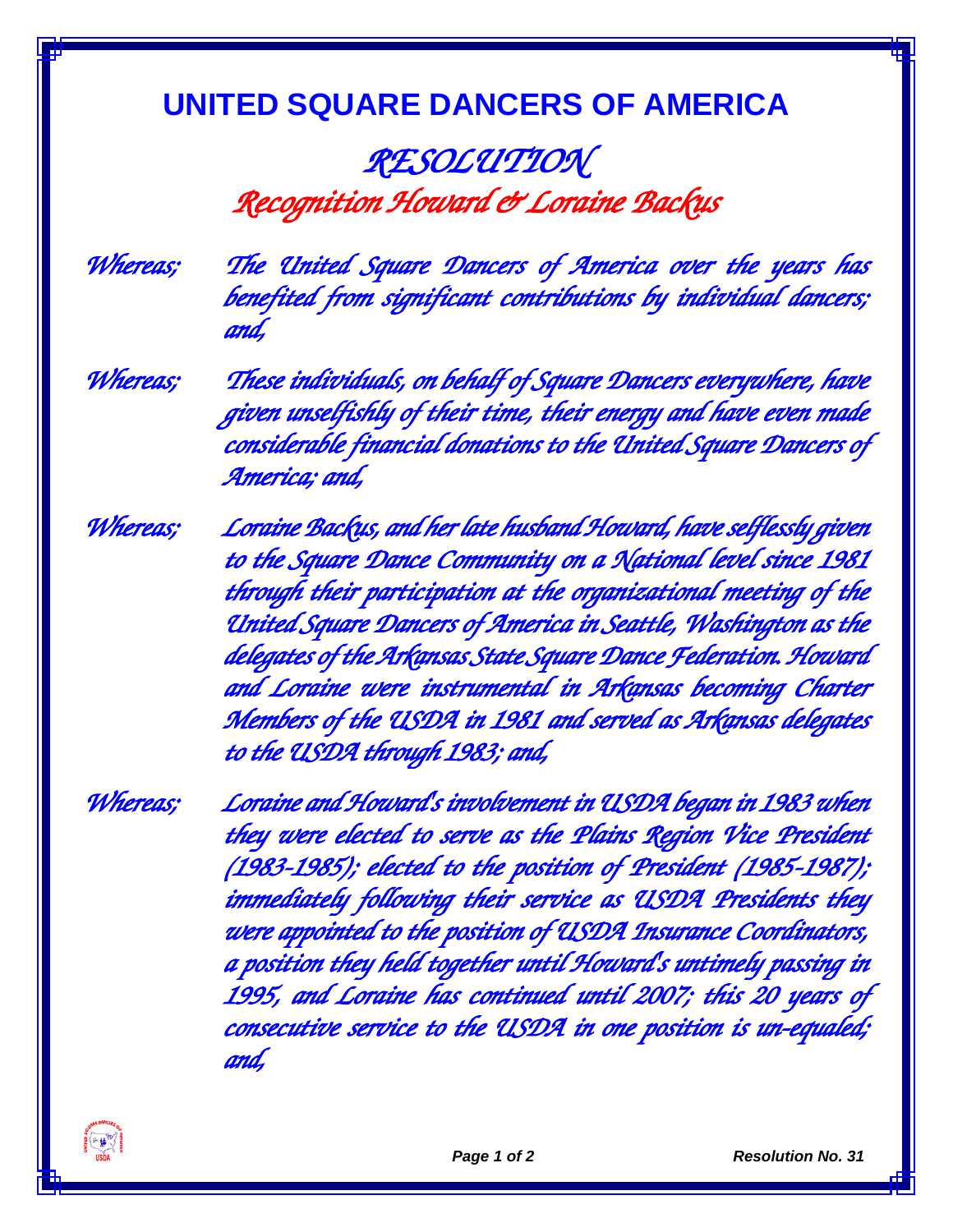*Whereas; During their tenure as the third Presidents of USDA (1985- 1987), Howard and Loraine were instrumental in achieving national recognition for the United Square Dancers of America among the other National Organizations; they continued to actively promote Square Dancing in all of its forms through extending the USDA Insurance Program not only to USDA Affiliates but to other non-affiliates as well; and,* 

*Whereas; Loraine Backus has served continually on the USDA Founders Memorial Youth Fund that is responsible for the awarding of the annual USDA Youth Scholarship Fund; and,* 

*Therefore: Be it resolved that the United Square Dancers of America, in accordance with Bylaw Section 1-C - Classification of Members, by majority vote of their Board of Directors, hereby bestows the title of HONORARY MEMBERS upon Loraine and Howard Backus - Little Rock, Arkansas.* 

> *Adopted by Unanimous Vote of UNITED SQUARE DANCERS OF AMERICA Board of Directors present and voting during their Annual Meeting this Twenty-Seventh (27th ) Day of June 2007 at Charlotte, North Carolina.*



*Page 2 of 2* Resolution No. 31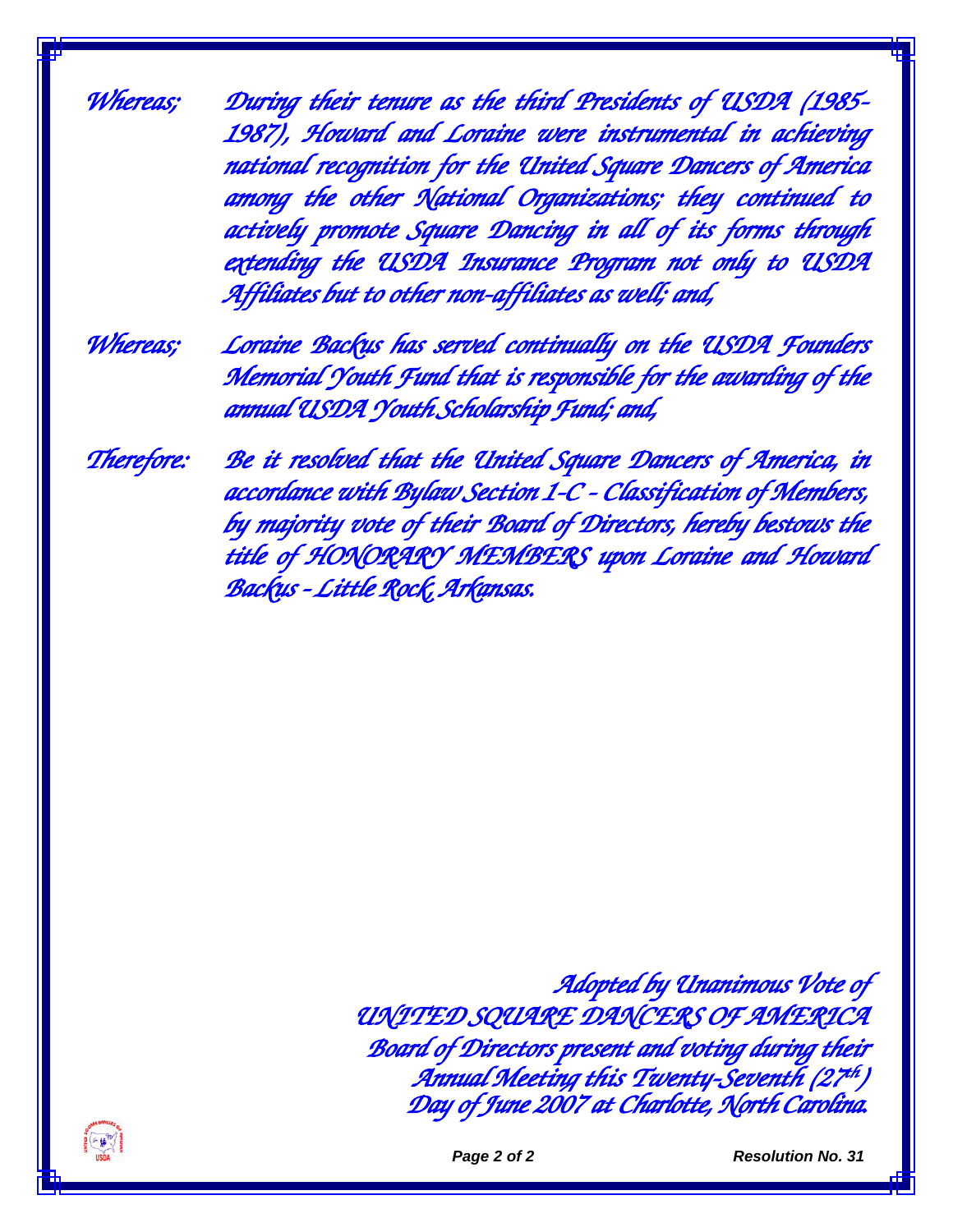**UNITED SQUARE DANCERS OF AMERICA** *RESOLUTION* 

*Square Dance Competition* 

*Whereas; The United Square Dancers of America recognizes the importance of increasing the numbers of dancers participating in our dance activities; and,* 

*Whereas; Most people enjoy healthy competition; and,* 

*Whereas; To perpetuate and promote Dance, The United Square Dancers of America endorsed and encouraged the development of youth dance competition during its 2006 Annual Meeting in San Antonio, Texas; and,* 

*Whereas; It is believed that the initiation of competition dancing will stimulate the growth of the dance movement, resulting in a fun experience while honing dance skills;* 

*Therefore: The United Square Dancers of America's Board of Directors recommends the initiation of*



 *Page 1 of 2 Resolution No. 32*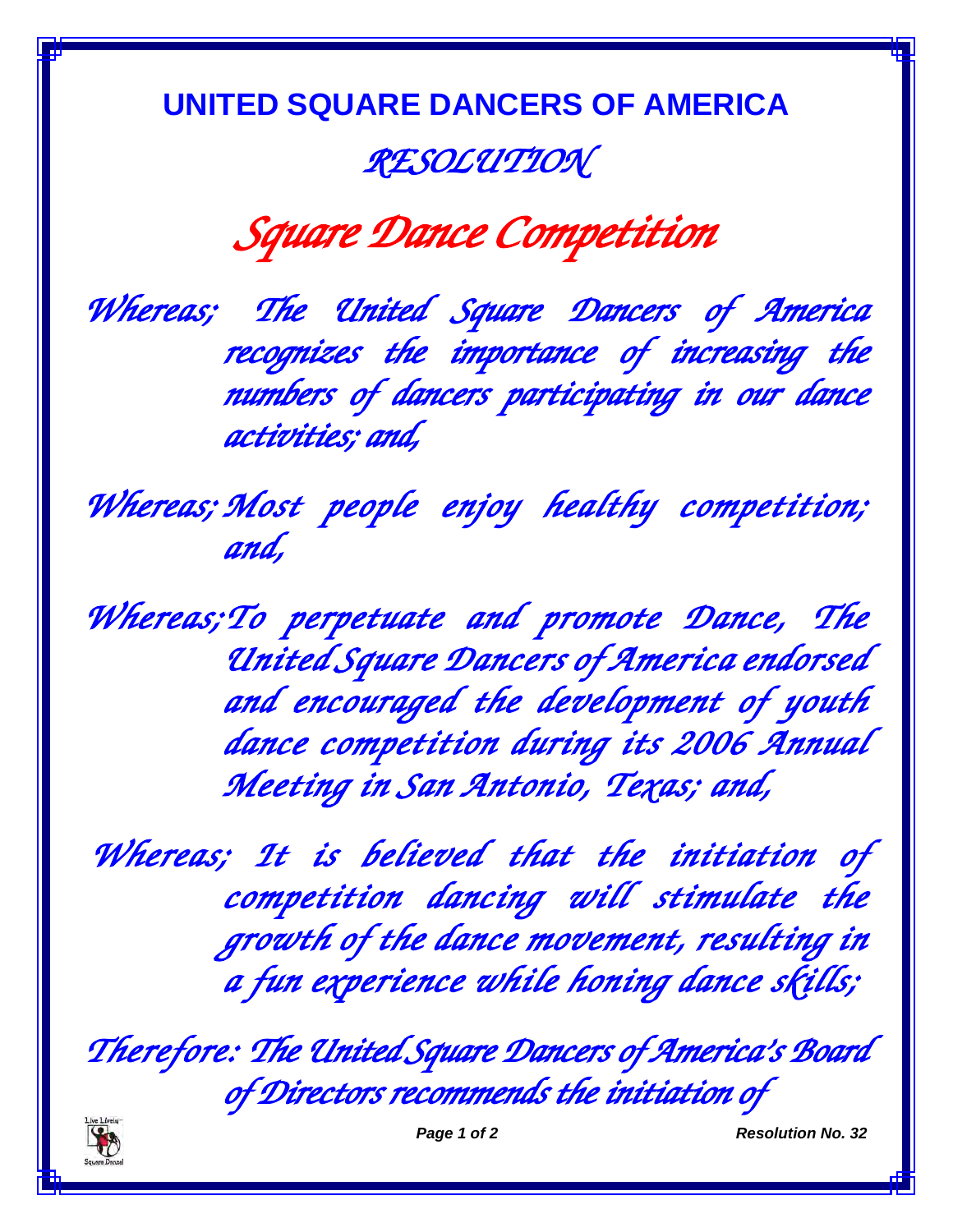*organized competition dancing through the combined efforts of USDA, the National Square Dance Convention® , CALLERLAB, educational and recreational entities, homeschoolers, 4-H Clubs, etc.; and;*

*Whereas; This competition would take place at the Local, Regional and State levels as well as during the National Square Dance Convention® ;* 

*Therefore: Be it resolved that henceforth the United Square Dancers of America encourage its Affiliates to sponsor and promote competition dancing at the Local, Regional and State levels and support Competition during the National Square Dance Convention® .* 

> *Adopted by majority vote of UNITED SQUARE DANCERS OF AMERICA Board of Directors present and voting during their Annual Meeting this Twenty-Fourth (24th ) day of June 2009 at Long Beach, California.*



 *Page 2 of 2 Resolution No. 32*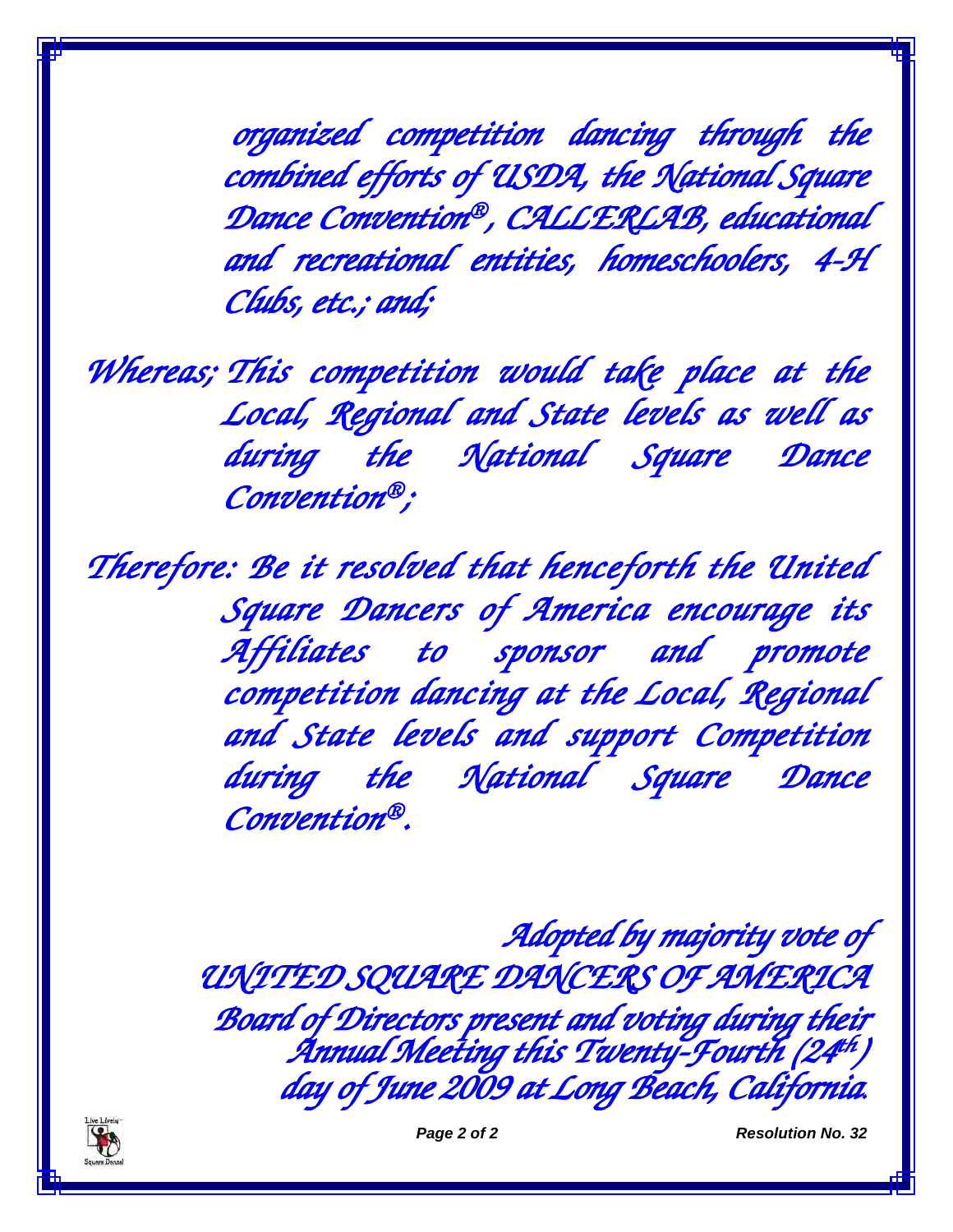### *RESOLUTION Recognition Joe & Joy Vaccari*

*Whereas; The United Square Dancers of America over the years has benefited from significant contributions by individual dancers; and,* 

*Whereas; These individuals, on behalf of Square Dancers everywhere, have given unselfishly of their time, their energy and have even made considerable financial donations to the United Square Dancers of America; and,* 

*Whereas; Joe Vaccari and Joy (Richardson) Vaccari have generously given to the Square Dance Community beginning with their participation in June of 1980 in Memphis, Tennessee, during the 29th National Square Dance Convention® at the first meeting to create a national dancers association; providing input to draft the governing documents for this new organization; serving as Florida's delegates to the formative meeting of the United Square Dancers of America in June of 1981 in Seattle, Washington; and serving as Charter Members of the USDA Executive Committee continuously from its inception in 1981 through the present time; and,* 

*Whereas; Joe and Joy Vaccari's involvement in USDA includes their attendance at EVERY meeting of any type held in conjunction with the USDA from 1980 through 2008. They were elected to serve as the first USDA Treasurer in (1981-1983); and served as the second USDA Presidents from (1983–1985); and served in the capacities of Square Dance Commemorative Postage Stamp Chairman (1982-1996); Showcase of Ideas Chairman (1984-*

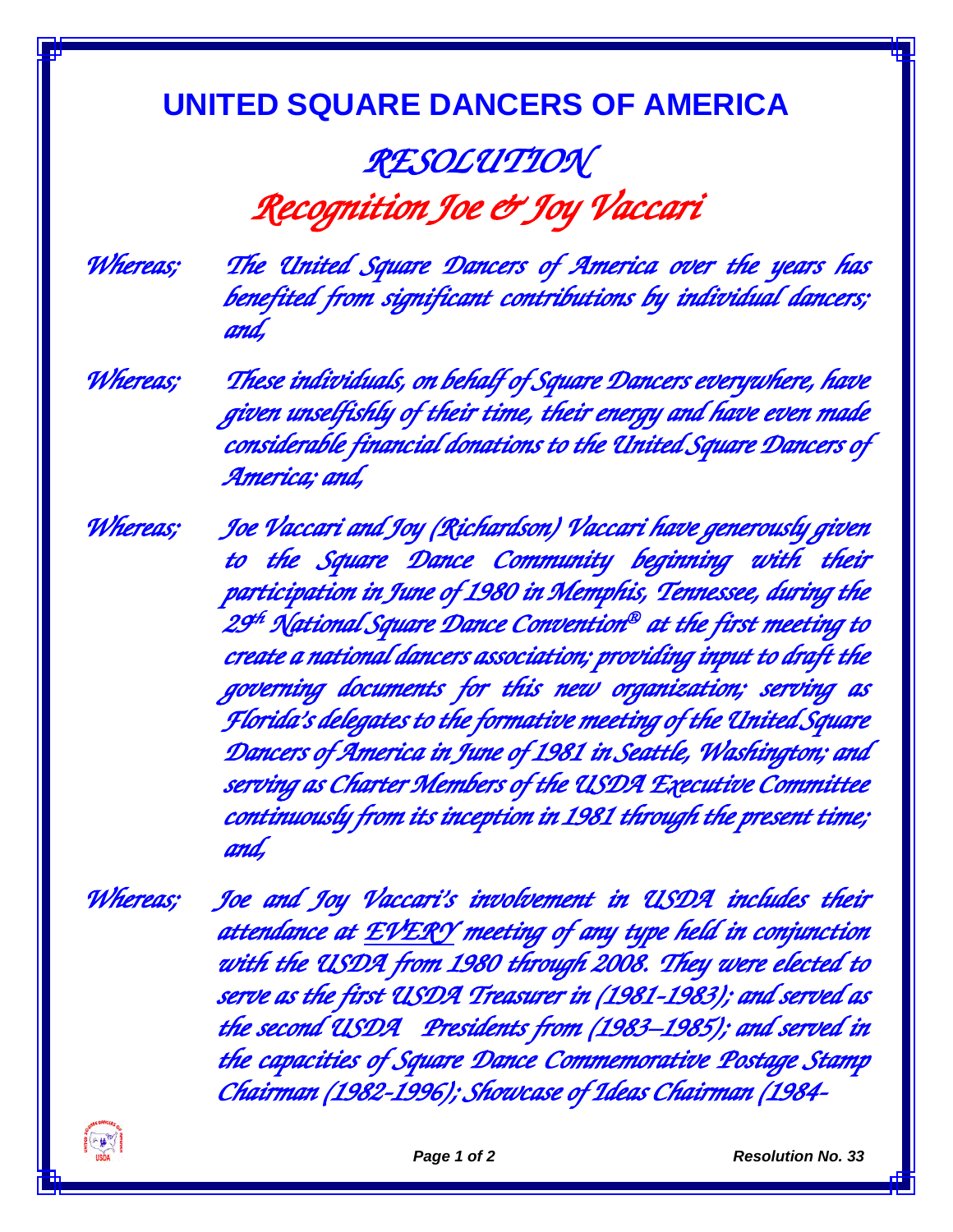*1988); USDA Museum Chairman (1987 – 1989); Credit Card Chairmen (1988-2008); Badge Chairman (1987-2010); and USA Traveler Chairman (2004-2010); and,* 

 *Whereas; During their tenure as Presidents of USDA, Joe and Joy coined the phrase "Handicapable Dancers," and initiated the USDA Handicapable Program which continues to be an integral part of the USDA's annual activities to promote this wholesome activity to all individuals; and,* 

*Whereas; Joe and Joy Vaccari have served continually on the USDA Founders Memorial Youth Fund Program that is responsible for the awarding of the annual USDA Youth Scholarship; and,* 

*Therefore: Be it resolved that the United Square Dancers of America, in accordance with Bylaws Section 1-C – Classification of Members, by majority vote of their Board of Directors, hereby bestows the title of HONORARY MEMBERS upon Joe and Joy Vaccari – Fort Walton Beach, Florida.* 

> *Adopted by Unanimous Vote of UNITED SQUARE DANCERS OF AMERICA Board of Directors present and voting during their Annual Meeting this Twenty-Third (23rd ) day of June 2010 at Louisville, Kentucky.*



 *Page 2 of 2 Resolution No. 33*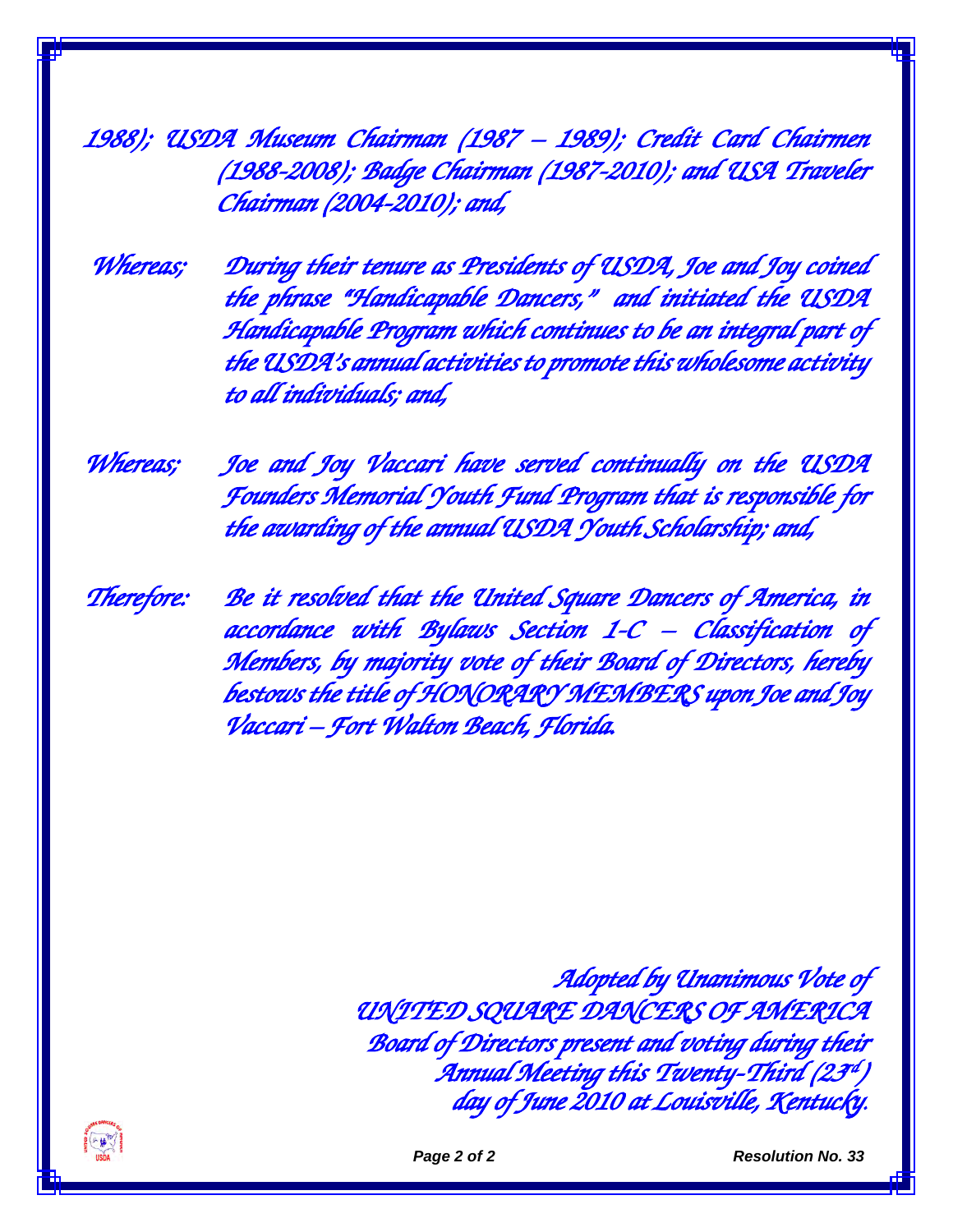#### **UNITED SQUARE DANCERS OF AMERICA** *RESOLUTION Support for the Alliance of Round, Traditional and Square-Dance, Inc.*

*Re-Imaging of Square Dancing* 

*Whereas; Square Dancers everywhere recognize the need for the Square Dance activity to achieve greater recognition;* 

*Whereas; A united effort to achieve universal acknowledgement of the Square Dance activity can be accomplished through the establishment of a single logo / symbol and slogan to identify the Square Dance activity;* 



*Whereas; Through the universal utilization of this recognizable logo, it will be possible to achieve greater recognition of the Square Dance movement;* 

*Therefore: Be it resolved that the UNITED SQUARE DANCERS OF AMERICA encourages its Affiliates, and their member organizations, to support the new Square Dance Logo and Slogan by revamping all of their publications and promotional materials incorporating the logo and slogan to reflect the modern image of the new Live Lively – Square Dance – Logo and Slogan.* 

> *Resolution No. 34 Adopted by Majority Vote of UNITED SQUARE DANCERS OF AMERICA Board of Directors present and voting during their Annual Meeting this Twenty-Fourth (24th ) day of June 2015 at Springfield, Massachusetts.*

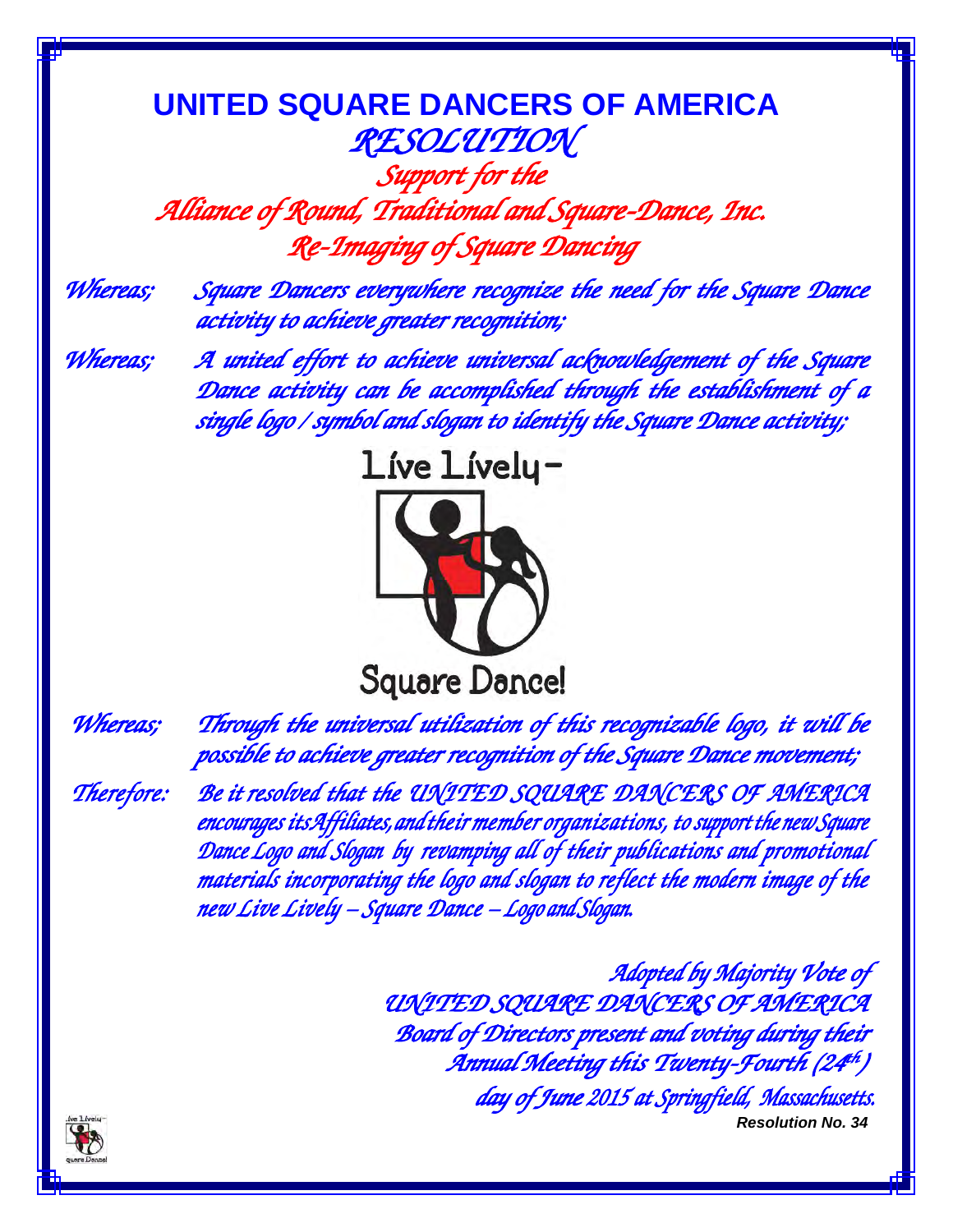#### *RESOLUTION*

*Encouragement of Youth Dancing* 

| Whereas:          | Square Dancing is an American Folk Dance, enjoying a long history of family entertainment and                |
|-------------------|--------------------------------------------------------------------------------------------------------------|
|                   | friendship set to music; and                                                                                 |
| Whereas:          | Square Dancers recognize the importance of Youth in our activities, while acknowledging their current        |
|                   | lack of participation; and                                                                                   |
| Whereas:          | Peer pressure, the historical stigma of Square Dancing, non-acceptance of Youth by the adult dancer          |
|                   | community, and the lack of leadership opportunities within clubs, has stifled the involvement of Youth       |
|                   | in the Square Dance movement; and                                                                            |
| Whereas:          | <u> The absence of Youth Callers, Youth-enticing music, and the opportunities for young people to become</u> |
|                   | Callers and Leaders are areas in significant need of improvement; and                                        |
| Whereas:          | The annual USDA Founders' Memorial Youth Fund Scholarship promotes higher education among                    |
|                   | our Youth, with the continuation of this program contingent upon ongoing financial support and               |
|                   | <u>disemination of information to the Youth by the dancing community; and </u>                               |
| Whereas:          | The gathering and sharing of success stories via $u$ ord-of-mouth, newsletters, YouTube, and other social    |
|                   | media outlets, will enhance the promotion of youth dancing. It will also provide guidance to others in the   |
|                   | Square Dance community in their efforts to cultionte the interest of Youth into the Square Dance             |
|                   | movement;                                                                                                    |
| <b>Therefore:</b> | Be it resolved that the United Square Dancers of America promotes and encourages all Square Dancers,         |
|                   | as well as all Local, State, Regional and National Leaders, to assist us in promoting, encouraging, and      |
|                   | endorsing all activities and participation by Youth as Dancers, Callers, Cuers and Prompters in the          |
|                   | promotion, preservation, and perpetuation of Square Dancing. They are our future and the future of our       |
|                   | activity.                                                                                                    |

*The USDA encourages our Youth to Live Lively and Square Dance!* 

*Adopted by Unanimous Vote of UNITED SQUARE DANCERS OF AMERICA Board of Directors present and voting during their Annual Meeting this Twenty-Second (22nd ) day of June 2016 at Des Moines, Iowa*

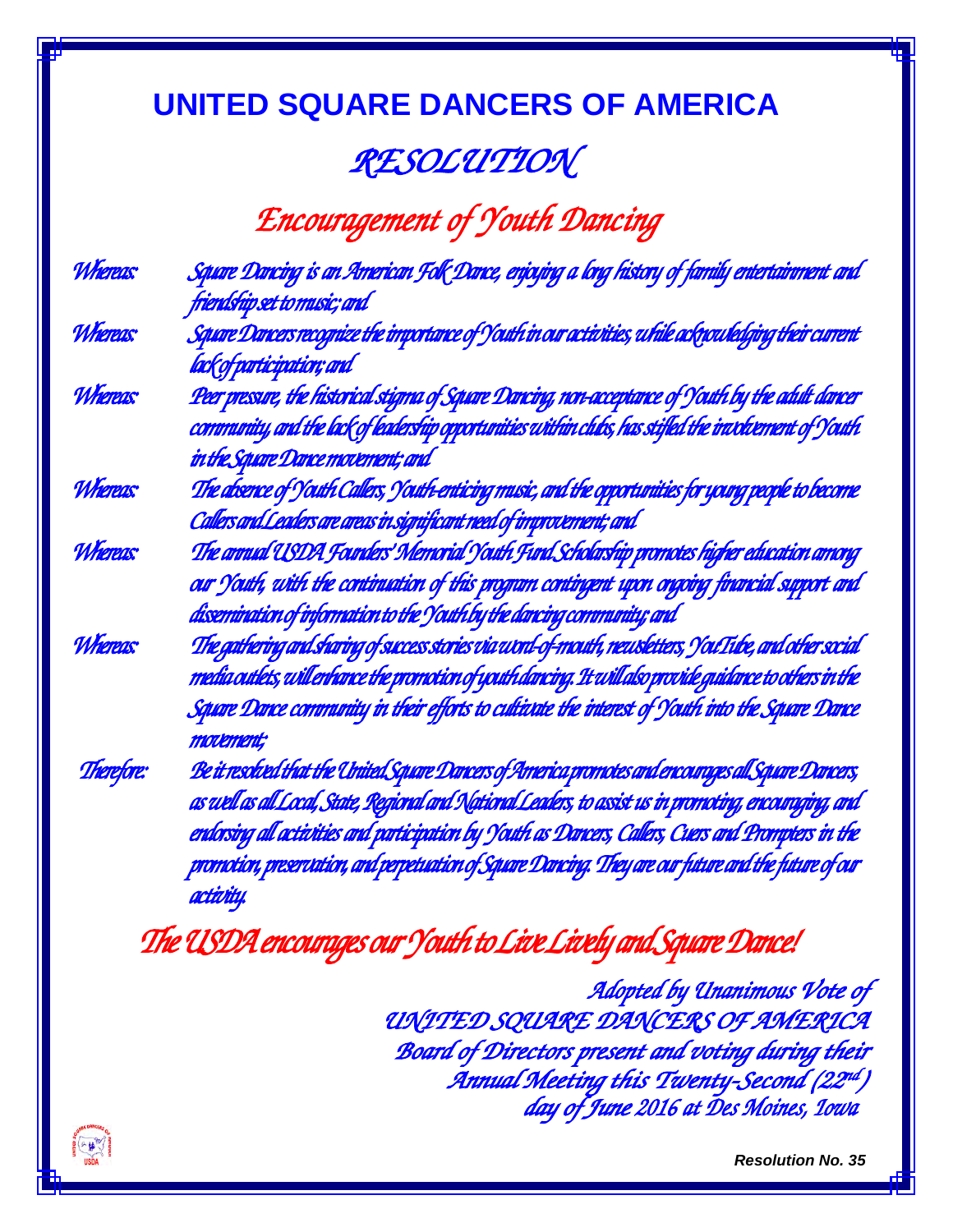*RESOLUTION* 

*Support for the Emergency Call for Medical Aid (ECMA)*

*Whereas: All Square Dancers acknowledge the importance and need to care for our fellow dancers who fall or otherwise become injured while dancing; and* 

*Whereas: There is an established criteria for informing all dancers that a fellow dancer has fallen, universally known as the Emergency Call for Medical Aid (ECMA);* 



*Therefore: Be it resolved that the United Square Dancers of America encourages all of its Affiliates and their member groups to communicate and use this established procedure for informing the dance leader(s) of a situation that needs attention by distributing information on this important, potentially lifesaving practice.* 

> *Adopted by Majority Vote of UNITED SQUARE DANCERS OF AMERICA Board of Directors present and voting during their Annual Meeting this Twenty-Second (22nd ) day of June 2016 at Des Moines, Iowa*



*Page 1 of 2 Resolution No. 36*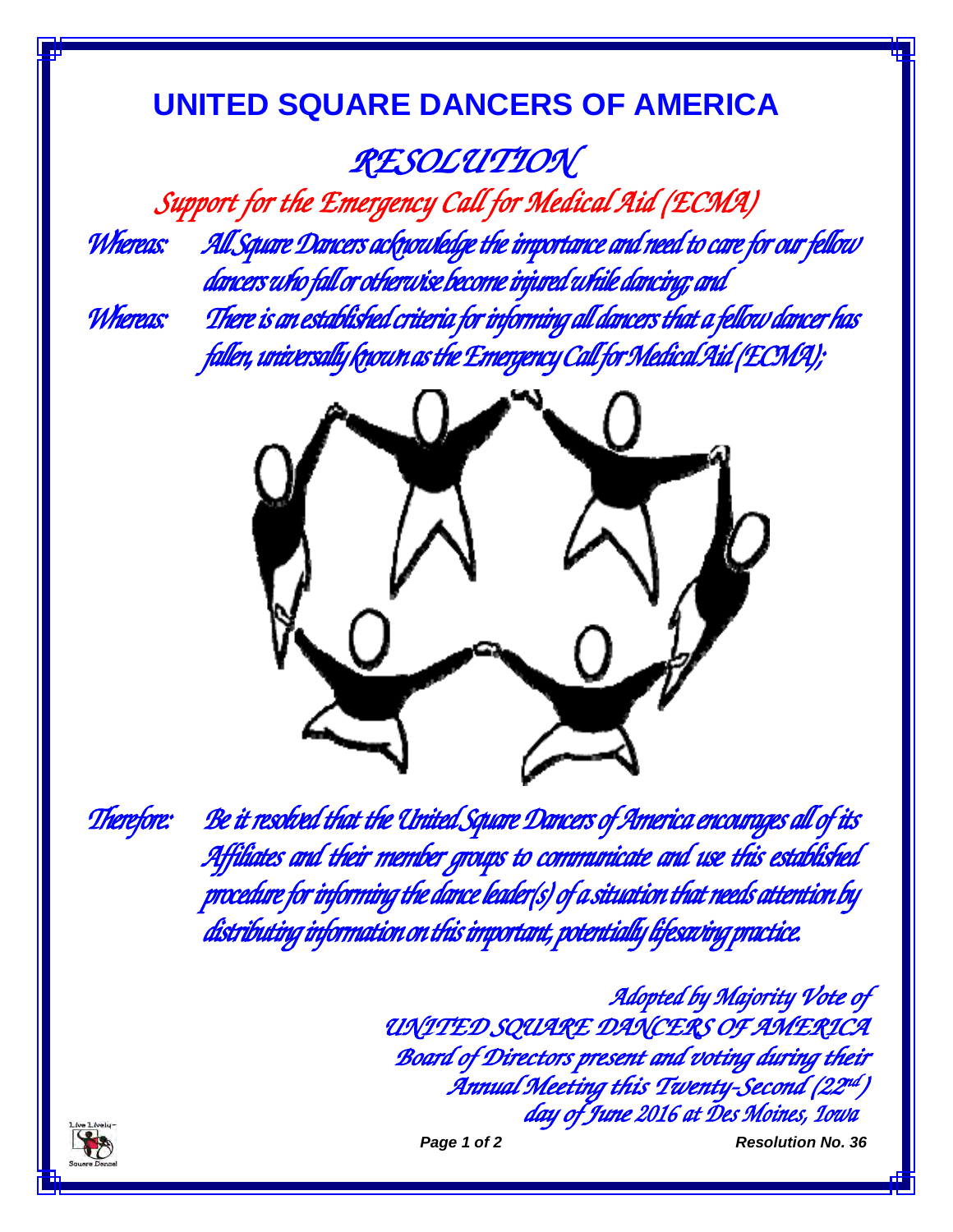

# **Emergency Call for Medical Aid ECMA**

- **1. When a dancer goes down, a second dancer attends to him/her.**
- **2. Remaining six (6) Dancers join hands and take a step backward. This will allow the injured person and attendant air and room.**
- **3. Raise joined hands as high as possible in the form of an arch.**
- **4. On seeing this signal, the caller or hall monitor will immediately place an emergency call for aid.**
- **Note: If you send for medical help or an ambulance, be sure to put a "spotter" outside the building to help them find the location where they are needed.**

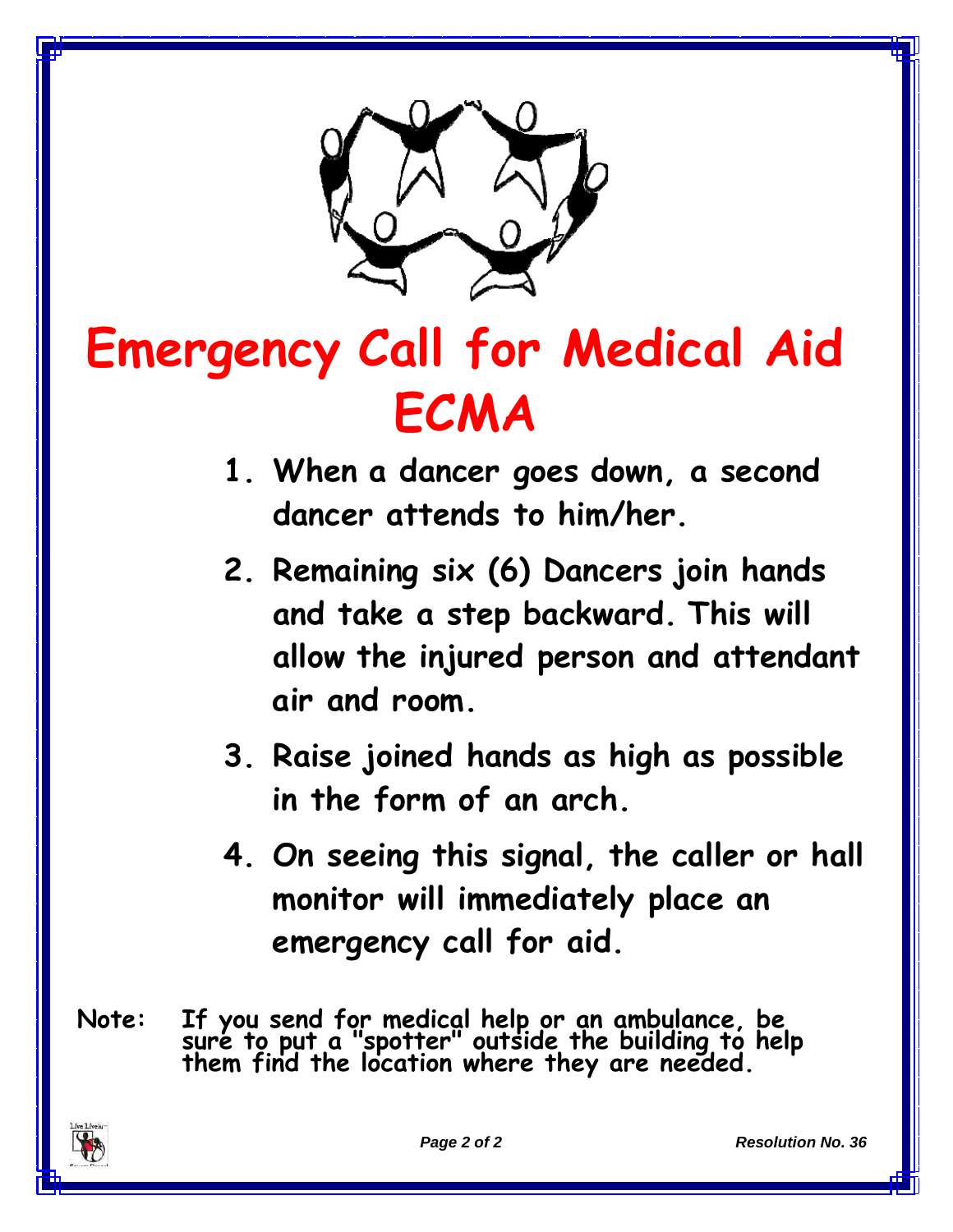#### **UNITED SQUARE DANCERS OF AMERICA** *RESOLUTION*

*Recognition Bill & Joan Flick Whereas; The United Square Dancers of America over the years has benefited from significant contributions by individual dancers; and,* 

 *Whereas; These individuals, on behalf of Square Dancers everywhere, have given unselfishly of their time, their energy and have even made considerable financial donations to the United Square Dancers of America; and,* 

 *Whereas; Bill Flick, and his late wife Joan, have unselfishly given to the Square Dance Community on a National level since they first became involved with the United Square Dancers of America in 1992 when they were appointed to the USDA Executive Committee to serve as Parliamentarian. During this tenure as Parliamentarian, working with USDA Presidents Earle and Joy Hoyte, they undertook the complete revamping of the USDA Governing Documents – Bylaws and Standing Rules.* 

 *Whereas; Bill and Joan Flick's involvement in USDA continued as they served three terms as Eastern Regional Vice President 1994-1997 and then two terms as USDA President 1997-1999 – during which time they led the effort to initiate the National Council of Square Dance Organizations, the precursor of the Alliance of Round, Traditional and Square-Dance (ARTS-Dance) when USDA hosted a gathering of eight of the National Dance Organizations in January 1999 in Baltimore, Maryland.* 

 *Whereas: Following Joan's untimely death in 2000, Bill has continued to serve on the USDA Executive Committee in multiple positions, Eastern Region Vice President (2000- 2004), Ways and Means (2003-2004), Treasurer (2004-2007 and 2010-2012), Parliamentarian (2012-2015), Showcase of Ideas (2007-2010 and 2014-2017), Prescription Drug Card (2007-2017), Long Term Care (2007-2009)* 

 *Therefore: Be it resolved that the United Square Dancers of America, in accordance with Bylaws Section 1-C – Classification of Members, by majority vote of their Board of Directors, hereby bestows the title of HONORARY MEMBERS upon Bill and Joan Flick – Wilmington, Delaware.* 

> *Adopted by Unanimous Vote of United Square Dancers of America Board of Directors during their Annual Meeting June 21, 2017 – Cincinnati, Ohio.*

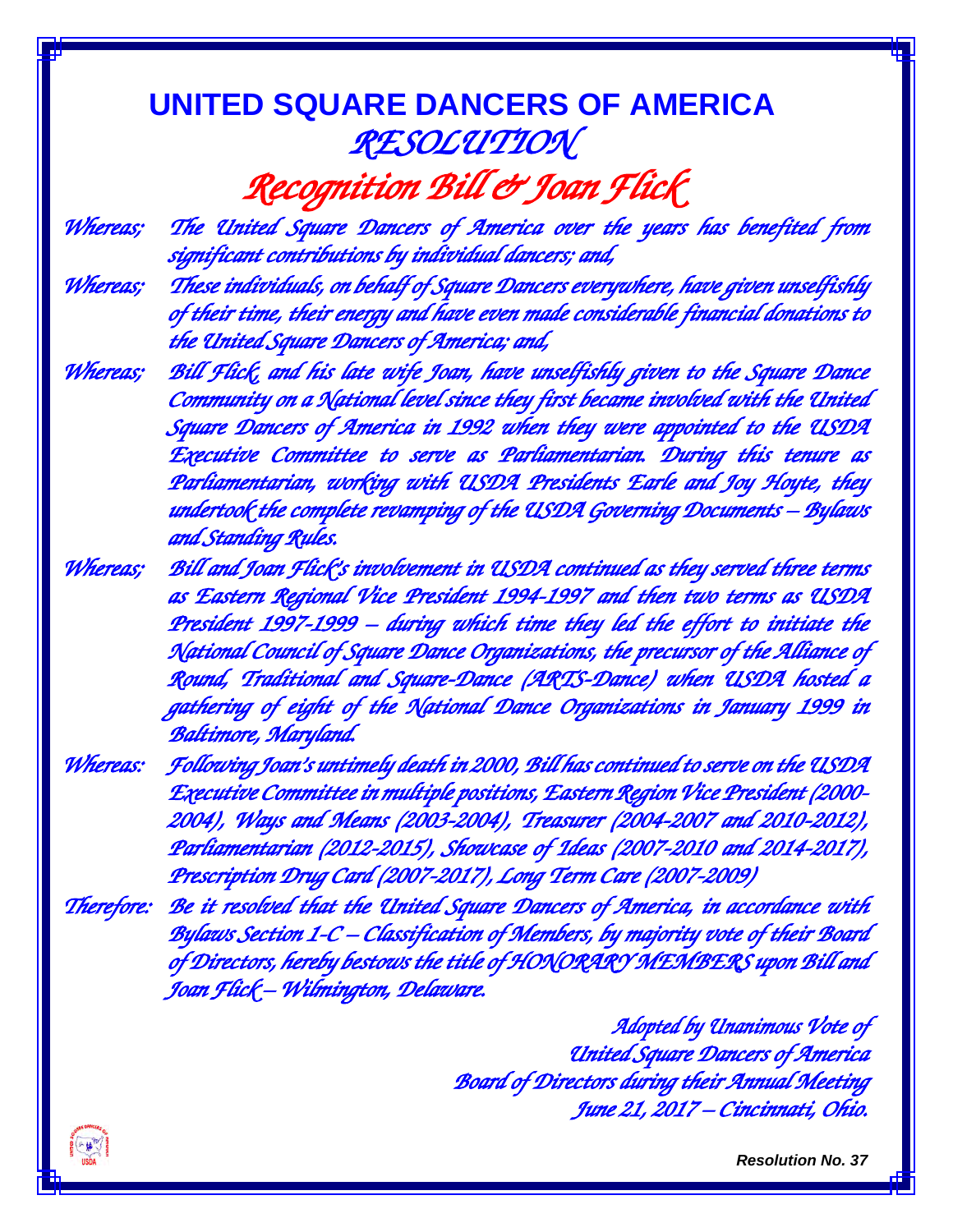#### **UNITED SQUARE DANCERS OF AMERICA** *RESOLUTION*

| Creation of the USDA Online Education Committee |  |  |  |
|-------------------------------------------------|--|--|--|
|-------------------------------------------------|--|--|--|

*Whereas; Throughout its forty (40) year history, the United Square Dancers of America has been at the forefront of dissemination of educational materials focused on the advancement of the Square Dance activity, not only on the dance floor, but beyond as well;* 

- *Whereas; New and innovative ways are always being sought to find better avenues to communicate and inform the Square Dance Community of the various programs that exist within and beyond USDA;*
- *Whereas; During 2020 the creative minds of the United Square Dancers of America devised a whole new approach to educating and informing dancers, not only throughout the USA, but extending throughout the World;*
- *Whereas; This new approach included the development of the "Beyond the Dance Floor" Webinars produced, promoted, and executed via the Internet; and*
- *Whereas; These Webinars have advanced the message of the United Square Dancers of America;*

*Therefore: Be it resolved that the United Square Dancers of America create a permanent Online Education Committee for the purpose of continuing the advancement of educating the Dance community in the various facets of square dance management.* 

> *Adopted by Unanimous Vote of UNITED SQUARE DANCERS OF AMERICA Board of Directors during their Annual Meeting Twenty-Third (23rd ) day of June 2021 at Jackson, Mississippi.*

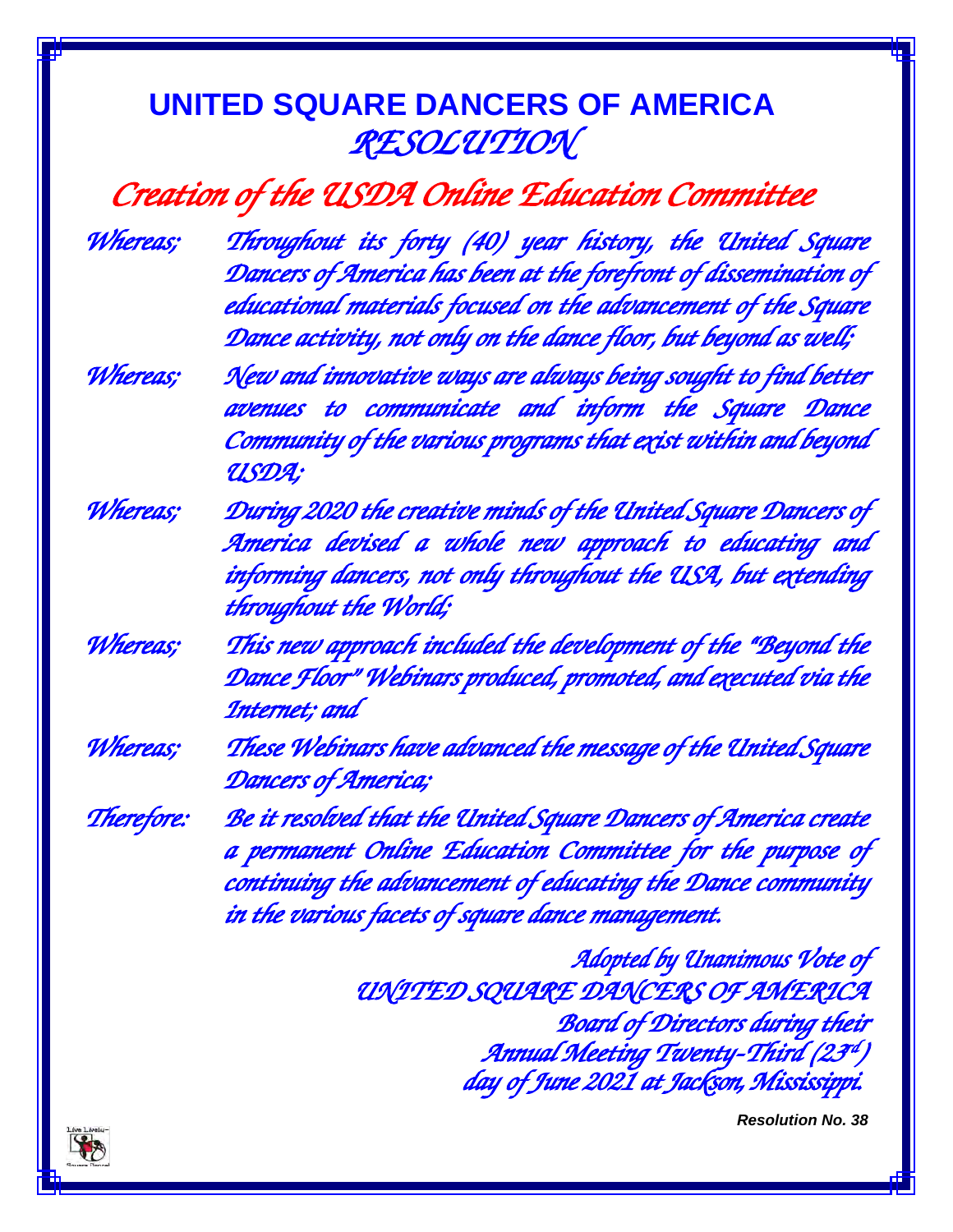|                                        | <u>UNITED SQUARE DANCERS OF AMERICA</u><br>RESOLUTION                                                                                                                                                                                                              |  |
|----------------------------------------|--------------------------------------------------------------------------------------------------------------------------------------------------------------------------------------------------------------------------------------------------------------------|--|
| USDA Nonprofit Group Exemption Program |                                                                                                                                                                                                                                                                    |  |
| Whereas;                               | The United Square Dancers of America is widely recognized as one of<br>the preeminent service organizations within the Square Dance<br>community;                                                                                                                  |  |
| Whereas;                               | The United Square Dancers of America is constantly seeking better<br>means to serve Square Dancing;                                                                                                                                                                |  |
| Whereas;                               | There are many benefits to Square Dance organizations that obtain<br>nonprofit status – among the most valuable of these are –                                                                                                                                     |  |
|                                        | ** Exemption from paying taxes;                                                                                                                                                                                                                                    |  |
|                                        | <b>E</b> ligible to receive grants;<br>** Qualified to receive tax deductible bequests, devises, transfers, or<br>gifts;                                                                                                                                           |  |
|                                        | ** Potential to be eligible to rent dance facilities as below-market rates;                                                                                                                                                                                        |  |
| Whereas:                               | With the Federal Internal Revenue Service's designation of USDA as a<br>National Nonprofit Group Exemption Administrator Organization,<br>USDA is now able to extend IRS 501(c)(3) Nonprofit Status to those<br>USDA Affiliate and Associate members that qualify; |  |
| Whereas:                               | The United Square Dancers of America has established the USDA<br>Nonprofit Group Exemption Program Committee to administer this<br>program and make if available to eligible groups;                                                                               |  |
| Therefore:                             | Be it resolved that the United Square Dancers of America, and its<br>member organizations, promote the benefits of this program and<br>encourage groups to participate in this valuable program.                                                                   |  |
|                                        | Adopted by Unanimous Vote of<br>UNITED SQUARE DANCERS OF AMERICA<br>Board of Directors during their<br>Annual Meeting Twenty-Third (23ª)                                                                                                                           |  |

一种

 *Resolution No. 39* 

 *day of June 2021 at Jackson, Mississippi.*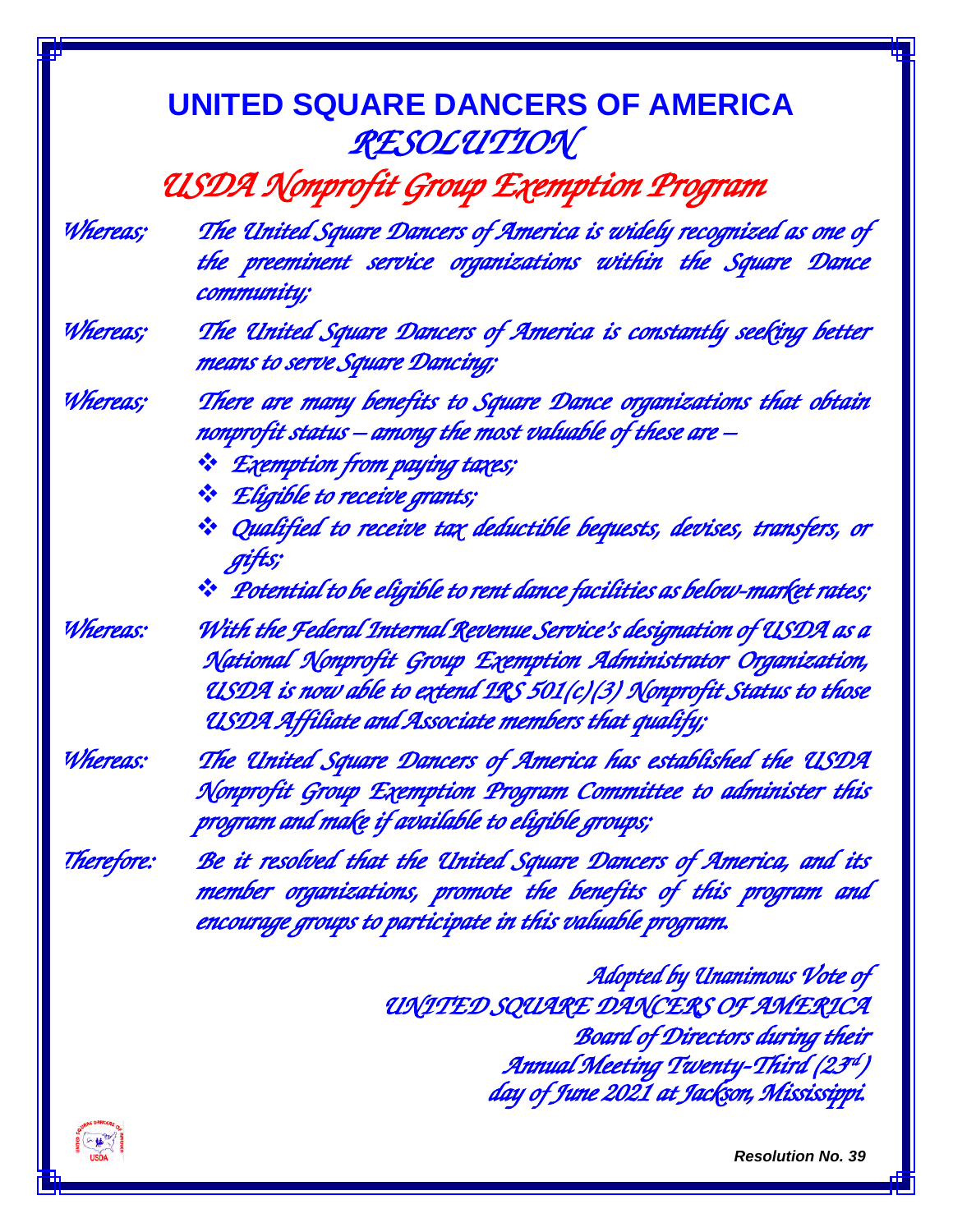*RESOLUTION* 

*Recognition Jim & Edythe Weber Whereas: Over the years, the United Square Dancers of America has benefited from significant contributions by individual dancers;* 

*Whereas: These individuals, on behalf of Square Dancers everywhere, have given unselfishly of their time, their energy and have even made considerable financial donations to the United Square Dancers of America;* 

*Whereas: Jim and Edythe Weber have graciously given to the Square Dance Community on a National level since they first became involved with the United Square Dancers of America following the USDA's 1994 Annual Meeting in Portland, Oregon when USDA News Editors, Jim and Peggy Segraves, suggested that Jim and Edythe join them as Co-Editors of the USDA News Editors role; with the retirement of Jim and Peggy from the Editor's role in 1995, Jim and Edythe took over as full-time Editors, a position they held from 1995 to 2003 and again from 2005 to 2012;* 

*Whereas: Jim and Edythe continued to work tirelessly for USDA holding more positions within the organization than anyone else – these roles have included being the ONLY couple to have been elected and reelected to all four Officer positions, serving two terms as Presidents from 2003- 2005, three terms as Plains Region Vice Presidents 2012-2015; two terms as Secretary 2010-2012; and a total of four terms as Treasurers 2007-2010 and again 2016-2017; in addition they have held multiple appointed positions – Directors of Information 1998-2003; Historian 2019-2021; Education 1998-2003; Dress and Jacket / USDA Apparel 2004-2015; Showcase of Ideas 2019-2021; USDA News Editors 1995 to 2003 and again from 2005 to 2012; Sound 2011-2019; Webmaster 1994-2020; and Shopping Mall 2007-2009;*



*Page 1 of 2 Resolution No. 40*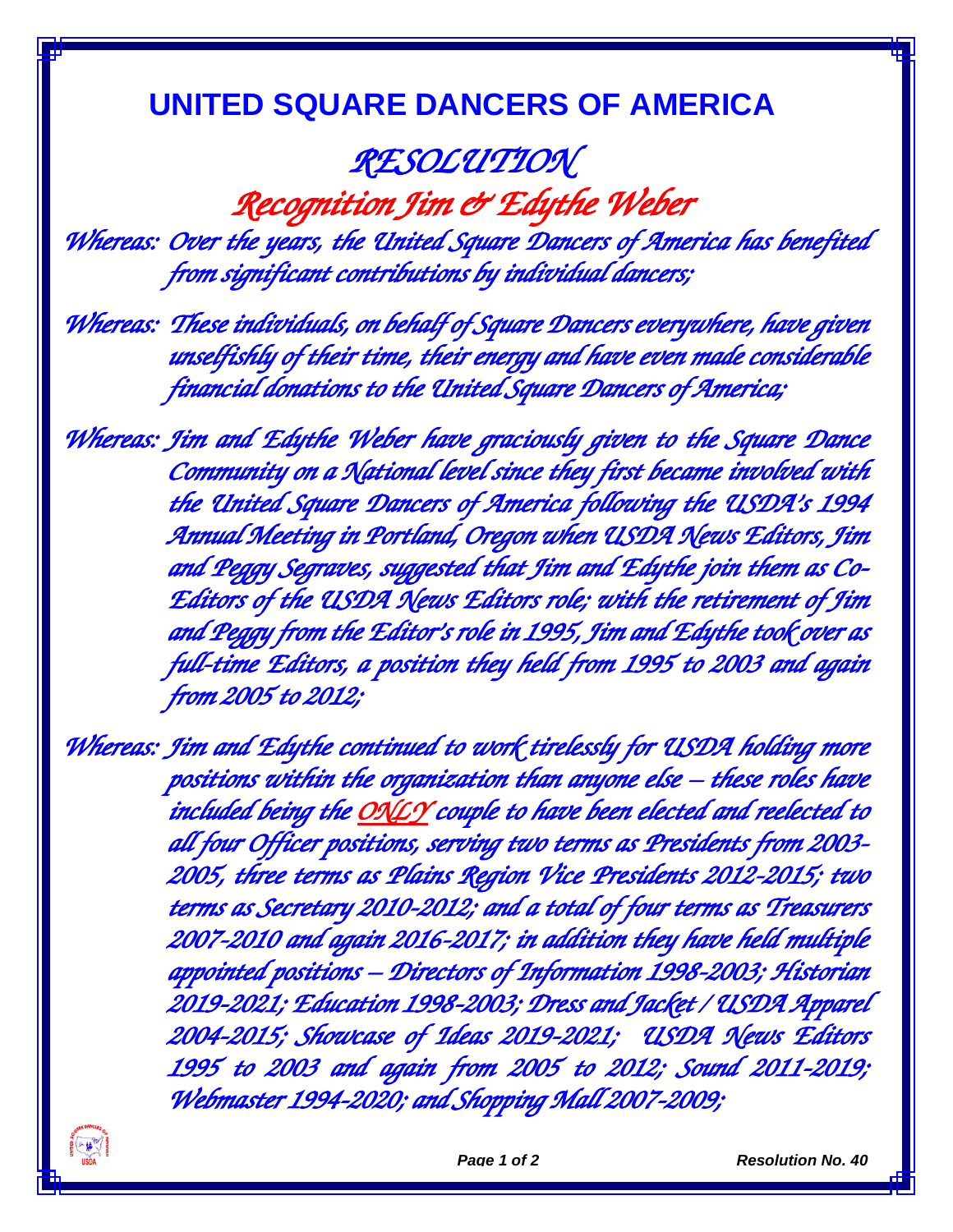*Whereas: Busy people seem to be the ones that get the job done, Jim and Edythe's efforts have not been limited to USDA – Simultaneously serving continuously on the USDA's Executive Committee from 1994 through the present time, the Webers also served on three National Square Dance Convention Committees, Wichita in 2008 as Education Chairmen, Little Rock in 2014 also as Education Chairmen and as Housing and Registration Chairmen for the 2018 Kansas City National Convention, and worked to establish the Alliance of Round, Traditional and Square Dance – ARTS-Dance with Edythe serving as Treasurer since the inception of ARTS in 2004 and Jim serving as ARTS Chair 2008-2010, as well as holding the position of Presidents of the Missouri Federation of Square Dancers during 2004-2005 while concurrently serving as USDA Presidents, they also held multiple other Offices in the Missouri Federation and the Heart of America Federation of Square Dance Clubs;* 

*Whereas: Residing in Missouri – the Show Me State - Jim and Edythe Weber showed us! over and over again they were the mentors and truly the "go-to" individuals that we all depend on whenever anyone has a question regarding Square Dancing and the United Square Dancers of America and while we lost Jim in September of 2020, he and Edythe's efforts on behalf of Square Dancers everywhere will be remembered forever.* 

*Therefore: Be it resolved that the United Square Dancers of America, in accordance with Bylaws Section 1-D – Classification of Members, by majority vote of their Board of Directors, hereby bestows the title of HONORARY MEMBERS upon Jim and Edythe Weber – Liberty, Missouri.* 

> *Adopted by Unanimous Vote of UNITED SQUARE DANCERS OF AMERICA Board of Directors during their Annual Meeting Twenty-Third (23rd ) day of June 2021 at Jackson, Mississippi.*



*Page 2 of 2 Resolution No. 40*